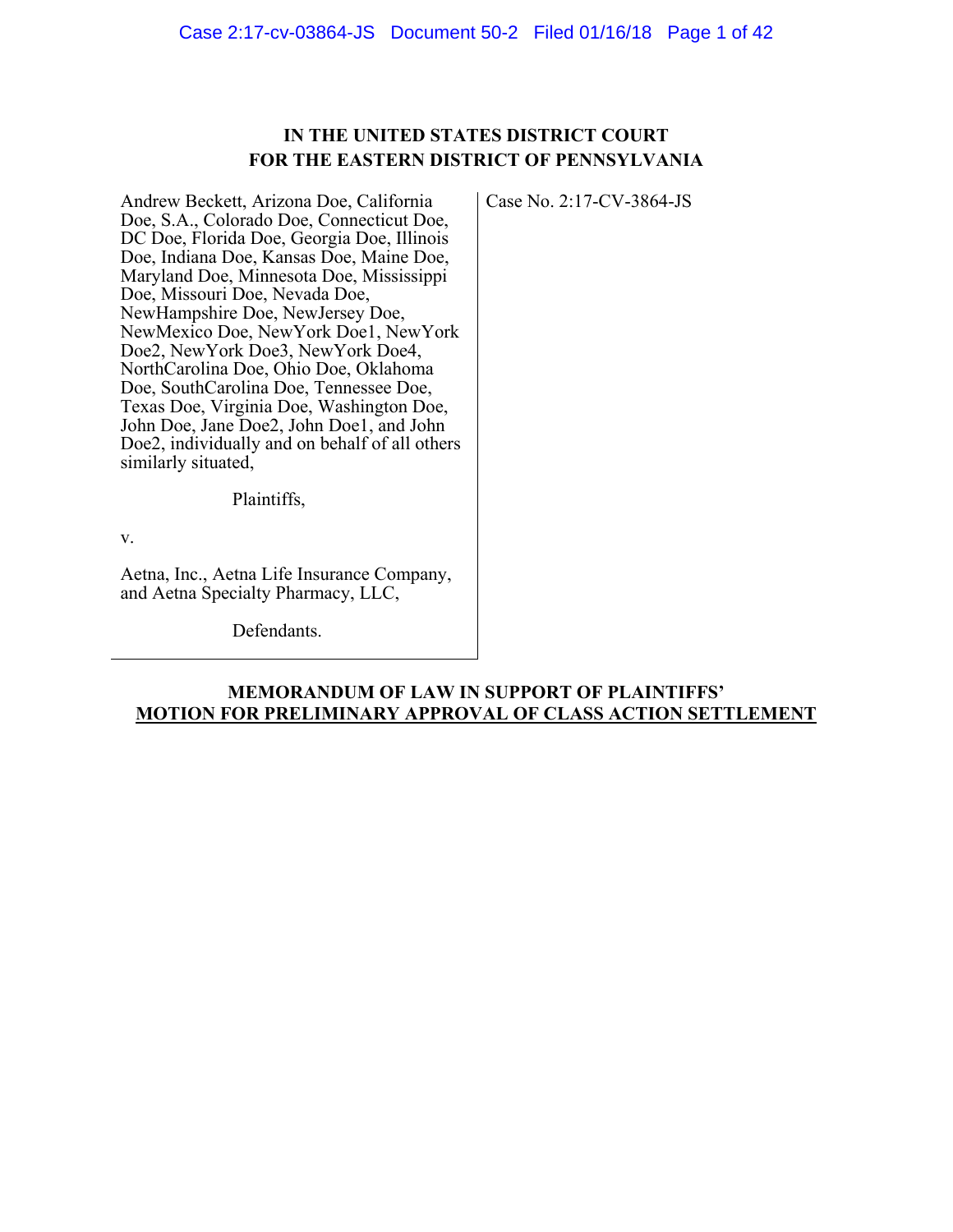# **TABLE OF CONTENTS**

| I.  |           |                                                                                                                                               |  |
|-----|-----------|-----------------------------------------------------------------------------------------------------------------------------------------------|--|
| Π.  |           |                                                                                                                                               |  |
| Ш.  |           |                                                                                                                                               |  |
|     | A.        |                                                                                                                                               |  |
|     | <b>B.</b> |                                                                                                                                               |  |
|     | $C$ .     |                                                                                                                                               |  |
|     | D.        | Administration Costs, Service Awards, and Attorneys' Fees and Costs 16                                                                        |  |
|     | E.        |                                                                                                                                               |  |
|     | F.        |                                                                                                                                               |  |
| IV. |           |                                                                                                                                               |  |
|     | A.        |                                                                                                                                               |  |
|     | <b>B.</b> | The Proposed Settlement Is An Excellent Result For the Settlement Class, and                                                                  |  |
|     | $C$ .     | The Settlement Agreement Is The Product of Informed, Non-Collusive<br>Negotiation After a Significant Investigation of Plaintiffs' Claims  25 |  |
|     | D.        | The Proposed Service Awards To the Named Plaintiffs Are Justified And Should                                                                  |  |
|     | E.        |                                                                                                                                               |  |
|     |           | 1.                                                                                                                                            |  |
|     |           | The Settlement Class Seeks Resolution of Common Questions 29<br>2.                                                                            |  |
|     |           | 3.<br>The Claims Of The Named Plaintiffs Are Typical Of the Settlement Class                                                                  |  |
|     |           | Co-Lead Class Counsel And Plaintiffs Meet The Adequacy Requirements<br>4.                                                                     |  |
|     |           | i. The Class Has Been More Than Adequately Represented by Co-Lead                                                                             |  |
|     |           | ii. The Class Representatives' Interests Are Not Antagonistic to Those of                                                                     |  |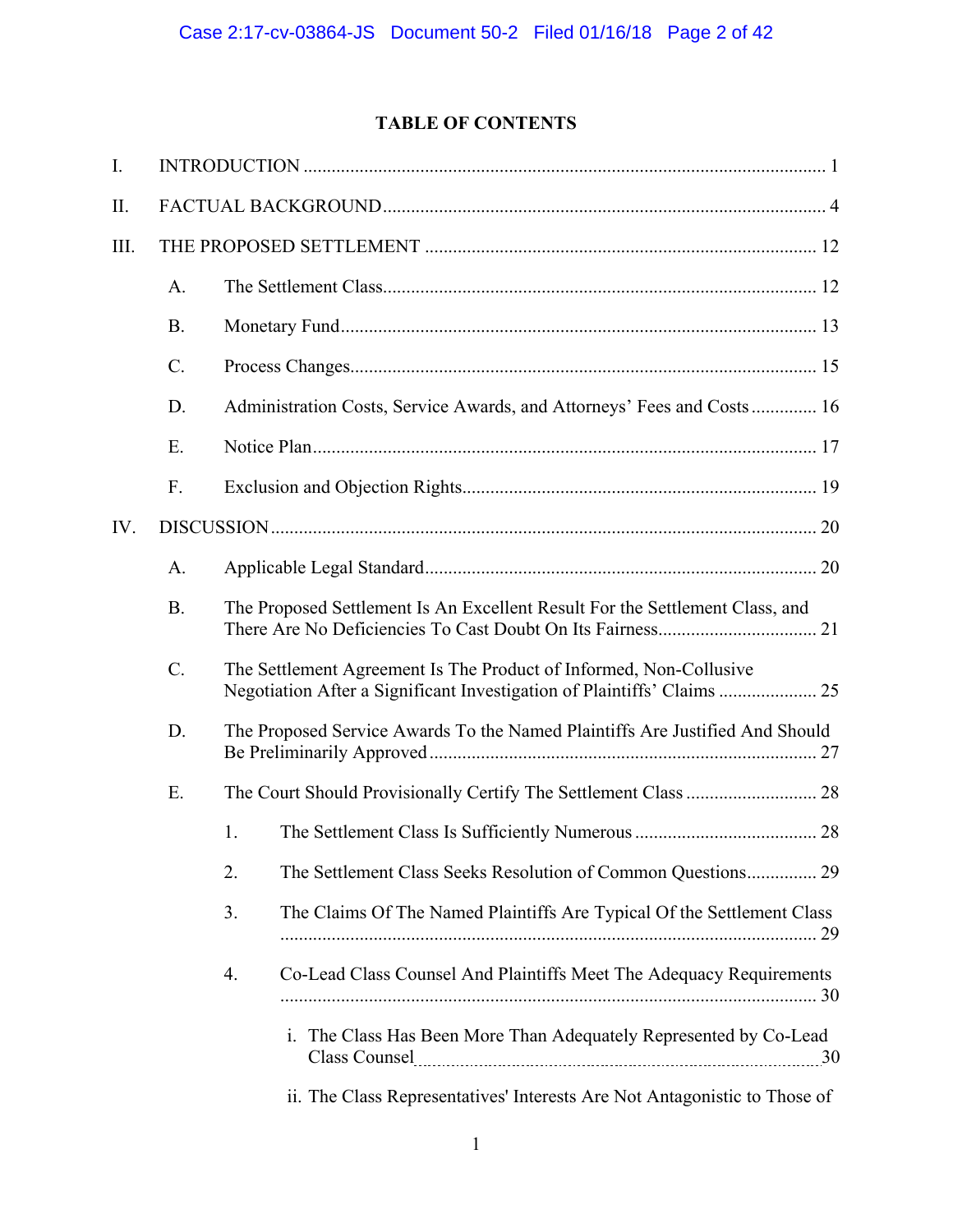|    | the Class 22                                                          |  |
|----|-----------------------------------------------------------------------|--|
|    | The Settlement Class Satisfies The Predominance And Superiority<br>5. |  |
| F. | The Proposed Notices Provide Adequate Notice To The Settlement Class  |  |
| G. |                                                                       |  |
|    |                                                                       |  |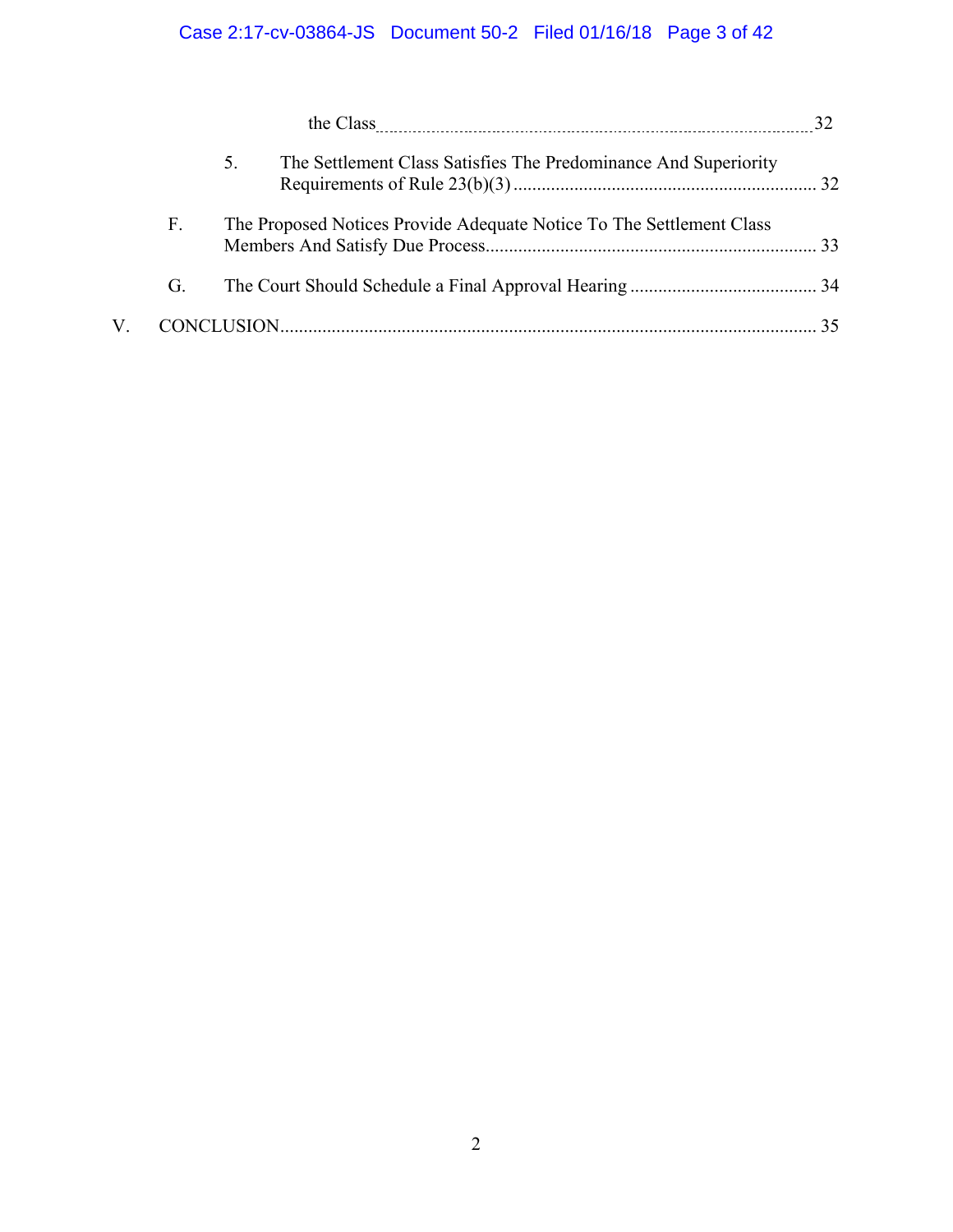# **TABLES OF AUTHORITIES**

## **Cases**

| In re Anthem, Inc. Data Breach Litig., No. 15-md-02617 (N.D. Cal.) [10011010001010101010101010101010                                                                                     |  |
|------------------------------------------------------------------------------------------------------------------------------------------------------------------------------------------|--|
| In re Ashley Madison Customer Data Security Breach Litig., No. 15-md-02669 (E.D. Mo.) 23                                                                                                 |  |
| Bozak v. FedEx Ground Package Sys., Inc., No. 11 Civ. 738, 2014 WL 3778211 (D. Conn. July                                                                                                |  |
|                                                                                                                                                                                          |  |
| In re Certainteed Fiber Cement Siding Litig., 303 F.R.D. 199 (E.D. Pa. 2014)                                                                                                             |  |
|                                                                                                                                                                                          |  |
| In re CIGNA Corp. Sec. Litig., No. 02-8088, 2007 WL 2071898 (E.D. Pa. July 13, 2007)25                                                                                                   |  |
| Craig v. Rite Aid Corp., No. 4:08-cv-2317, 2013 WL 84928 (M.D. Pa. Jan. 7, 2013)24                                                                                                       |  |
|                                                                                                                                                                                          |  |
| Deitz v. Budget Renovations & Roofing, Inc., No. 4:12-cv-0718, 2013 WL 2338496 (M.D. Pa.                                                                                                 |  |
|                                                                                                                                                                                          |  |
|                                                                                                                                                                                          |  |
| Franks v. O'Connor Corp., No. CIV. A. 92-0947, 1993 WL 76212 (E.D. Pa. Mar. 17, 1993) 30                                                                                                 |  |
|                                                                                                                                                                                          |  |
|                                                                                                                                                                                          |  |
| In re Gen. Motors Corp. Pick-up Truck Fuel Tank Prods. Liab. Litig., 55 F.3d 768 (3d Cir. 1995)                                                                                          |  |
|                                                                                                                                                                                          |  |
| Gen. Tel. Co. of S.W. v. Falcon, 457 U.S. 147 (1982) <i>[100] (100) [29] [29] [100] [29] [100] [29] [29] [100] [29] [29] [29] [100] [29] [29] [100] [29] [100] [29] [100] [29] [100]</i> |  |
|                                                                                                                                                                                          |  |
|                                                                                                                                                                                          |  |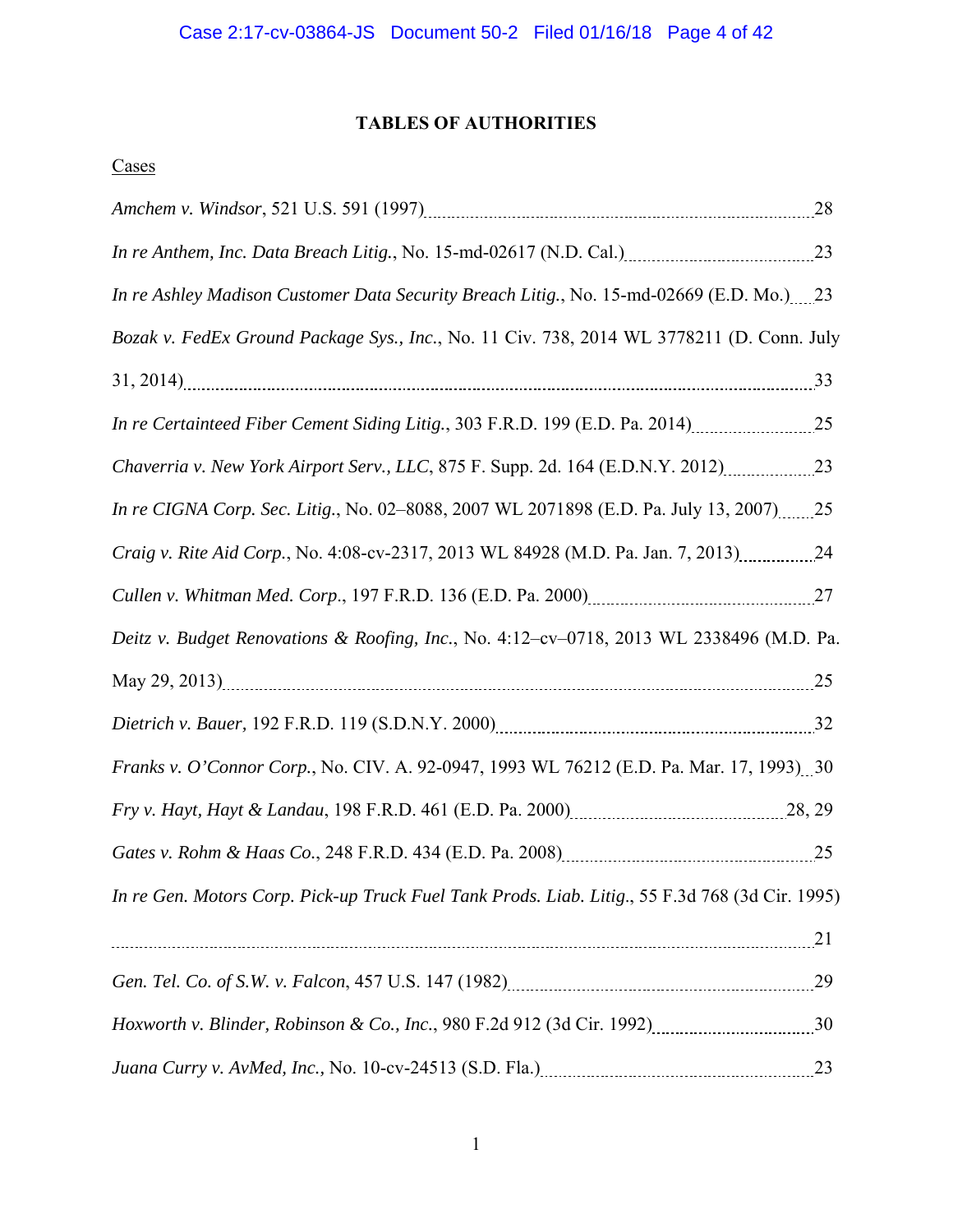# Case 2:17-cv-03864-JS Document 50-2 Filed 01/16/18 Page 5 of 42

| In re Nat'l Football League Players' Concussion Injury Litig., 301 F.R.D. 191 (E.D. Pa. 2014)     |  |
|---------------------------------------------------------------------------------------------------|--|
| 21, 25                                                                                            |  |
| In re Prudential Ins. Co. Am. Sales Practice Litig. Agent Actions, 148 F.3d 283 (3d Cir. 1998) 30 |  |
| St. Joseph Health System Medical Info. Cases, No. JCCP 4716 (Cal. Superior Ct., Orange Cty.)      |  |
|                                                                                                   |  |
|                                                                                                   |  |
| Sullivan v. DB Invs., Inc., 667 F.3d 273 (3d Cir. 2011)<br>28                                     |  |
| In re Target Corp. Customer Data Security Breach Litig., No. MDL 14-2522, 2015 WL 7253765         |  |
| $(D. Minn.)$ 22                                                                                   |  |
| In re The Home Depot, Inc. Customer Security Breach Litig., No. 14-md-02583 (N.D. Ga.) 23         |  |
| In re TJX Companies Retail Security Breach Litig., 584 F. Supp. 2d 395 (D. Mass.)23               |  |
| Wade v. Werner Trucking Co., No. 10 Civ. 270, 2014 WL 2535226 (S.D. Ohio June 5, 2014) 33         |  |
|                                                                                                   |  |
|                                                                                                   |  |
| <b>Rules &amp; Statutes</b>                                                                       |  |
|                                                                                                   |  |
|                                                                                                   |  |
| Other Authority                                                                                   |  |
| 4 Alba Conte & Herbert Newberg, Newberg on Class Actions, § 11:41 (4th ed. 2010) 25               |  |
|                                                                                                   |  |
|                                                                                                   |  |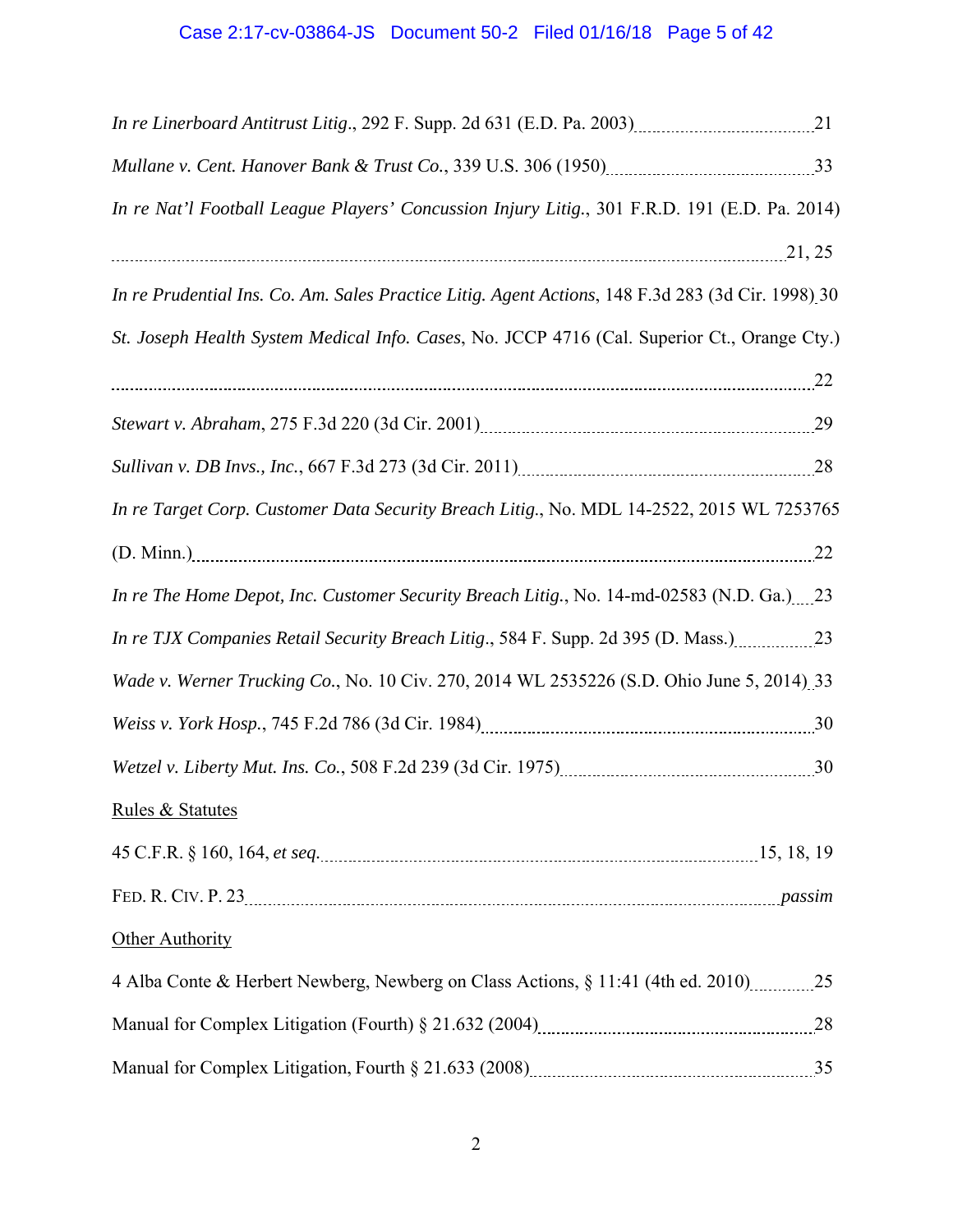Wright, Miller & Kane, Federal Practice & Procedure: Civil 2d § 1754 33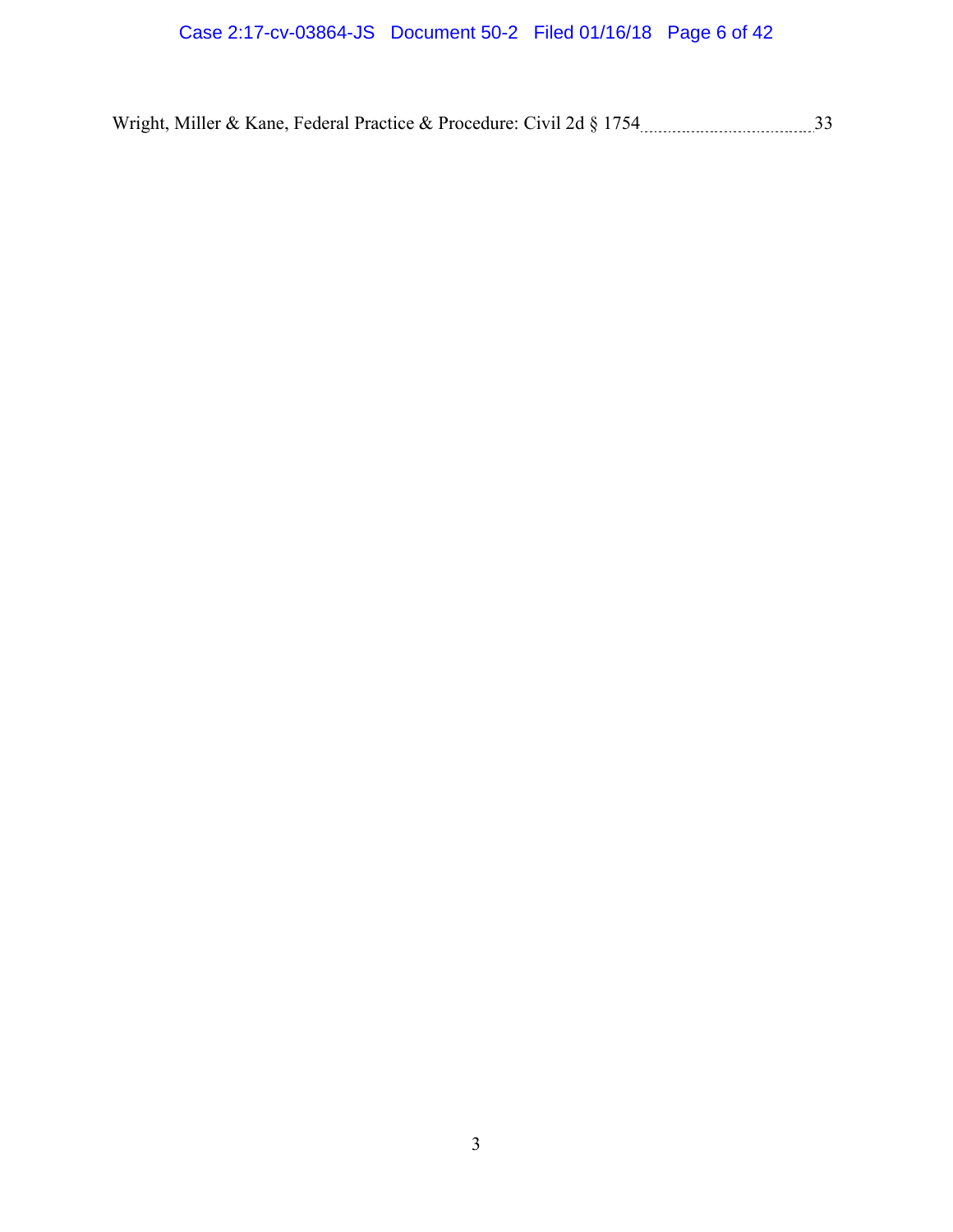## **I. INTRODUCTION**

 $\overline{a}$ 

Plaintiffs and Defendants Aetna, Inc., Aetna Life Insurance Company, and Aetna Specialty Pharmacy, LLC (collectively, "Aetna"),<sup>1</sup> through their respective counsel, have entered into a Settlement Agreement ("Settlement" or "Settlement Agreement"), which is attached as Exhibit 1, on behalf of a group of people whose Protected Health Information ("PHI") is alleged to have been disclosed improperly by Aetna and/or Aetna-related or affiliated entities, or on their behalf, to third parties, and/or to whom any written notice was mailed in connection with the settlement of legal claims that had been filed against certain Aetna-related entities or affiliates in *Doe v. Aetna, Inc.*, No. 14-cv-2986 (S.D. Cal.) and *Doe v. Coventry Health Care, Inc.*, No. 15-cv-62685 (S.D. Fla.) (collectively, the "*Doe* lawsuits).

Plaintiffs' Amended Complaint alleges two breaches of privacy: first, in July 2017, it is alleged that Aetna transmitted PHI improperly to its legal counsel and a settlement administrator without having the proper authorizations to do so; and second, through the sending of a "Benefit Notice." The term "Benefit Notice" means the notice that was sent by the settlement administrator to certain Settlement Class Members to inform Aetna members of their ability to fill prescriptions for HIV medications through mail order or retail pharmacy, as required by the settlement of legal claims that had been filed against certain Aetna-related entities or affiliates in *Doe v. Aetna, Inc.*, No. 14-cv-2986 (S.D. Cal.). Plaintiffs allege that the Benefit Notice was sent in an envelope with a large transparent glassine window in such a manner that the instructions about how individuals could obtain their medications were visible from the outside of the envelope.

Specifically, the term "Settlement Class" or "Settlement Class Members" as used in the Settlement Agreement means all persons whose Protected Health Information and/or Confidential

 $<sup>1</sup>$  All capitalized terms used in this Memorandum of Law have the meanings ascribed to them as</sup> set forth in the Parties' Settlement Agreement attached hereto as Exhibit 1.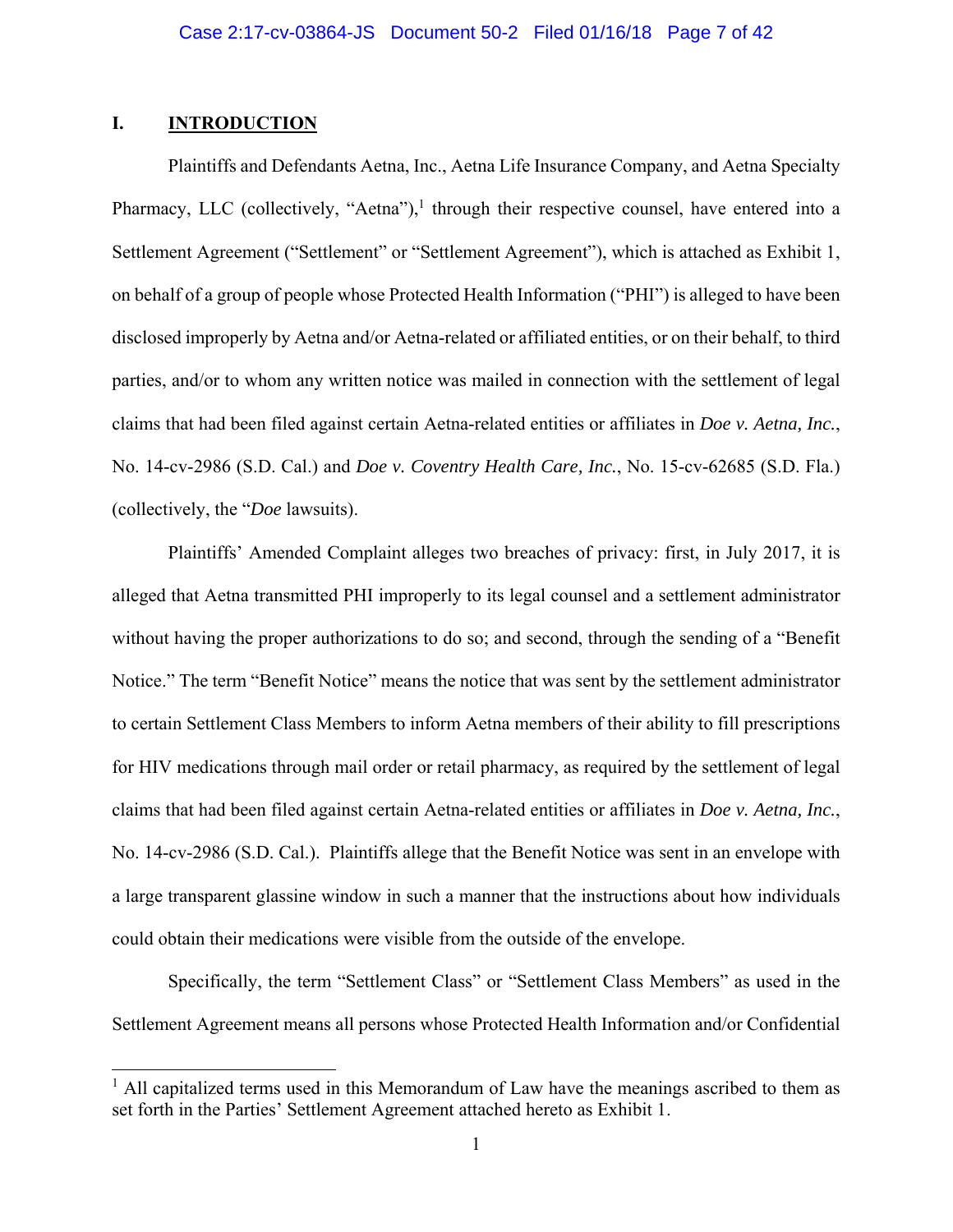## Case 2:17-cv-03864-JS Document 50-2 Filed 01/16/18 Page 8 of 42

HIV-related information was allegedly disclosed improperly by Aetna and/or Aetna-related or affiliated entities, or on their behalf, to third parties, including Gibson, Dunn & Crutcher, LLP ("GDC") and Kurtzman Carson Consultants LLC ("KCC"), and/or to whom any written notice was mailed as required by the settlement of the *Doe* lawsuits. GDC was Aetna's legal counsel in the *Doe* lawsuits and KCC was the settlement administrator for the *Doe* lawsuits.

Approximately 13,487 Settlement Class Members experienced the first privacy breach referenced above when it is alleged that Aetna and/or Aetna-related or affiliated entities, or on their behalf, improperly disclosed the Settlement Class Members' PHI to GDC and KCC and without a Business Associate Agreement, qualified protective order, or Court order in place, and these individuals thereafter received some form of written notice in connection with the *Doe* lawsuits. Included in this group are approximately 11,875 Settlement Class Members who were subject to the second privacy breach referenced above, when they were sent the Benefit Notice as described above, that Plaintiffs allege revealed PHI through the window of the envelope, resulting in serious harm to many Settlement Class Members when the envelope was received and reviewed by third parties such as family members, roommates, neighbors, and mail carriers.

The Settlement creates a gross, **non-reversionary** cash settlement fund of \$17,161,200.00, which will provide substantial and meaningful – and immediate – benefits for the Settlement Class. The terms of the payment allocation and claims process are detailed in the Settlement Agreement and its Exhibits and are described below. The Settlement also includes programmatic relief in the form of significant policy and procedure changes with respect to how Aetna handles PHI in litigation that are intended to ensure that what is alleged to have occurred in this action never happens again.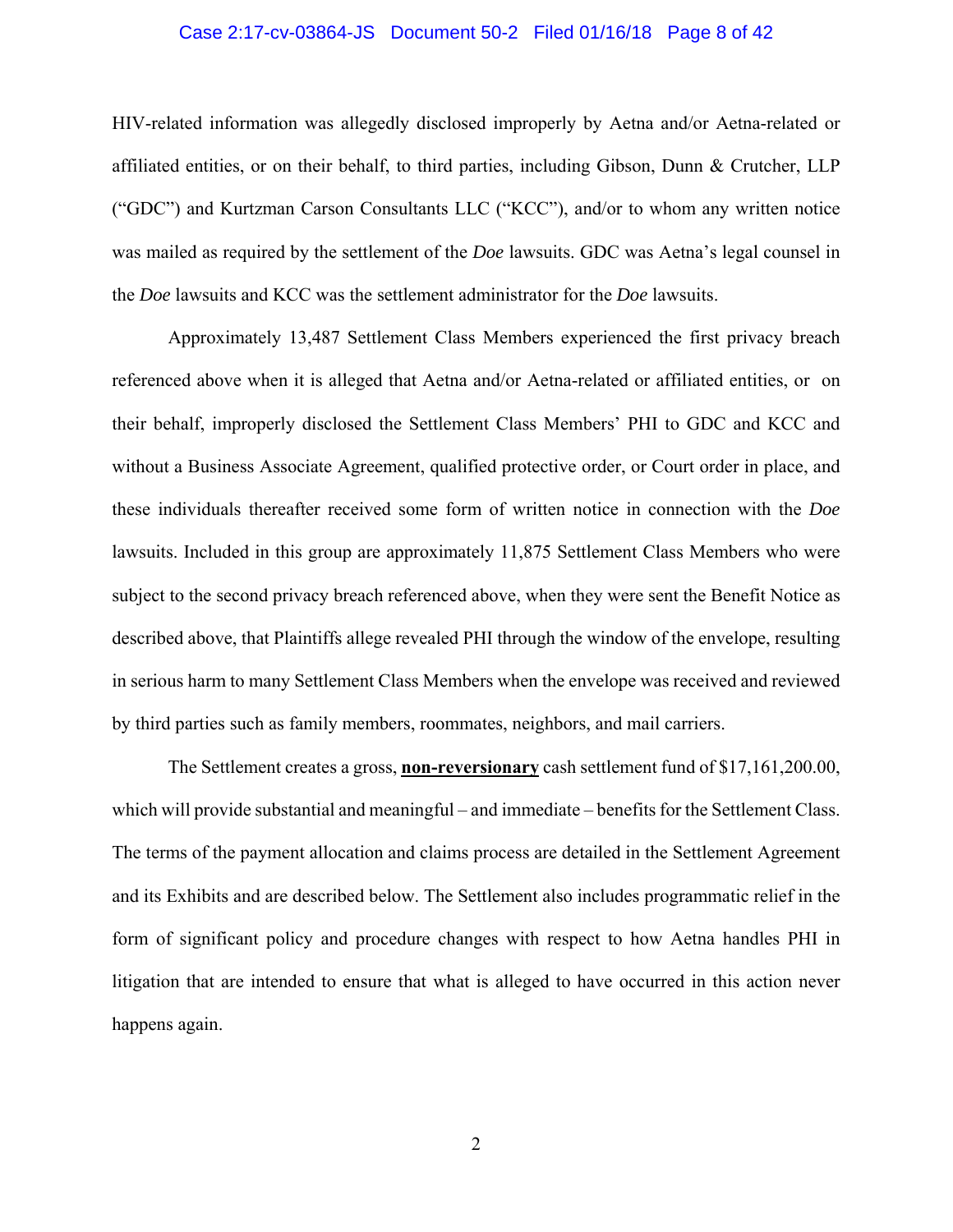## Case 2:17-cv-03864-JS Document 50-2 Filed 01/16/18 Page 9 of 42

The undersigned Co-Lead Class Counsel as well as all counsel for Plaintiffs who have executed the Settlement Agreement, respectfully and jointly submit that the terms of the Settlement Agreement are fair, reasonable, and adequate, and should be preliminarily approved. The Settlement provides substantial and immediate benefits for Settlement Class Members while avoiding protracted litigation and all risks of continued litigation, including the risk of delay and the risks presented by Aetna's affirmative defenses. Moreover, the Settlement allows any Settlement Class Member who wishes to opt out of the Settlement and pursue his or her individual claim the opportunity to do so.

At this first stage of the settlement approval process, Plaintiffs respectfully request that the Court: (1) find the terms of the proposed Settlement Agreement fair, reasonable, and adequate and grant preliminary approval to the proposed Settlement; (2) preliminarily approve the Parties' stipulation in the Settlement Agreement that the proposed Settlement Class be certified pursuant to FED. R. CIV. P. 23(b)(3) for purposes of administering the Settlement; (3) appoint each of the named Plaintiffs as Class Representatives; (4) appoint Shanon J. Carson, E. Michelle Drake, and Sarah R. Schalman-Bergen of Berger & Montague, P.C., Ronda B. Goldfein of the AIDS Law Project of Pennsylvania, and Sally Friedman of the Legal Action Center as Co-Lead Class Counsel for the Settlement Class; (5) approve Angeion Group, LLC ("Angeion") as the Settlement Administrator to provide notice to the Settlement Class and administer the Settlement; (6) approve the proposed Claim Form and Notice of Class Action Settlement (attached as Exhibits A and C, respectively, to the Settlement Agreement) as to form and content, as well as the other Settlement Agreement Exhibits, and direct that notice of the proposed Settlement be provided to the Settlement Class in accordance with the provisions of the Settlement Agreement; and (7) schedule a Final Approval Hearing to take place at the Court's convenience approximately 45 days after the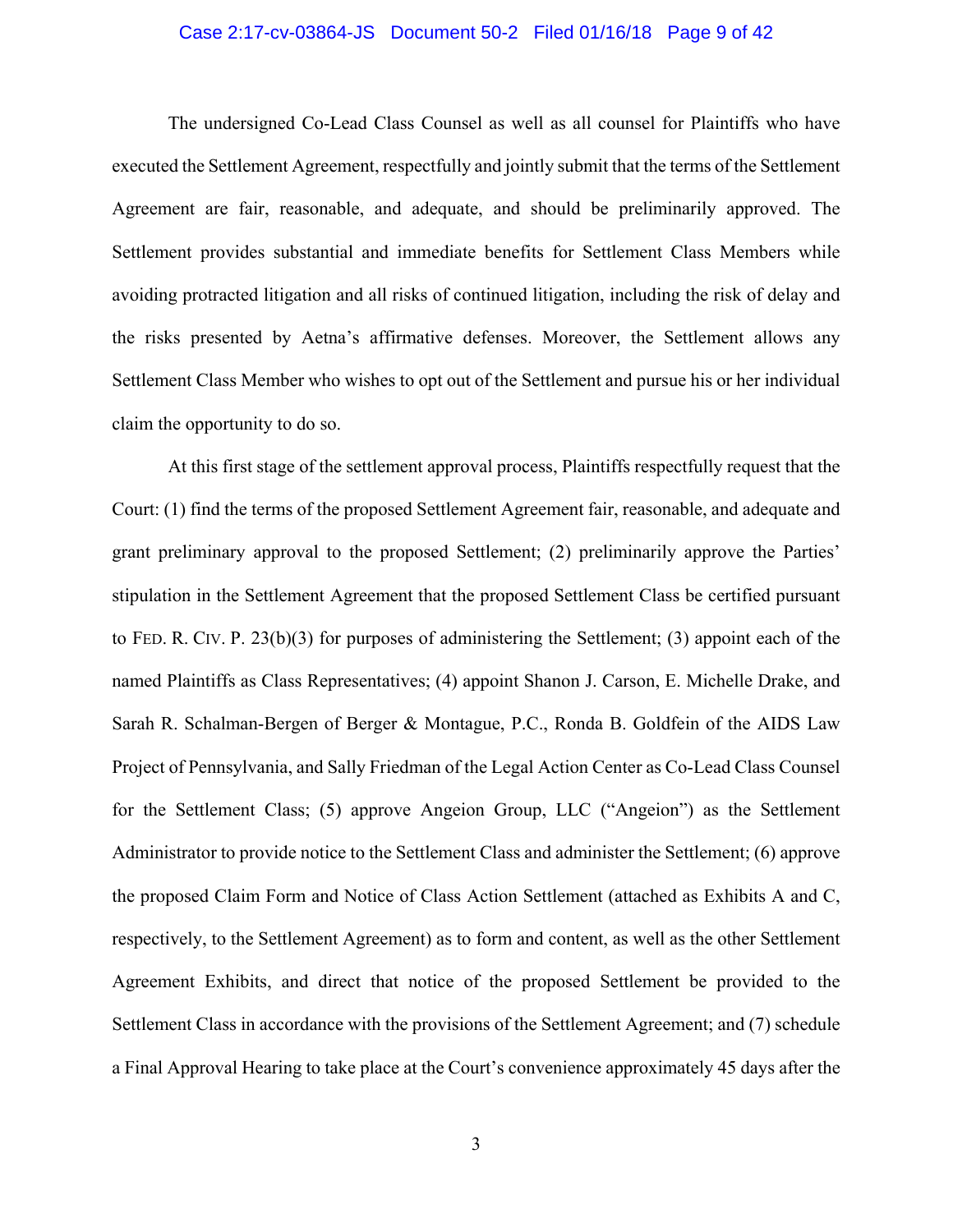## Case 2:17-cv-03864-JS Document 50-2 Filed 01/16/18 Page 10 of 42

conclusion of the Claim Period (which means the time period of 120 days after the date that notice of this Settlement is issued by the Settlement Administrator to the Settlement Class). Specifically, the Parties request that a Final Approval Hearing be scheduled at the Court's convenience on a date between July 15 and August 15, 2018.

## **II. FACTUAL BACKGROUND**

In 2014 and 2015, Aetna was sued in two lawsuits alleging that it had jeopardized the privacy rights of its insureds by requiring them to obtain HIV medication solely through the mail, and not in person at a retail pharmacy. *Doe v. Aetna, Inc.*, No. 14-cv-2986 (S.D. Cal.); *Doe v. Coventry Health Care, Inc.,* No. 15-cv-62685 (S.D. Fla.) (together, "the *Doe* lawsuits"). Coventry is an Aetna subsidiary. The plaintiffs in the *Doe* lawsuits were represented by Whatley Drake and Kallas ("WDK") and Consumer Watchdog ("CW"), and Aetna was represented in those lawsuits by GDC. None of the undersigned Class Counsel in this action were involved in the *Doe* lawsuits.

The *Doe* lawsuits were resolved in a consolidated individual settlement and never certified as class actions, *i.e.*, there were no litigation classes or settlement classes certified by the court overseeing those lawsuits. As part of the individual settlement of the *Doe* lawsuits, however, it was agreed that notices would be sent to former and current members of certain Aetna and Coventry health plans who had filled prescriptions for HIV-related medication. (Amended Complaint, Ex. 1 & Exs. A1, A2, B1, B2.) In total, there were four types of notices agreed to as part of the settlement of the *Doe* lawsuits (*i.e.*, a claim form and benefit notice that were each sent to certain Aetna members, and a claim form and benefit notice that were each sent to certain Coventry members). Of these, the only notice alleged to have been sent in a way that allowed part of the notice to be read through the outside of the envelope was the Benefit Notice, which was sent to approximately 11,875 Aetna members to inform them of their ability to fill prescriptions for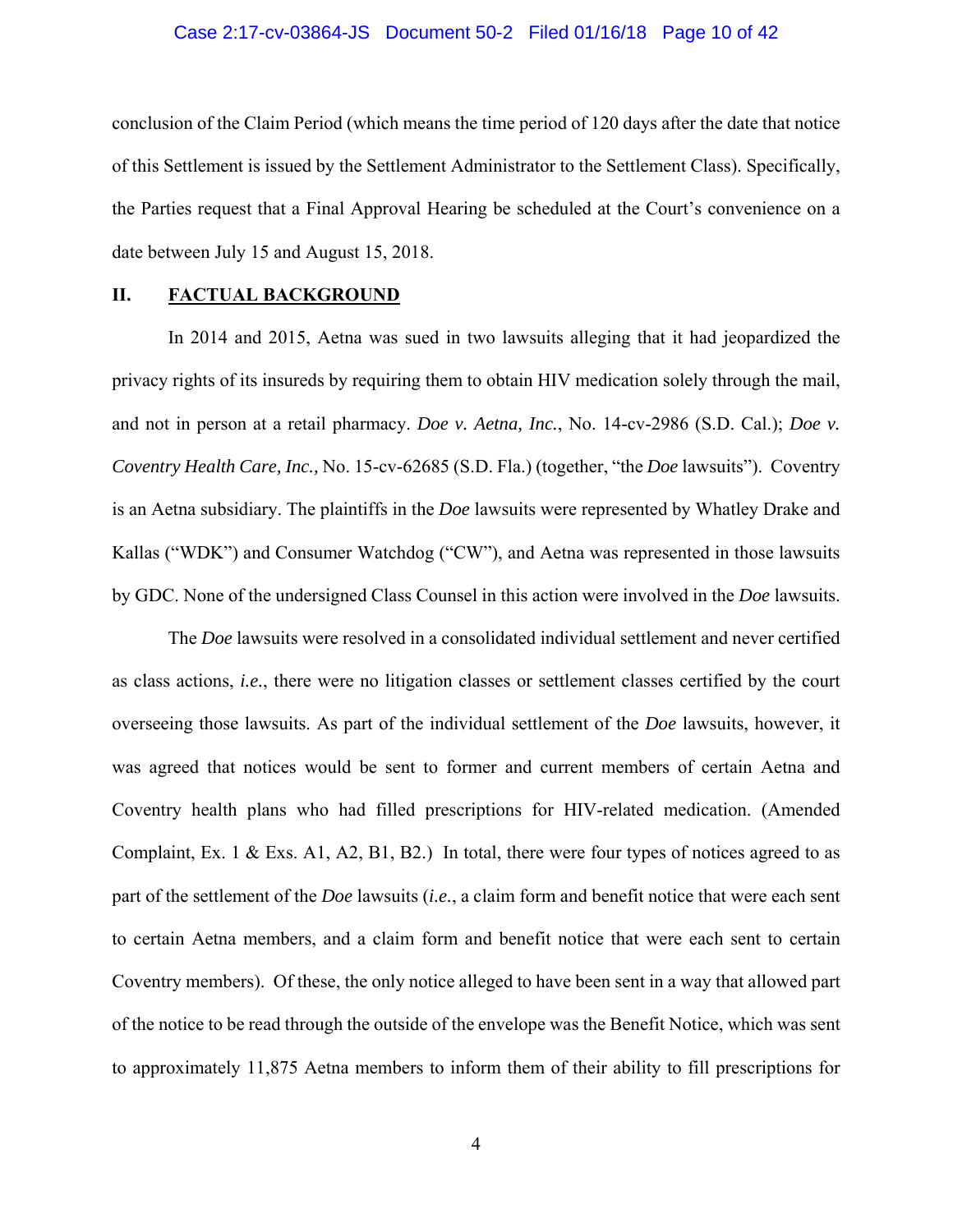#### Case 2:17-cv-03864-JS Document 50-2 Filed 01/16/18 Page 11 of 42

HIV medications through mail order or retail pharmacy (*i.e.*, the "Benefit Notice" as defined in the Settlement Agreement). (Settlement  $\P$  1.1(E).) Aetna informed Plaintiffs that approximately 1,612 Aetna and Coventry members received a notice other than the Benefit Notice, making the total size of the Settlement Class approximately 13,487 people.

In more specifically describing the timeline of events, Plaintiffs allege that Aetna provided data identifying the approximately 13,487 people first to its own counsel in the *Doe* lawsuits, GDC, who in turn provided it to KCC so that KCC could prepare and mail the notices required as part of the settlement of the *Doe* lawsuits. At the end of July 2017 and beginning of August 2017, Aetna sent out the notices through KCC. For the Benefit Notice, KCC used a No. 10 envelope with a large transparent window, and the Benefit Notice was formatted, folded and inserted in the envelope such that the recipient's name, address, and claim number, as well as instructions related to filling prescriptions for HIV medication, including specifically the acronym "HIV", is alleged to have been visible through the envelope's transparent window as pictured below:



Upon Class Counsel's investigation, a similar large-windowed No. 10 envelope was used to send the other notices required as part of the settlement of the *Doe* lawsuits, but because the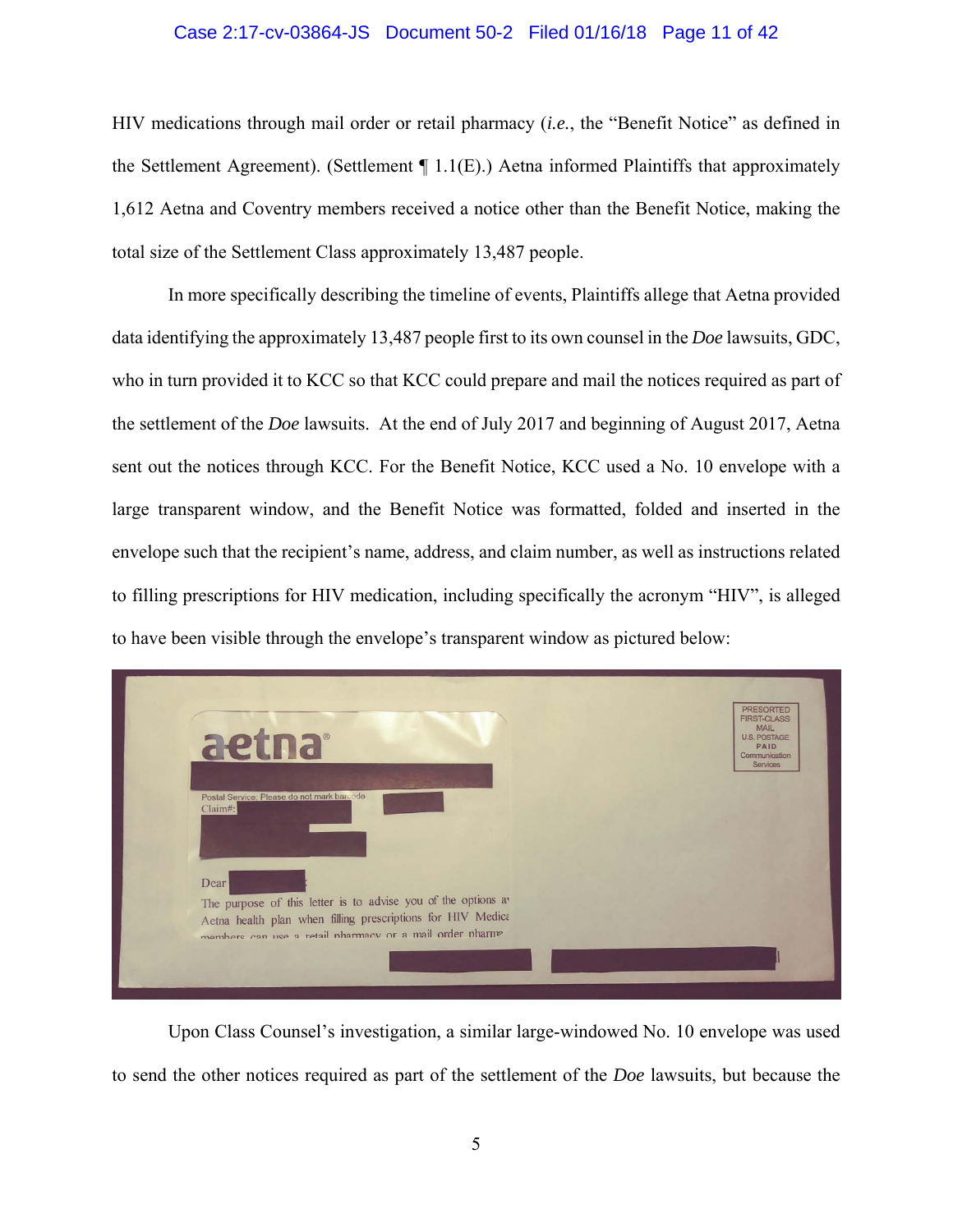## Case 2:17-cv-03864-JS Document 50-2 Filed 01/16/18 Page 12 of 42

content of the other notices was different, and because of the difference between the Coventry logo and the Aetna logo, the term "HIV" was not visible through the window of the envelopes used to send these other notices. Thus, the only mailed notice that subjected Settlement Class Members to potential harm because third parties could read the contents through the envelope was the Benefit Notice.

Within days after the Benefit Notice was mailed, the AIDS Law Project of Pennsylvania ("The AIDS Law Project") and the Legal Action Center ("LAC") – two non-profit organizations that have provided free legal services to people living with HIV for close to thirty years – began to hear from and receive complaints about harm to recipients of the Benefit Notice. LAC communicated with other organizations that represent people living with HIV across the United States to gauge the extent of the confidentiality breach, and together, the AIDS Law Project and LAC began compiling the experiences of individuals who were sent the Benefit Notice.<sup>2</sup> The AIDS Law Project and LAC, using their respective networks, also received information from six different HIV legal service organizations across the country, and soon had documented the experiences of Benefit Notice recipients in eight states and the District of Columbia.

On August 24, 2017, with input from the other HIV legal services providers, the AIDS Law Project, and LAC sent a letter to Aetna regarding the Incident,<sup>3</sup> and the Incident thereafter received widespread media attention after Aetna disclosed to the media that the Benefit Notices were sent to approximately 12,000 Aetna members. Hundreds of these individuals subsequently

 $2$  The AIDS Law Project and LAC were also contacted by persons who received notices related to the *Doe* settlements other than the Benefit Notice. Goldfein Decl. ¶ 21; Friedman Decl. ¶ 13. <sup>3</sup> "Incident" means the alleged improper disclosure of Plaintiffs' and the Settlement Class Members' Protected Health Information and/or Confidential HIV-Related Information by Aetna

 $\overline{a}$ 

and/or Aetna-related or affiliated entities, or on their behalf, to third parties, including GDC and KCC, and/or in connection with the mailing of notices to Settlement Class Members as required by the settlement in the *Doe* lawsuits. (Settlement ¶ 1.1(CC)).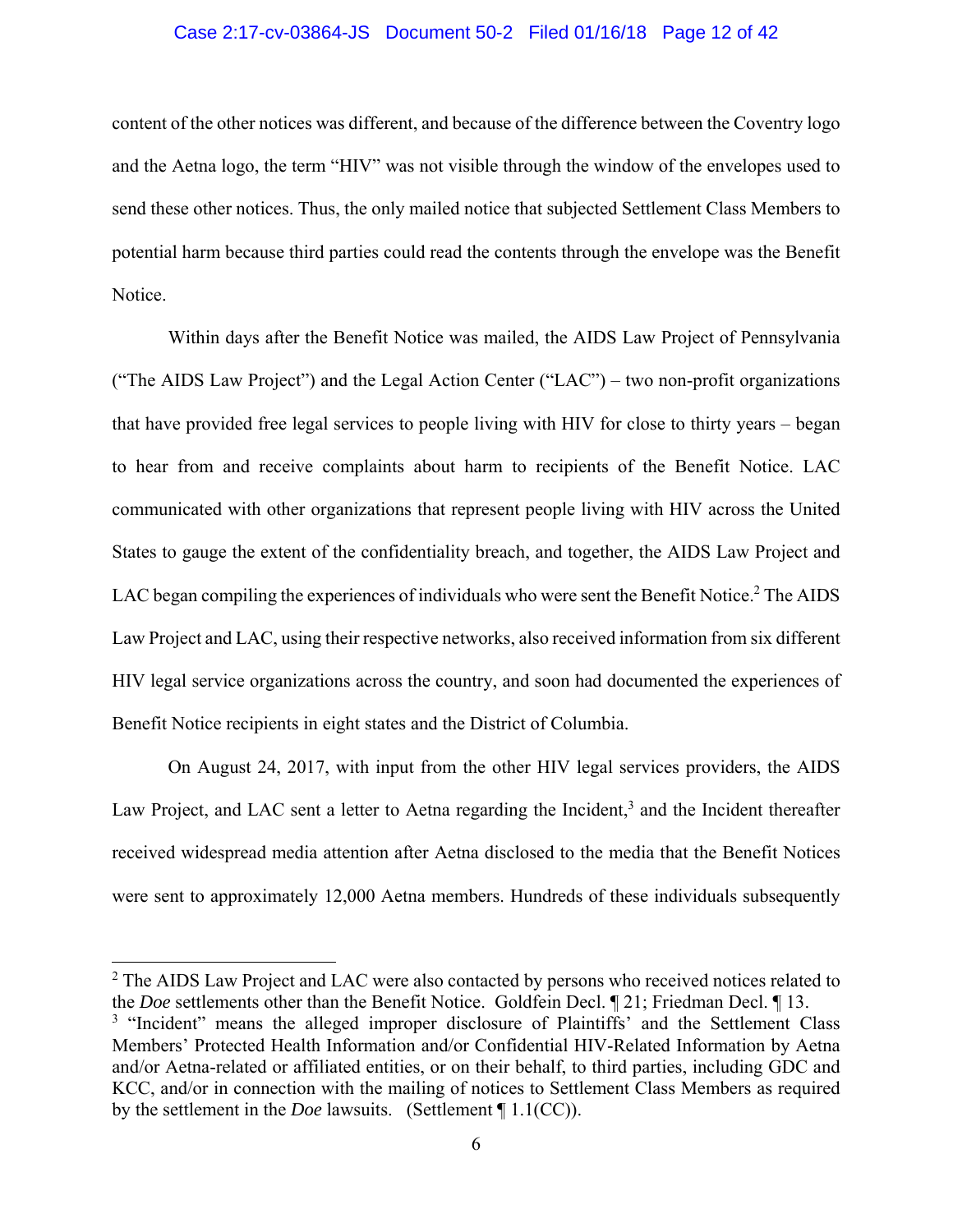## Case 2:17-cv-03864-JS Document 50-2 Filed 01/16/18 Page 13 of 42

contacted the AIDS Law Project and LAC and requested legal assistance. *See* Goldfein Decl. ¶ 20; Friedman Decl. ¶¶ 8-13.

On August 28, 2017, Plaintiff Andrew Beckett – represented by the AIDS Law Project, LAC and Berger & Montague, P.C. – filed the original Complaint in this case on behalf of a nationwide class and a Pennsylvania subclass. This Complaint was the first-filed complaint in the country regarding the Incident. Plaintiff Beckett alleged both statutory and common law claims, including: (1) violation of the Pennsylvania Confidentiality of HIV-Related Information Act (Act 148), 35 P.S. § 7601, *et seq.*; (2) negligence; (3) negligence *per se*; (4) breach of contract; (5) invasion of privacy; (6) violation of the Pennsylvania Unfair Trade Practices and Consumer Protection Law, 73 P.S. §§ 201-1, *et seq*.; and (7) unjust enrichment.

Co-Lead Class Counsel and Aetna promptly began negotiations to address the possible risk of immediate harm to potentially affected individuals and their families who were sent the Benefit Notice, and in light of the allegations, negotiated and implemented a program to address any potential immediate needs of Settlement Class Members (the "Immediate Relief Program"). This Immediate Relief Program provided (without requiring any legal release of claims by any Aetna member, and without any admission by Aetna and regardless of fault or wrongdoing): (1) up to three counseling sessions, with an opportunity to request additional sessions, for Settlement Class Members and their families, paid in full by Aetna upon proof by the claimant of need and potential causal relationship to the Incident; and (2) cash reimbursements by Aetna for verifiable emergency out-of-pocket costs claimed to have been incurred by Settlement Class Members as a result of the Incident. This Immediate Relief Program was first publicized on September 28, 2017 and has been in place since then. The Parties have agreed that the Immediate Relief Program will remain in place until the Effective Date of this Settlement in order to provide a bridge to address the risk of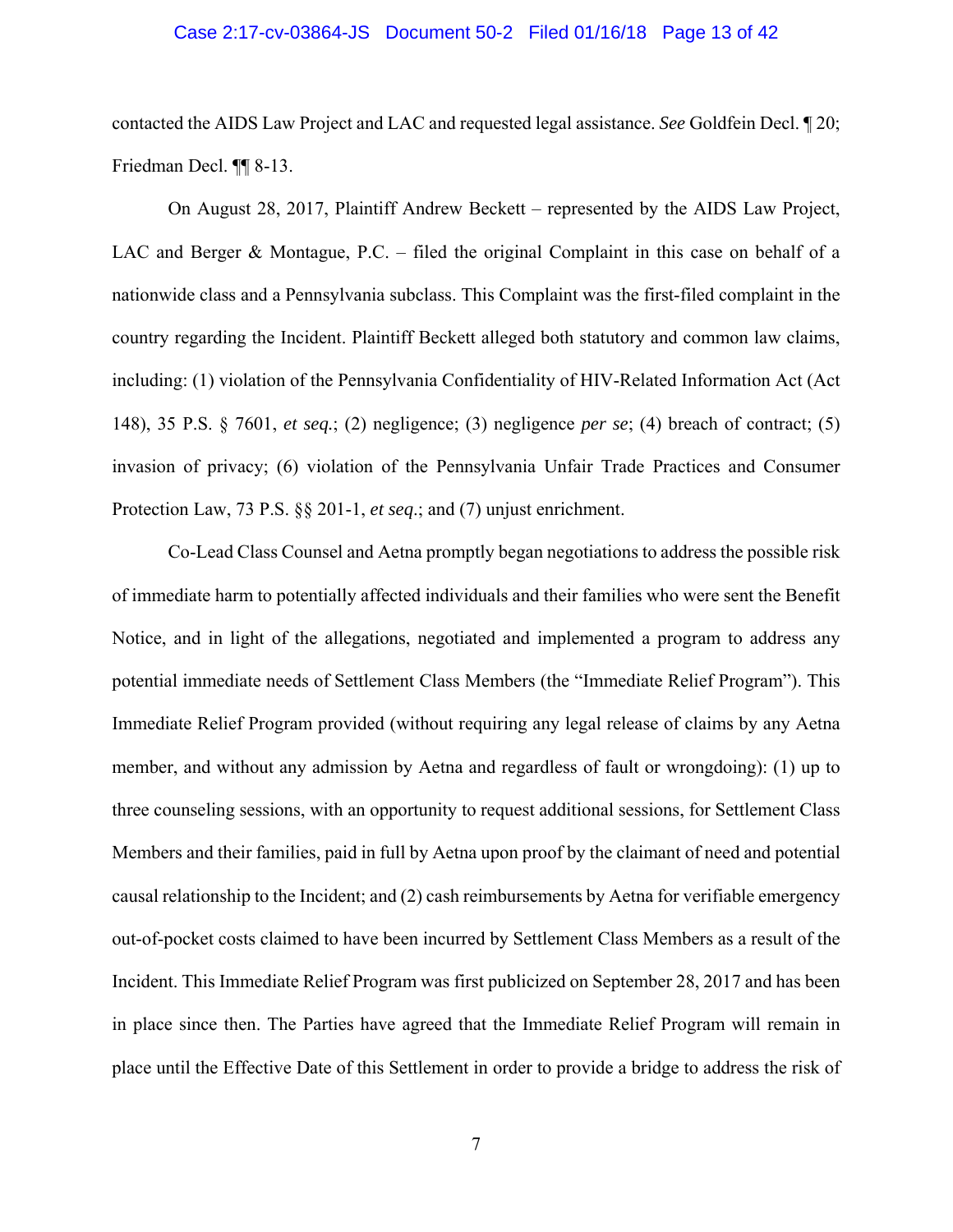## Case 2:17-cv-03864-JS Document 50-2 Filed 01/16/18 Page 14 of 42

possible immediate harm to the time when the benefits of the Settlement Agreement can become effective.

In connection with the Immediate Relief Program, the AIDS Law Project and LAC set up mechanisms to field and process requests for immediate relief, forwarding them to Aetna using unique identifiers, rather than names, in order to preserve confidentiality. Individuals whose claims were approved then self-disclosed their identities to Aetna. The two organizations have to date submitted thirteen requests for relocation expenses ranging from \$2,500 to \$18,000, and two requests for counseling, all of which Aetna has approved.

After negotiating and putting the Immediate Relief Program into place, on October 7, 2017 and October 25, 2017, Co-Lead Class Counsel and Counsel for S.A., the plaintiff that filed the second-filed case regarding the Incident in California, and Aetna, participated in two full-day inperson mediation sessions with a highly experienced and respected mediator, former U.S. Magistrate Judge Diane Welsh of JAMS in Philadelphia (who previously served for eleven years as a Magistrate Judge in the U.S. District Court for the Eastern District of Pennsylvania).

Prior to and during the mediation process overseen by Judge Welsh, Aetna produced documents and information requested by Co-Lead Class Counsel to ensure that any potential settlement would be informed by relevant discovery and based on an adequate factual record. In addition, Co-Lead Class Counsel conducted their own independent factual and legal investigation of the case.

Aetna's production of documents and information to Co-Lead Class Counsel for purposes of the mediation included, for example: (1) documents regarding the underlying litigation and settlement that led to the Incident; (2) documents and data identifying the size and geographic location of all Settlement Class Members (*i.e.*, their distribution by state); (3) documents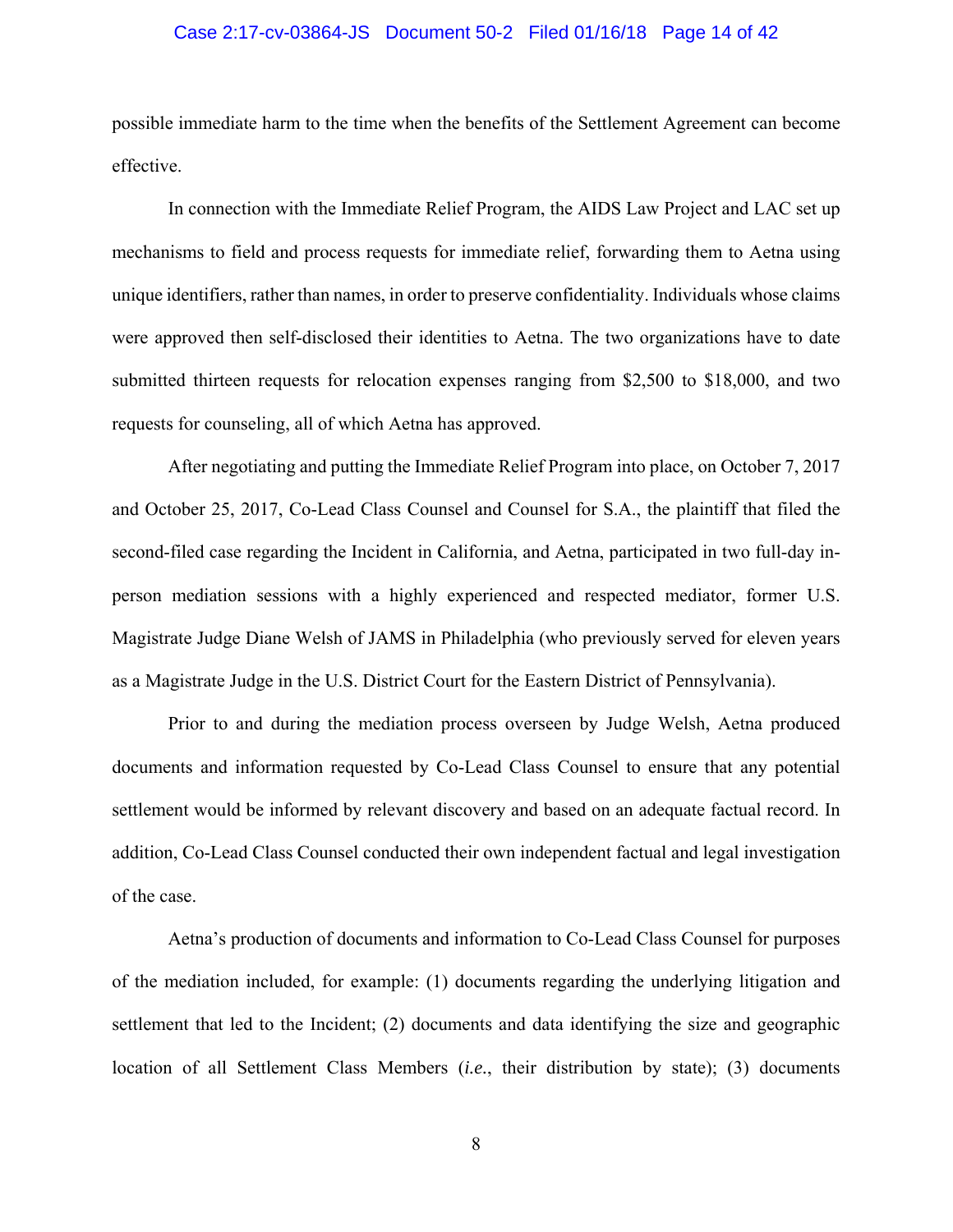## Case 2:17-cv-03864-JS Document 50-2 Filed 01/16/18 Page 15 of 42

evidencing Aetna's policies and procedures regarding printing/mailing PHI; (4) documents regarding the Incident; (5) certain communications between Aetna and governmental regulators regarding the Incident; (6) documents sufficient to identify relevant parties who were involved in and affected by the Incident; and (7) documents evidencing the timeline on which the Incident occurred.

The mediation overseen by Judge Welsh and all of the subsequent negotiations between Aetna and Co-Lead Class Counsel were at arm's-length and hard-fought. Prior to mediation, Co-Lead Class Counsel conducted extensive interviews with more than 260 Settlement Class Members who contacted the AIDS Law Project and LAC. Aetna and Co-Lead Class Counsel exchanged detailed mediation briefs. Co-Lead Class Counsel also conducted extensive legal and factual research with respect to the asserted claims and defenses. At the end of the second mediation session, the Parties had made substantial progress toward reaching a settlement, and over the course of the next two and a half months and with the further substantial assistance of the mediator, Judge Welsh, the Parties negotiated and drafted the Settlement Agreement and its Exhibits.

Throughout the mediation process, it was agreed among Co-Lead Class Counsel and Aetna that Aetna would stand in the shoes for all potentially other liable parties and pay a settlement amount to fully and completely compensate the Settlement Class. Aetna would reserve and retain the future right to seek contribution, indemnification, subrogation and/or reimbursement from such third parties.

Co-Lead Class Counsel regarded this settlement framework as a significant benefit for the Settlement Class, because in other words, Aetna assumed the full risk of non-recovery against these other parties while assuring that the Settlement Class could obtain a Settlement on a timely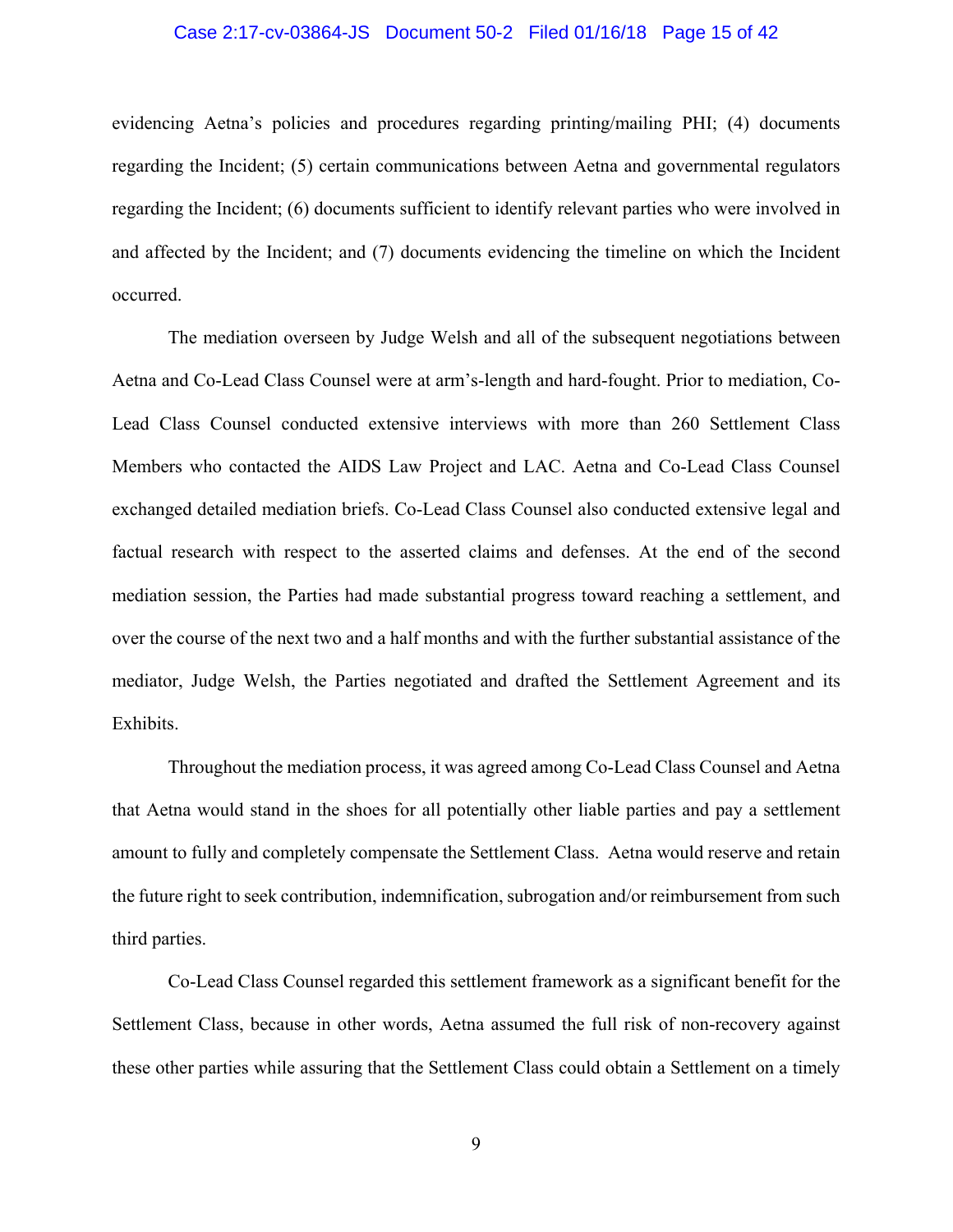## Case 2:17-cv-03864-JS Document 50-2 Filed 01/16/18 Page 16 of 42

basis without having to engage in potentially many years of litigation and all of the risks attendant with all affirmative defenses that would be presented in the context of protracted litigation with multiple defendants pointing the finger at each other (especially where Aetna hired the other defendants). During the mediation, Co-Lead Class Counsel fully took into account that any settlement would release all potentially liable parties and therefore Aetna would be responsible for paying 100% of any purported harm allegedly caused by the Incident. Further, to protect the Settlement Class in the event that the Settlement Agreement is not approved, Plaintiff Andrew Beckett, through his counsel, entered into written tolling agreements with KCC and GDC that toll the relevant statutes of limitation for all Settlement Class Members while settlement approval is pending.

On November 20, 2017, this Court held an in-person status conference where the basic terms of the proposed Settlement were discussed with the Court. After the status conference, the Court entered the parties' agreed-upon pre-trial order. (ECF No. 31.) On December 5, 2017, Plaintiffs filed a First Amended Complaint with 36 additional class representatives (in addition to Plaintiff Beckett) from 28 states and the District of Columbia, and additional common law and statutory claims. In addition to this case, multiple other class action cases and at least two individual cases have brought claims relating to the Incident. At this time, as set forth in detail below, the named plaintiffs in all but one of the subsequently filed class action cases have agreed to join this case and did so via the First Amended Complaint, thus effectively consolidating all but one of the class action cases in this Court and with all approving of the proposed Settlement Agreement.

Specifically, the following class actions have been joined with this case via the First Amended Complaint and are part of the proposed Settlement Agreement: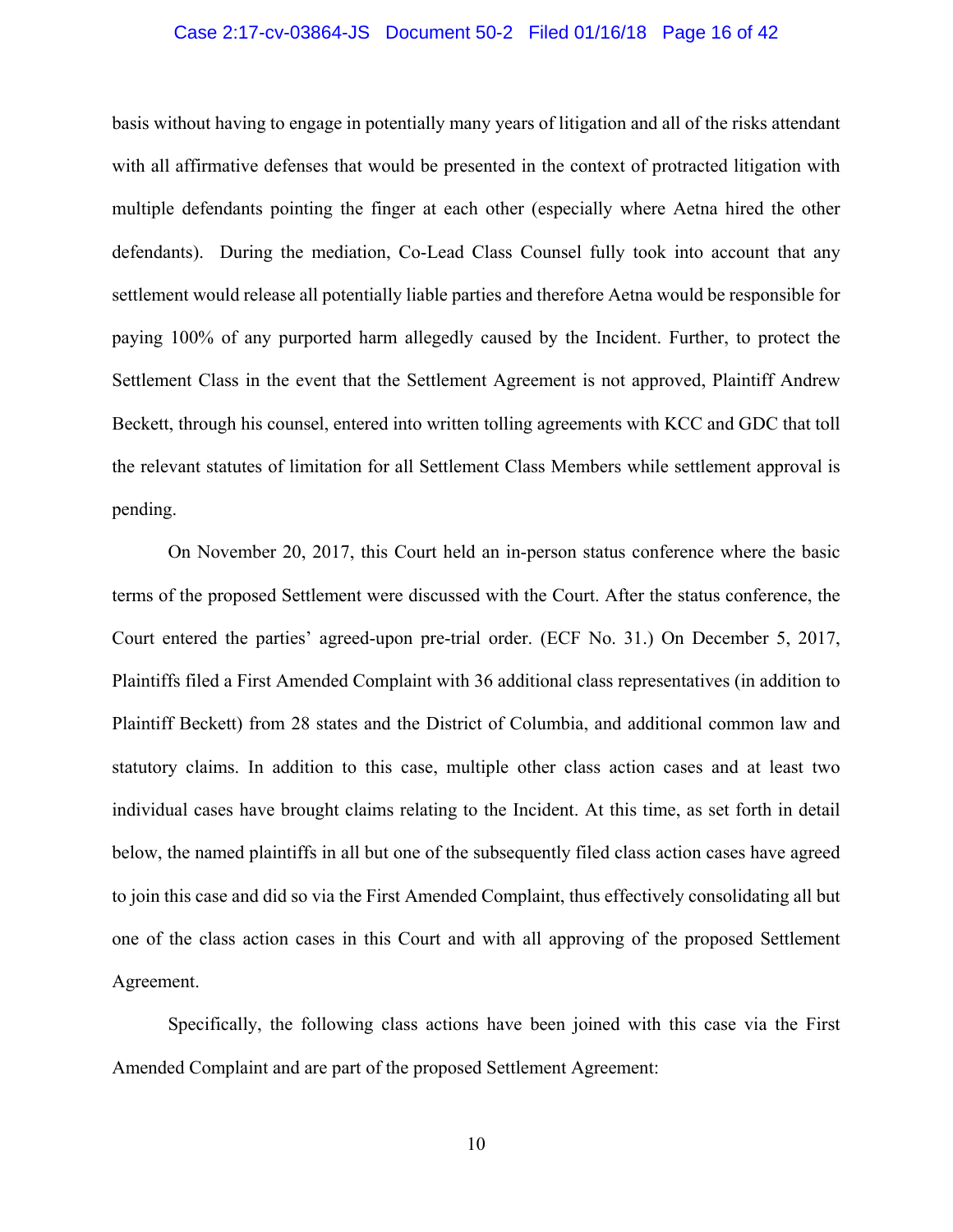## Case 2:17-cv-03864-JS Document 50-2 Filed 01/16/18 Page 17 of 42

1. *S.A. v. Aetna, Inc.,* **No. BC674088 (Cal. Super. Ct. L.A. Cty., Aug. 28, 2017).**

*S.A.* was filed subsequently but on the same day as this case. By agreement, *S.A.* was removed to federal court, transferred to the Eastern District of Pennsylvania, and consolidated with this case. Counsel for *S.A.*, Torin Dorros, Esq. of Dorros Law, participated in both mediation sessions with Judge Welsh as well as the subsequent settlement negotiations (overseen by Judge Welsh). Plaintiff S.A. is a Named Plaintiff and proposed Class Representative in the First Amended Complaint in this case, and approves of the Settlement Agreement.

2. *Doe v. Aetna, Inc.***, No. 3:17-cv-5191 (N.D. Cal. Sept. 7, 2017)**. Plaintiff Doe in this alleged class action regarding the Incident, represented by Laurence D. King, Esq. and Matthew B. George, Esq. of Kaplan Fox & Kilsheimer, has also joined this case via the First Amended Complaint as a Named Plaintiff and proposed Class Representative, and approves of the Settlement Agreement.

 3. *R.H. v. Aetna Health, Inc., et al.***, No. 2:17-cv-04566-MMB (E.D. Pa. Oct. 12, 2017)**. Plaintiff R.H. in this alleged class action regarding the Incident, represented by Patricia M. Kipnis, Esq. of Bailey & Glasser LLP, Maureen M. Brady, Esq. of McShane & Brady LLC, and Anne Schiavone, Esq., has joined this case and is a Named Plaintiff and proposed Class Representative in the First Amended Complaint (under the pseudonym "Kansas Doe") and approves of the Settlement Agreement.

4. *Jane Doe 1, et al. v. Aetna, Inc.***, No. 3:17-cv-01751 (D. Conn. Oct. 18, 2017)**. Two of the three named plaintiffs in this alleged class action regarding the Incident, represented by Brian P. Murray, Esq. of Glancy Prongay & Murray LLP, Paul C. Whalen, Esq. of the Law Office of Paul C. Whalen, P.C., Jasper D. Ward IV, Esq. of Jones Ward PLC, John Yanchunis, Esq. of Morgan & Morgan, and Jean S. Martin, Esq. of Law Office of Jean Sutton Martin, PLLC,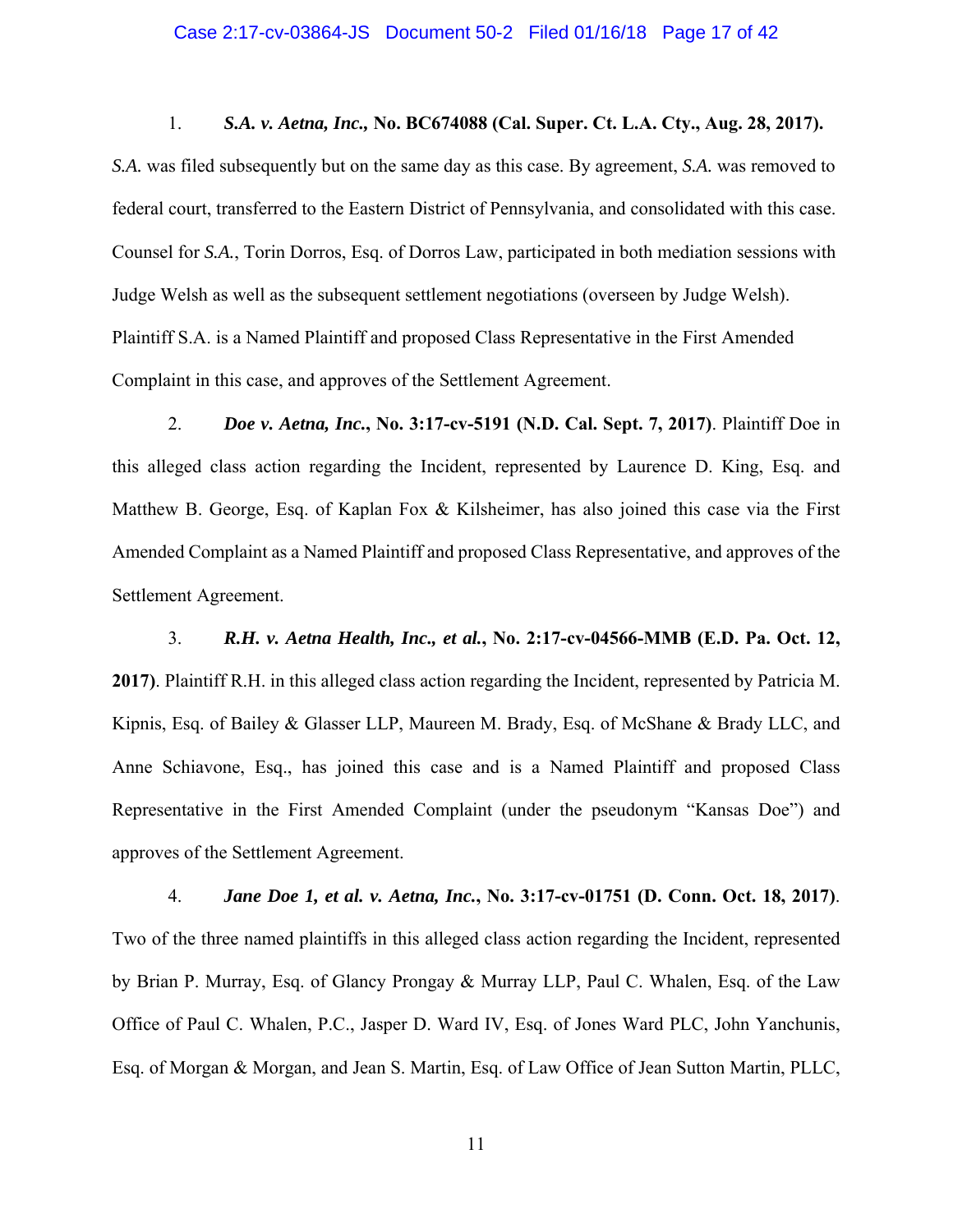## Case 2:17-cv-03864-JS Document 50-2 Filed 01/16/18 Page 18 of 42

have joined this case and are Named Plaintiffs and proposed Class Representatives in the First Amended Complaint (under the pseudonyms Jane Doe2 and John Doe1), and approve of the Settlement Agreement.<sup>4</sup>

**5.** *Doe v. Aetna, Inc.***, No. 17-cv-1947 (S.D. Cal. Sept. 25, 2017)**. The named plaintiff in this alleged class action regarding the Incident, represented by Abbas Kazerounian, Esq. and Mona Amini, Esq. of Kazerouni Law Group, APC, Joshua B. Swigart, Esq. of Hyde & Swigart, and Steven Soliman, Esq. of The Soliman Firm, has joined this case and is a Named Plaintiff and proposed Class Representative in the First Amended Complaint (under the pseudonym John Doe2), and approves of the Settlement Agreement.

## **III. THE PROPOSED SETTLEMENT**

The terms of the Settlement are contained in the Settlement Agreement executed on January 16, 2018, and its accompanying exhibits. *See* Exhibit 1. The Settlement establishes a \$17,161,200.00 non-reversionary common fund, which is an *excellent* result for the Settlement Class in light of the alleged claims and defenses. Each Settlement Class Member who was sent a Benefit Notice will receive an automatic net payment of at least \$500 (inclusive of the \$75 payment noted below) without requiring them to fill out a Claim Form or take any action, and also will be allowed to submit a claim for up to an additional \$20,000 for financial harm and non-financial harm resulting from the mailing of the Benefit Notice. (Settlement ¶ 4.1 & Ex. A.) Settlement Class Members who were not sent a Benefit Notice but whose information was allegedly disclosed improperly by Aetna to GDC and KCC will receive an automatic net payment of \$75 without requiring them to fill out a Claim Form or take any action. (*Id.*)

## **A. The Settlement Class**

 $\overline{a}$ 

<sup>&</sup>lt;sup>4</sup> The third named plaintiff decided that she no longer desired to proceed as a named plaintiff at this time.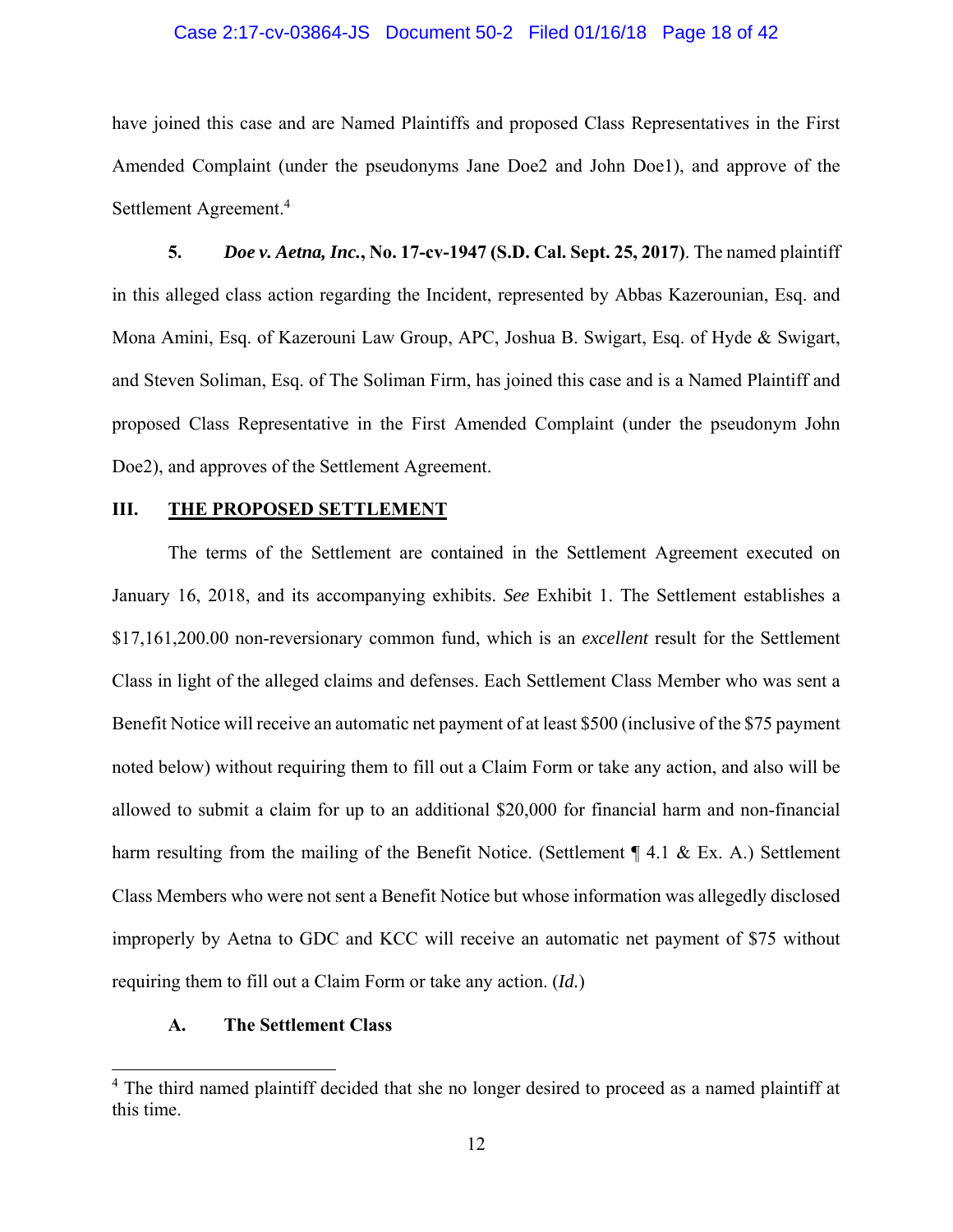## Case 2:17-cv-03864-JS Document 50-2 Filed 01/16/18 Page 19 of 42

Plaintiffs and Aetna have stipulated in the Settlement Agreement and request that the Court certify a Settlement Class under Fed. R. Civ. P. 23(b)(3) defined as:

All persons whose Protected Health Information and/or Confidential HIV-related information was allegedly disclosed improperly by Aetna and/or Aetna-related affiliated entities, or on their behalf, to third parties, including GDC and KCC, and/or to whom any written notice was mailed as required by the settlement of the *Doe* lawsuits.

(Settlement ¶ 1.1(OO).) There are approximately 13,487 members of the Settlement Class, and approximately 11,875 members who were sent the Benefit Notice.

## **B. Monetary Fund**

 $\overline{a}$ 

The Settlement Agreement provides for a gross, non-reversionary Settlement Fund of \$17,161,200.00 (the "Settlement Fund") which includes the costs of settlement administration, service awards to the Named Plaintiffs, and attorneys' fees and cost. (Settlement ¶ 1.1(PP).) After deductions for Court-approved attorneys' fees and costs, service awards and settlement administration fees and costs, the remaining amount (the "Net Settlement Fund") will be distributed to Settlement Class Members.<sup>5</sup> All Settlement Class Members who do not opt out of the Settlement will be allocated an automatic "Base Payment" without needing to submit a Claim Form. (*Id. ¶*1.1(D).) Settlement Class Members who were not mailed a Benefit Notice will receive a net Base Payment of \$75. (*Id.*, Ex. A.) Settlement Class Members who were sent the Benefit Notice will receive a net Base Payment of \$500 (inclusive of the \$75 payment noted above). (*Id.*, Ex. A.)

In addition, the approximately 11,875 Settlement Class Members who were sent the Benefit Notice in an envelope that may have revealed their PHI to others such as family members, roommates and others may submit a claim for an additional monetary award if they can

<sup>&</sup>lt;sup>5</sup> Aetna did not have any role in determining the method of allocating or distributing the Net Settlement Fund.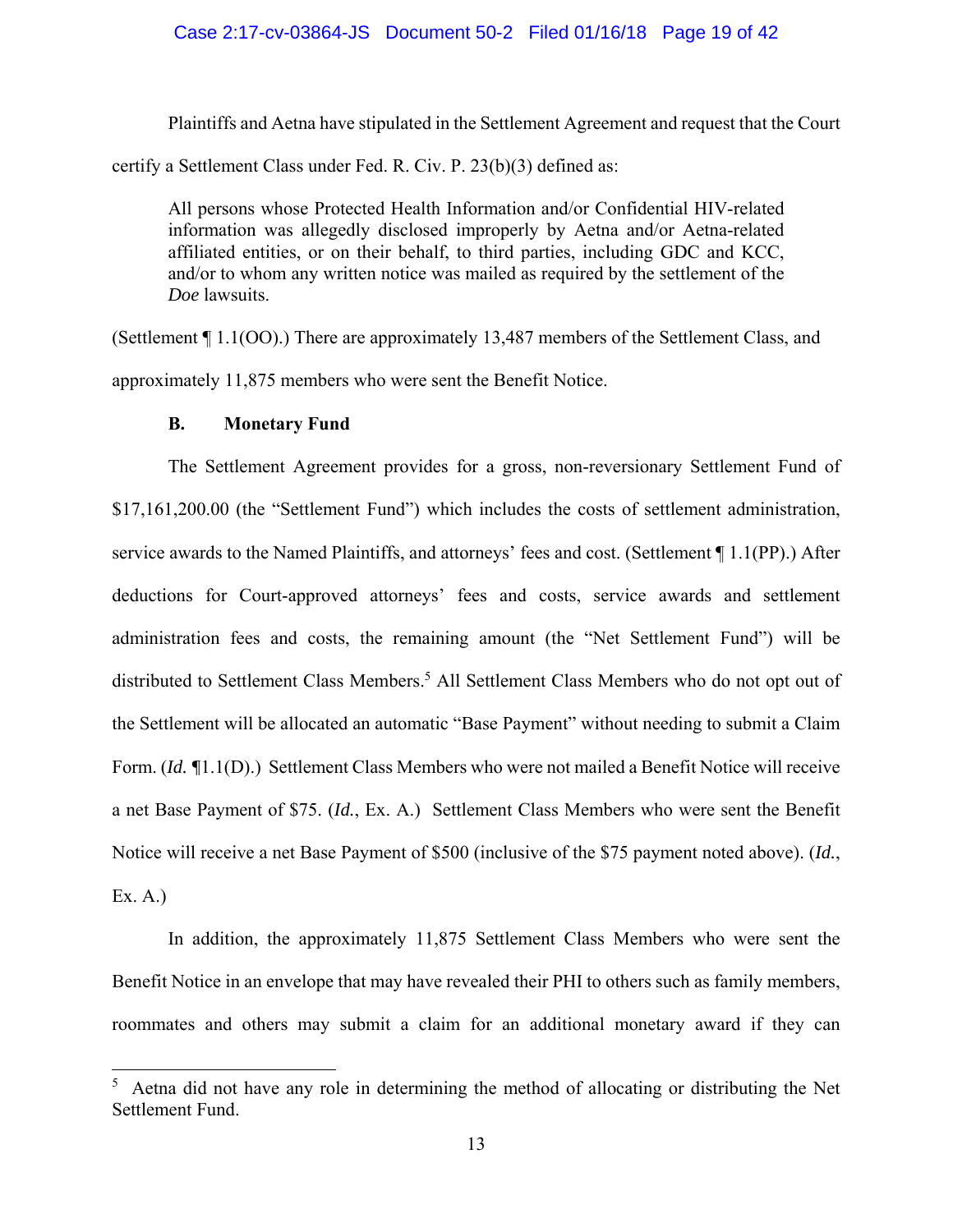## Case 2:17-cv-03864-JS Document 50-2 Filed 01/16/18 Page 20 of 42

demonstrate through the submission of reasonable proof that as a result, they suffered: (a) financial harm (meaning non-reimbursed out-of-pocket expenses); or (b) non-financial harm. Settlement Class Members who meet these requirements can submit such a claim by filling out and returning a Claim Form during the Claim Period, which means the time period of 120 days after the date that notice of this Settlement is issued by the Settlement Administrator. (*Id.*, ¶ 1.1(K) and Exhibits A-E.). Claim Forms can be submitted by mail or online via the Settlement Website. (*Id*., Ex. A.)

A Claimant's Financial Harm Award shall be calculated by the Settlement Administrator based on all reasonable non-reimbursed out-of-pocket expenses incurred by the Claimant as documented on the Claim Form. The Claim Form shall be submitted under penalty of perjury. Examples of such out-of-pocket expenses include, for example, moving costs, counseling costs, loss of income, or other non-reimbursed out-of-pocket expenses caused by the Benefit Notice. "Reasonable proof" is required. The term "reasonable proof" means the submission to the Settlement Administrator by the Claimant of copies of receipts, invoices, credit card statements, medical records, insurance records, returned checks, and/or any other reasonable form of proof of non-reimbursed out-of-pocket expenses incurred as a result of the Benefit Notice. Amounts that a Claimant already received from Aetna will offset any Financial Harm Award to the extent that it would result in a double-recovery.

A Claimant's Non-Financial Harm Award shall be calculated by the Settlement Administrator based on the Claimant's answers on their Claim Form using an objective pointscoring system as set forth in Exhibit D to the Settlement Agreement. All answers given on the Claim Form shall be submitted under penalty of perjury.

Claimants may receive up to \$10,000 for financial harm as calculated by the Settlement Administrator and up to \$10,000 for non-financial harm as calculated by the Settlement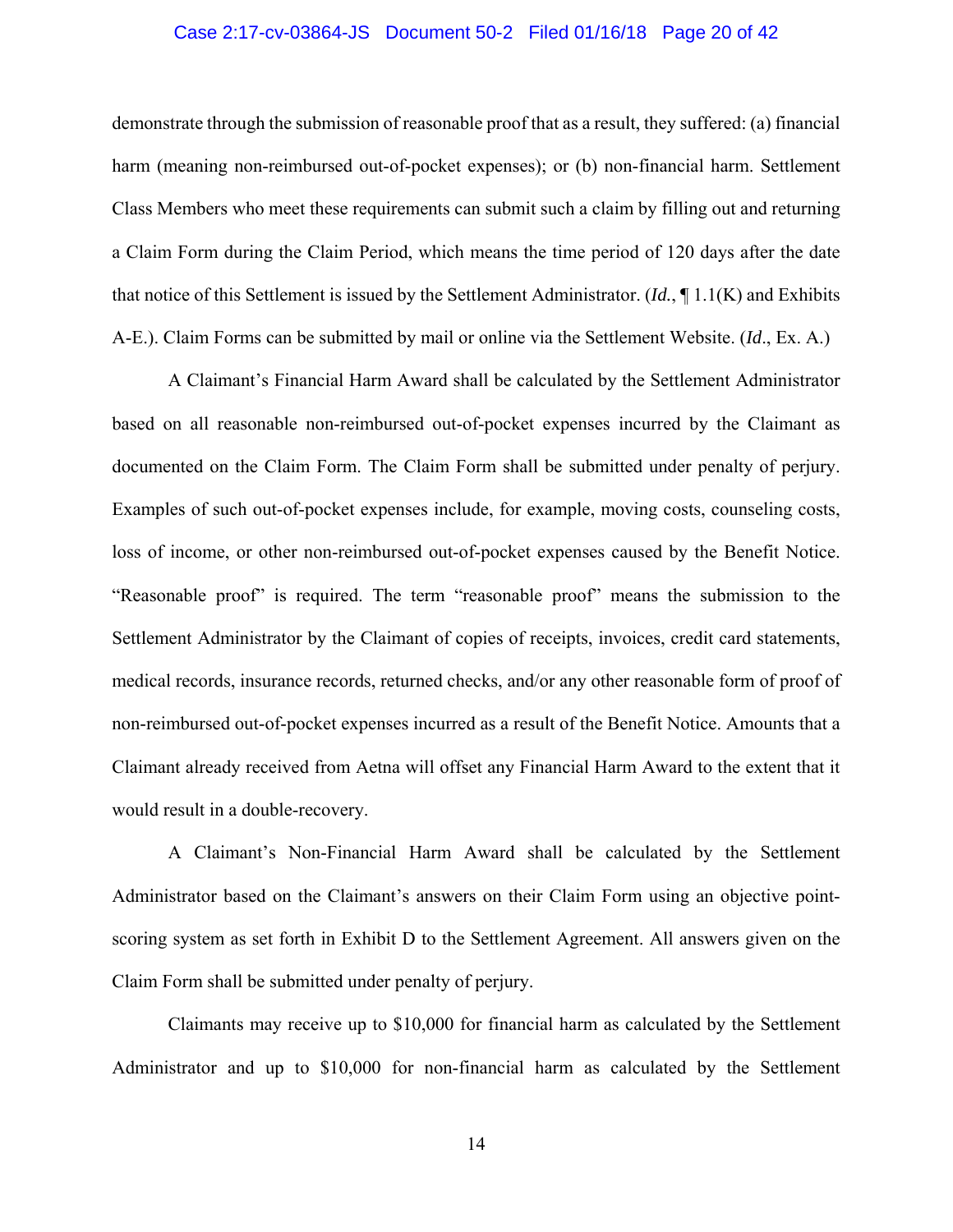## Case 2:17-cv-03864-JS Document 50-2 Filed 01/16/18 Page 21 of 42

Administrator, for a total maximum of up to \$20,000 in addition to the minimum Base Payment described above. The final amount of any Claimant Awards, however, shall be based on the number of Claimants and a *pro rata* distribution of the amount remaining in the Net Settlement Fund for distribution after all minimum Base Payments are subtracted. If there is money remaining in the Net Settlement Fund after deducting the minimum Base Payments for all Settlement Class Members and all Claimant Awards, the remaining money shall be distributed *pro rata* to all Settlement Class Members who were sent the Benefit Notice, and shall have the effect of raising the Base Payment Amount for these individuals to an amount above \$500.

 Checks will be mailed to Settlement Class Members within 45 days of the Effective Date of the Settlement. (*Id.* ¶ 4.3.) Settlement Class Members shall have 180 days to cash their checks. (*Id.* ¶ 4.8.) Any amounts remaining in the Net Settlement Fund from uncashed checks will be submitted, subject to the approval of the Court, to a proposed *cy pres* recipient, the AIDS Coordinating Committee of the American Bar Association. (*Id.* ¶ 4.9.) The AIDS Coordinating Committee shall use a request for proposals ("RFP") process to distribute all funds that it receives to nonprofit public-interest law firms working on HIV-related privacy issues. (*Id*.) None of Plaintiffs' Counsel will request any of these funds. (*Id*.)

#### **C. Process Changes**

In addition to the Settlement Fund, Aetna has agreed to: (a) develop and implement a "best practices" policy (the "Policy") for use of PHI in litigation; (b) communicate the Policy to Aetna in-house and outside counsel in all existing litigation matters; (c) implement procedures to ensure that the Policy is clearly communicated to in-house and outside counsel on all new litigation matters; (d) provide training regarding the Policy and Aetna's requirements under HIPAA and applicable federal and state privacy laws as appropriate to all Aetna in-house counsel whose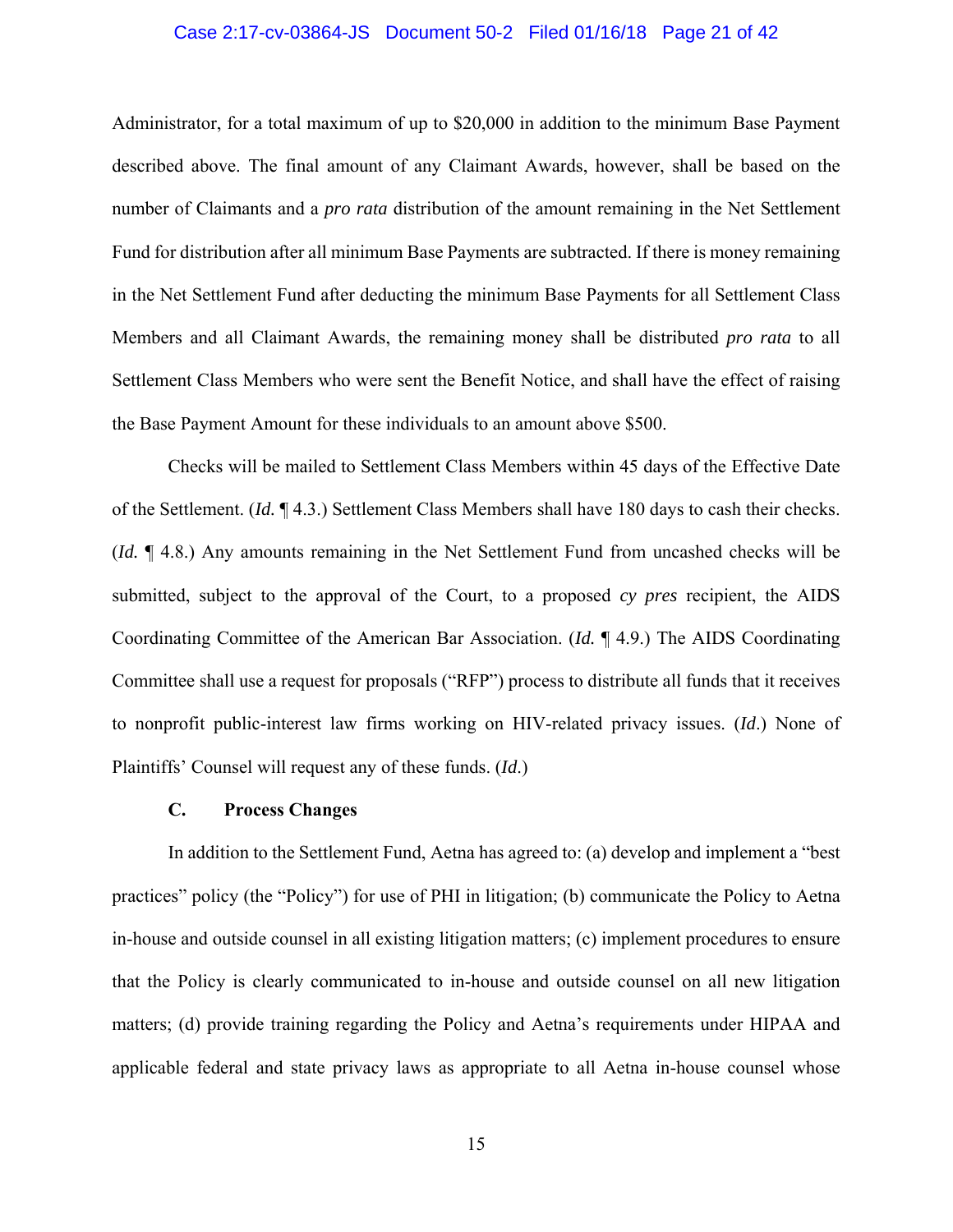## Case 2:17-cv-03864-JS Document 50-2 Filed 01/16/18 Page 22 of 42

primary responsibility is to manage litigation involving Aetna; and (e) conduct an audit of all outside counsel handling Aetna litigation matters to ensure that such counsel has executed an Aetna-approved Business Associates Agreement with Aetna. Aetna will keep records to ensure compliance with the terms of the Settlement Agreement for a period of seven (7) years. Aetna will incur additional costs to implement these actions that Aetna will pay in addition to the Settlement Fund described above. (*Id.* ¶ 5.1 & Ex. F.)

In exchange for the monetary and non-monetary consideration described above, Settlement Class Members will release all claims related to the Incident. (*Id.* ¶ 7.1.)

## **D. Administration Costs, Service Awards, and Attorneys' Fees and Costs**

The Settlement Agreement provides that costs of settlement administration will be paid out of the Settlement Fund. (Settlement ¶ 3.2.) Following a request for proposal and competitive bidding process, Co-Lead Class Counsel recommend Angeion Group, LLC to be appointed by the Court as the Settlement Administrator. (*Id.* ¶ 3.1.1.) Angeion has submitted an accompanying declaration attesting to its experience and ability to properly administer this Settlement, and has stated that its fees and costs are likely to be \$155,000 and in any event will not exceed \$180,000. (*See* Declaration of Charles E. Ferrara).

Co-Lead Class Counsel will also request that the Court approve service awards for the Named Plaintiffs in an aggregate amount not to exceed \$100,000 for all 37 Named Plaintiffs and Class Representatives. (Settlement ¶ 8.2.) Co-Lead Class Counsel will also petition the Court for reasonable attorneys' fees, payable from the Settlement Fund, in an amount not to exceed 25% of the Settlement Fund, plus reimbursement of reasonable out-of-pocket costs. (*Id. ¶* 8.1.) Plaintiffs' arguments in support of the payment of attorneys' fees and costs, and service awards, will be filed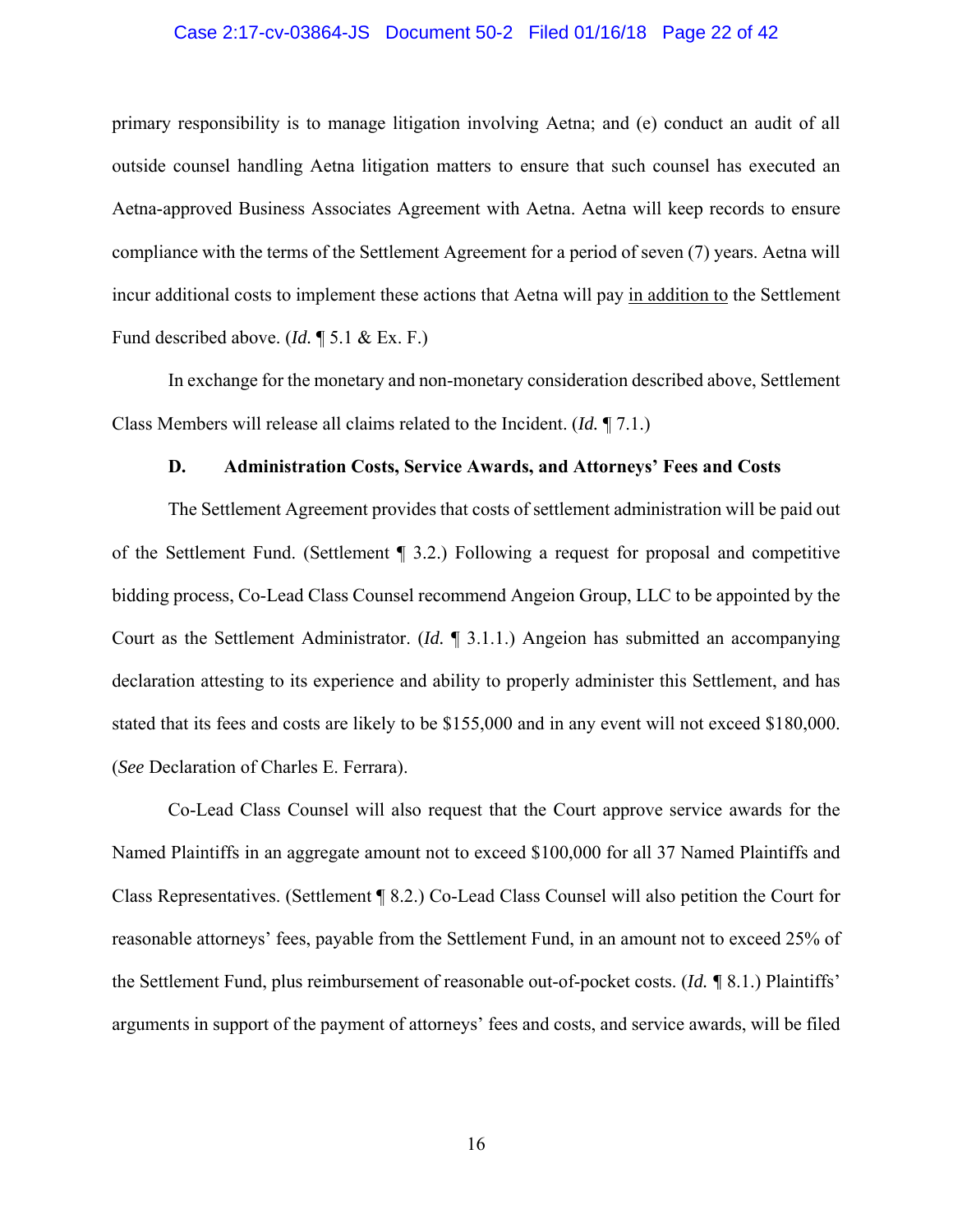#### Case 2:17-cv-03864-JS Document 50-2 Filed 01/16/18 Page 23 of 42

in a subsequent motion that will be made available to the Settlement Class before the conclusion of the time period to opt out or file objections to the Settlement.

## **E. Notice Plan**

To maintain the strictest confidentiality given the sensitive nature of the PHI and HIVrelated information at issue in this lawsuit, only after the Settlement Administrator is appointed by the Court and executes the agreement to be bound by the Court-approved Qualified Protective Order (which is incorporated in the Parties' proposed Preliminary Approval Order submitted with this Motion) will Aetna cause the Class List to be delivered to the Settlement Administrator in a confidential fashion, as ordered by the Court. (*Id.* ¶ 3.1.3.) The Settlement Agreement also details many measures that limit the Settlement Administrator's disclosure of PHI. For example, the Settlement Administrator shall not share any information regarding any Settlement Class Member with the Court, Co-Lead Class Counsel, counsel for any named plaintiff, counsel for Aetna, or *anyone else* unless the Court has ordered the Settlement Administrator to do so or the Settlement Class Member has executed an HIV-specific authorization form that is signed by the Settlement Class Member or someone with legal authorization on their behalf. (*Id.* ¶ 3.9.) Further, the Settlement Administrator shall develop a unique identifier system so the Settlement Administrator can communicate with and about Settlement Class Members without including or identifying any PHI belonging to any Settlement Class Member. (*Id.* ¶ 3.5.)

 The Settlement Agreement provides for notice to the Settlement Class (*Id.* ¶ 3.6), including notice by U.S. first class mail to all Settlement Class Members:

(a) by using an opaque envelope of appropriate and sufficient stock and with no transparent window so as to obscure the contents of the envelope;

(b) by using a return address on the outside of the envelope with no identifying information other than a P.O. Box, City, State and Zip Code;

17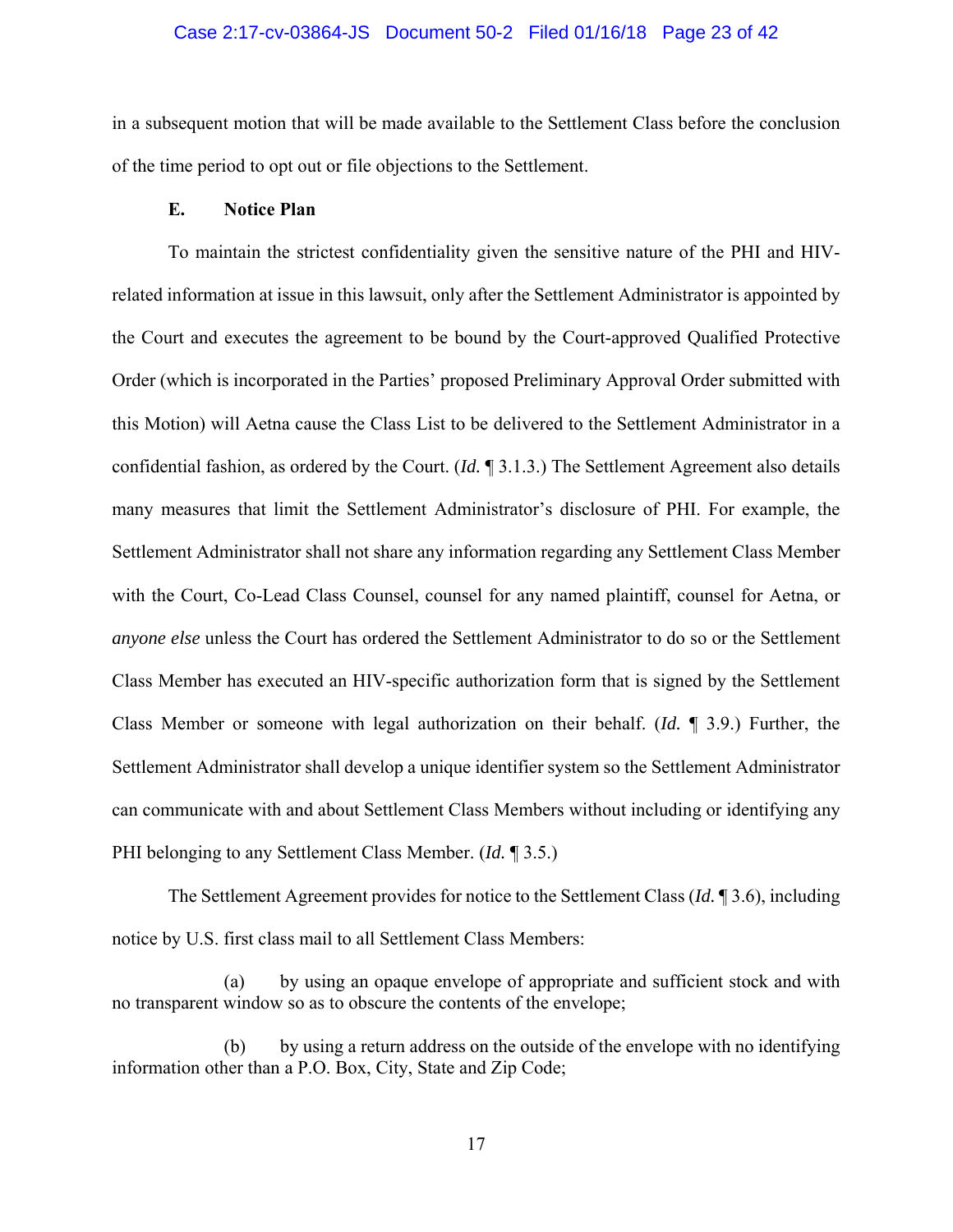## Case 2:17-cv-03864-JS Document 50-2 Filed 01/16/18 Page 24 of 42

(c) by including a statement on the front of the envelope stating that it contains "Confidential Legal Information – To Be Opened Only By The Addressee";

(d) by using a protective cover page that folds around the Notice of Class Action Settlement and that identifies that the information being provided therein is confidential and solely for reading by the Settlement Class Member; and

(e) by using paper stock that will protect the confidentiality of the contents of the envelope from being read through the envelope.

*Id.*

Each Settlement Class Member will be sent the Notice of Settlement and all Settlement Class Members who received the Benefit Notice will also receive an enclosed Claim Form*.* (*Id.,* Exs. A, C.) The Notice of Settlement is based on the model notice provided by the Federal Judicial Center and contains all the information required by FED. R. CIV. P.  $23(c)(2)(B)$ .

The Settlement Administrator will also establish a Settlement Website where important case documents will be posted, including downloadable .pdf copies of the operative First Amended Complaint, Settlement Agreement, Notice of Settlement, Claim Form, Preliminary Approval Order, Final Approval Order, and other relevant case documents, as well as a "Frequently Asked Questions" webpage. (Settlement ¶ 3.3.) Claim Forms and Claim Packages may be submitted to the Settlement Administrator via the Settlement Website in a secure and private fashion that is HIPAA-compliant. (*Id.*) A draft of the Settlement Website will be reviewed and approved by Co-Lead Class Counsel before it goes live. (*Id*.) The Settlement Administrator will also establish a toll-free telephone number utilizing an interactive voice recording script, which will provide information regarding the Settlement and allow Settlement Class Members to speak with a live operator during business hours. (*Id.* ¶ 3.4.)

All Settlement Class Member information delivered to the Settlement Administrator, and any completed Claim Forms, Claim Packages, or other information submitted by Claimants to the Settlement Administrator, will be recorded by the Settlement Administrator in a secure and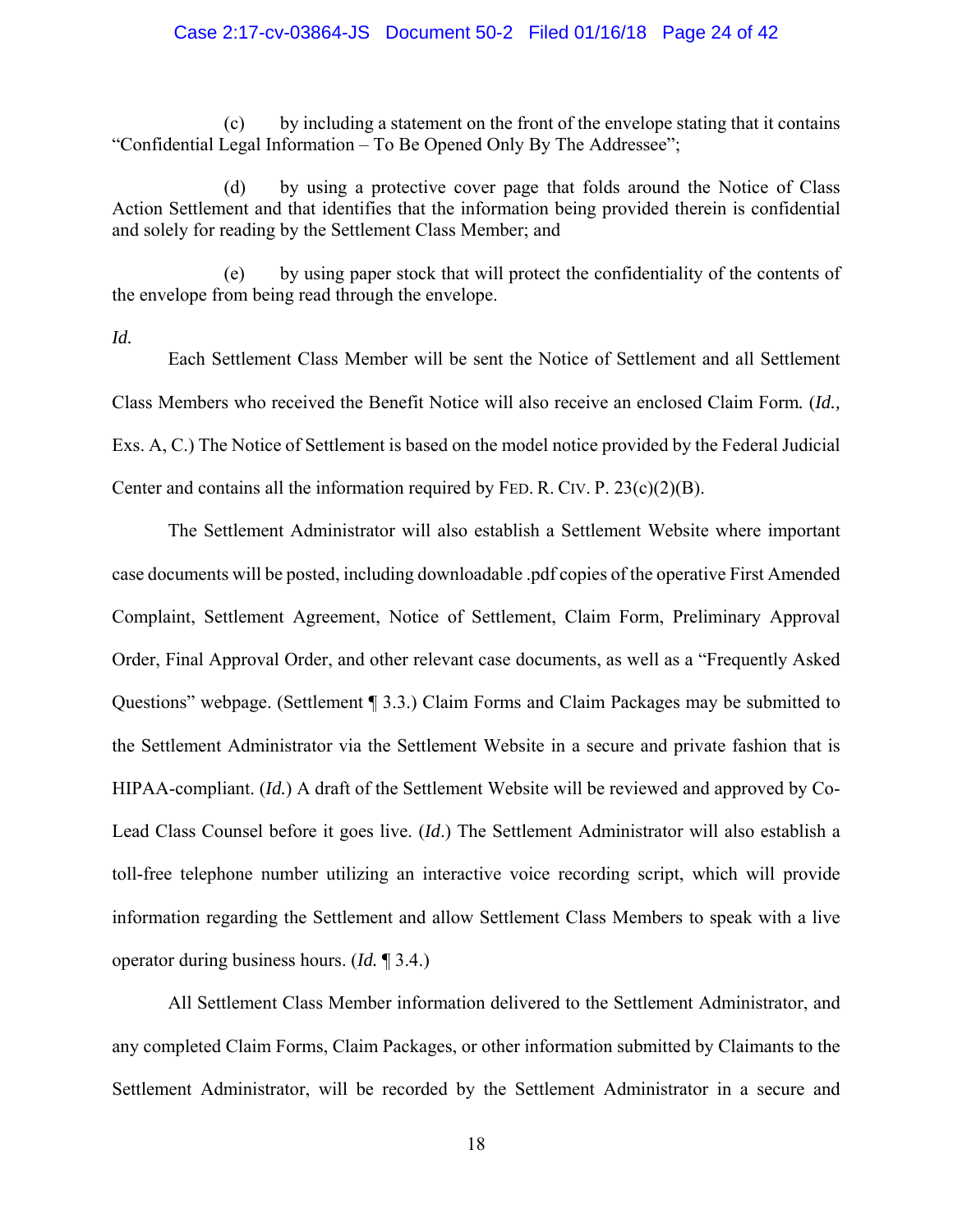## Case 2:17-cv-03864-JS Document 50-2 Filed 01/16/18 Page 25 of 42

confidential database that complies with HIPAA and all other applicable federal, state, and local laws. (*Id.* ¶ 3.8.) The Settlement Administrator will designate specially-assigned employees to handle its administration of this Settlement and train them concerning their legal duties and obligations with respect to the information. (*Id*.) At the conclusion of the litigation, and in accordance with the Court's Final Approval Order, the Settlement Administrator will destroy all of the information and data upon a written certification to be filed with the Court. (*Id*.) The Settlement Administrator will agree to immediately notify the Court, Co-Lead Class Counsel, and counsel for Aetna in writing if there is any breach of HIPAA or other applicable privacy law in any respect. (*Id*.)

## **F. Exclusion and Objection Rights**

Settlement Class Members may choose to opt out of the Settlement Class within 60 days from the date the Notice of Settlement is disseminated. (*Id.* ¶ 6.6.) Those who wish to opt out can do so by providing a written Opt-Out Form that includes their name, address, telephone number, email address (if available), and date of birth, and expressly states that the potential Class Member desires to be excluded from the Settlement Class. (*Id.*) The Settlement Administrator shall provide redacted and de-identified opt-out requests to Co-Lead Class Counsel and counsel for Aetna. (*Id*.) The identities of persons who opt out will not be made part of the public record. If more than two percent (2%) of all Settlement Class Members submit time and valid opt-out requests, then Aetna may in its sole discretion exercise its right to void this Settlement Agreement within fourteen days of the 60-day deadline for opting out. (*Id*.)

Alternatively, Settlement Class Members may file a notice of intent to object to the Settlement if they wish to do so. (*Id.* ¶ 6.7.) Class Members who wish to object must submit their objections to the Settlement Administrator within 60 days from the date of the Notice of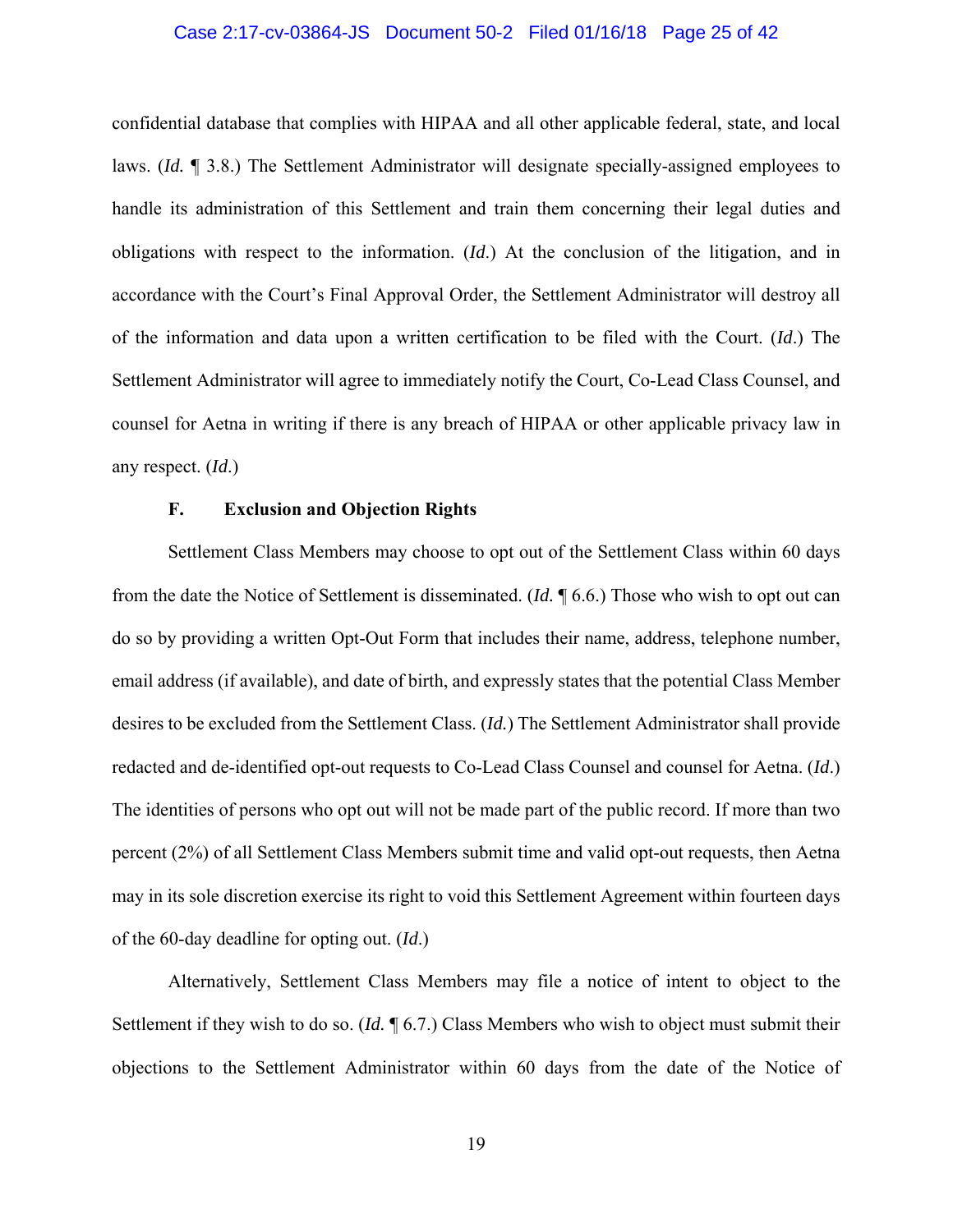#### Case 2:17-cv-03864-JS Document 50-2 Filed 01/16/18 Page 26 of 42

Settlement. (*Id*.) The written statement must include a detailed statement of the Settlement Class Member's objection(s), as well as the specific reasons, if any, for each such objection, and shall contain the Settlement Class Member's printed name, address, telephone number, and date of birth, and any other supporting papers, materials, or briefs that the Settlement Class Member wishes the Court to consider when reviewing the objection. (*Id*.) The Settlement Administrator shall forward any objections received to Co-Lead Class Counsel and Counsel for Aetna. (*Id*.) Co-Lead Class Counsel shall file all objections not otherwise filed with the Court in conjunction with Co-Lead Class Counsel's response to the objection. All attorneys who are involved in any way in asserting objections on behalf of a Settlement Class Member must file a notice of appearance with the Court at the time when the objection is submitted, or as the Court may otherwise direct. (*Id.* ¶ 6.8.) The names of any objectors who wish to use a pseudonym shall be held in strict confidence by Co-Lead Class Counsel and counsel for Aetna and shall not be disclosed on the public record without the objector's written permission. (*Id.* ¶ 6.7.) Co-Lead Class Counsel and counsel for Aetna may take the deposition of any objector prior to the Final Approval Hearing. (*Id.* ¶ 6.8.)

For all the reasons stated herein, Plaintiffs respectfully request that the Court enter the Parties' proposed Preliminary Approval Order, and allow notice of the proposed Settlement to be sent to the Settlement Class Members. Aetna does not oppose this Motion.

## **IV. DISCUSSION**

## **A. Applicable Legal Standard**

The settlement of a class action requires court approval. FED. R. CIV. P. 23(e)(2). Review of a proposed class action settlement typically proceeds in two stages. At the first stage, the parties submit the proposed settlement to the court, which must make a preliminary fairness evaluation. If the proposed settlement is preliminarily acceptable, the court then directs that notice be provided to all class members who would be bound by the proposed settlement in order to afford them an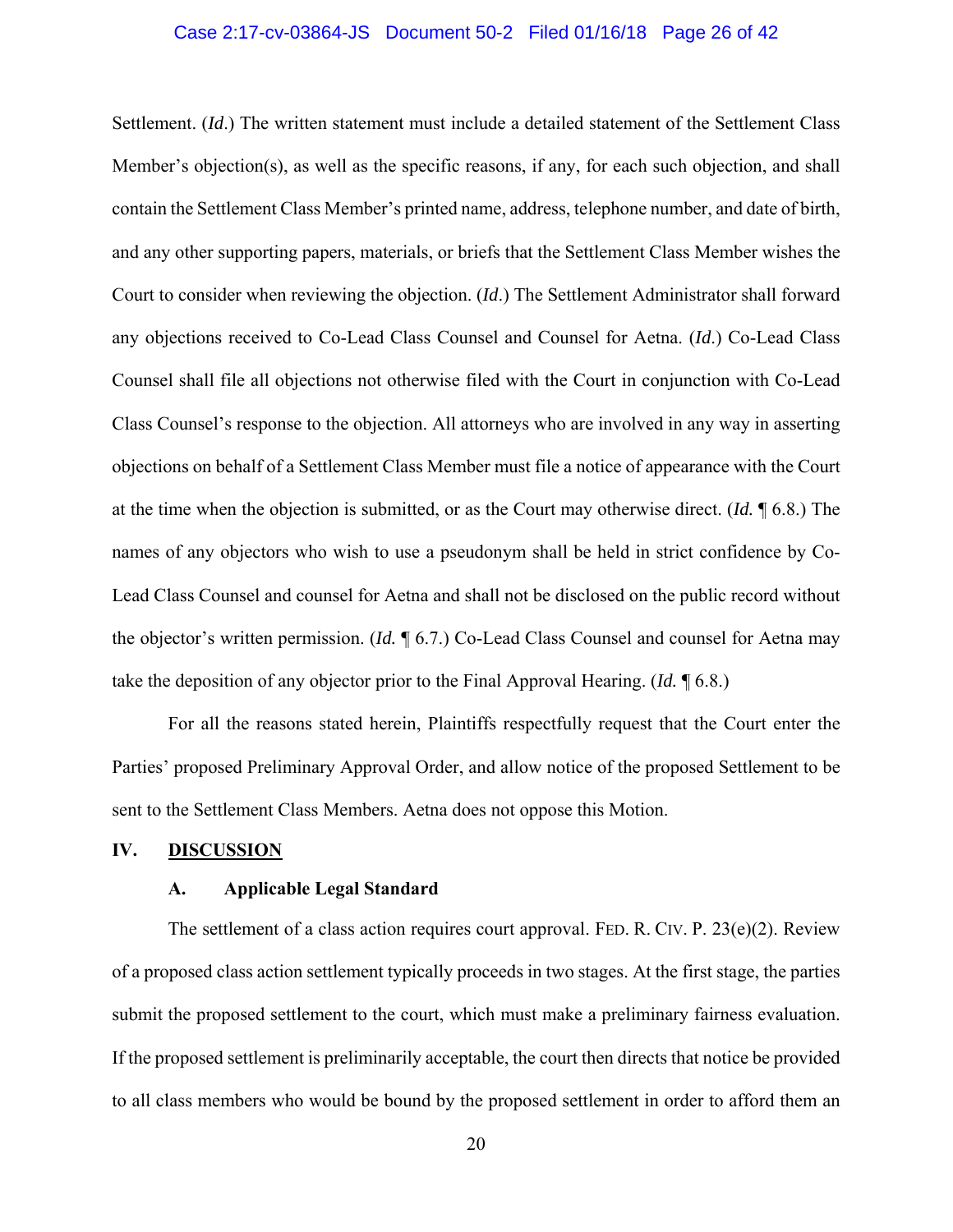## Case 2:17-cv-03864-JS Document 50-2 Filed 01/16/18 Page 27 of 42

opportunity to be heard on, object to, or opt out of the settlement. *See* FED. R. CIV. P. 23(c)(3), (e)(1), (e)(5). At the second stage, after class members are notified of the settlement, the court holds a formal fairness hearing. *See* FED. R. CIV. P. 23(e)(1)(B). If the court concludes that the settlement is "fair, reasonable and adequate," the settlement is given final approval. FED. R. CIV. P. 23(e)(2). *See In re Nat'l Football League Players' Concussion Injury Litig.*, 301 F.R.D. 191, 197 (E.D. Pa. 2014).

Plaintiffs now seek preliminary approval of the settlement pursuant to Rule 23(e). "The preliminary determination establishes an initial presumption of fairness." *In re Gen. Motors Corp. Pick-up Truck Fuel Tank Prods. Liab. Litig*., 55 F.3d 768, 784 (3d Cir. 1995). Under Rule 23, a settlement falls within the "range of possible approval" if there is a conceivable basis for presuming that the standard applied for final approval—fairness, adequacy, and reasonableness will be satisfied. *Id.* In making a preliminary determination, the Court should look to whether there are any obvious deficiencies that would cast doubt on the proposed settlement's fairness. The Court should also consider whether the negotiations occurred at arm's length, whether there was significant investigation of Plaintiffs' claims, and whether the proposed settlement provides unwarranted preferential treatment to certain class members. *Id.* (citing *In re Linerboard Antitrust Litig*., 292 F. Supp. 2d 631, 638 (E.D. Pa. 2003)).

## **B. The Proposed Settlement Is an Excellent Result for the Settlement Class, and There Are No Deficiencies to Cast Doubt on Its Fairness**

Here, the proposed Settlement easily meets the standard for preliminary approval under Rule 23(e). Co-Lead Class Counsel, which includes attorneys who have represented people living with HIV for almost thirty years, was able to reach a nationwide class settlement in less than six months after the HIV privacy of over 13,000 Settlement Class Members was allegedly breached by Aetna. Under the terms of the Settlement, the non-reversionary Gross Settlement Amount of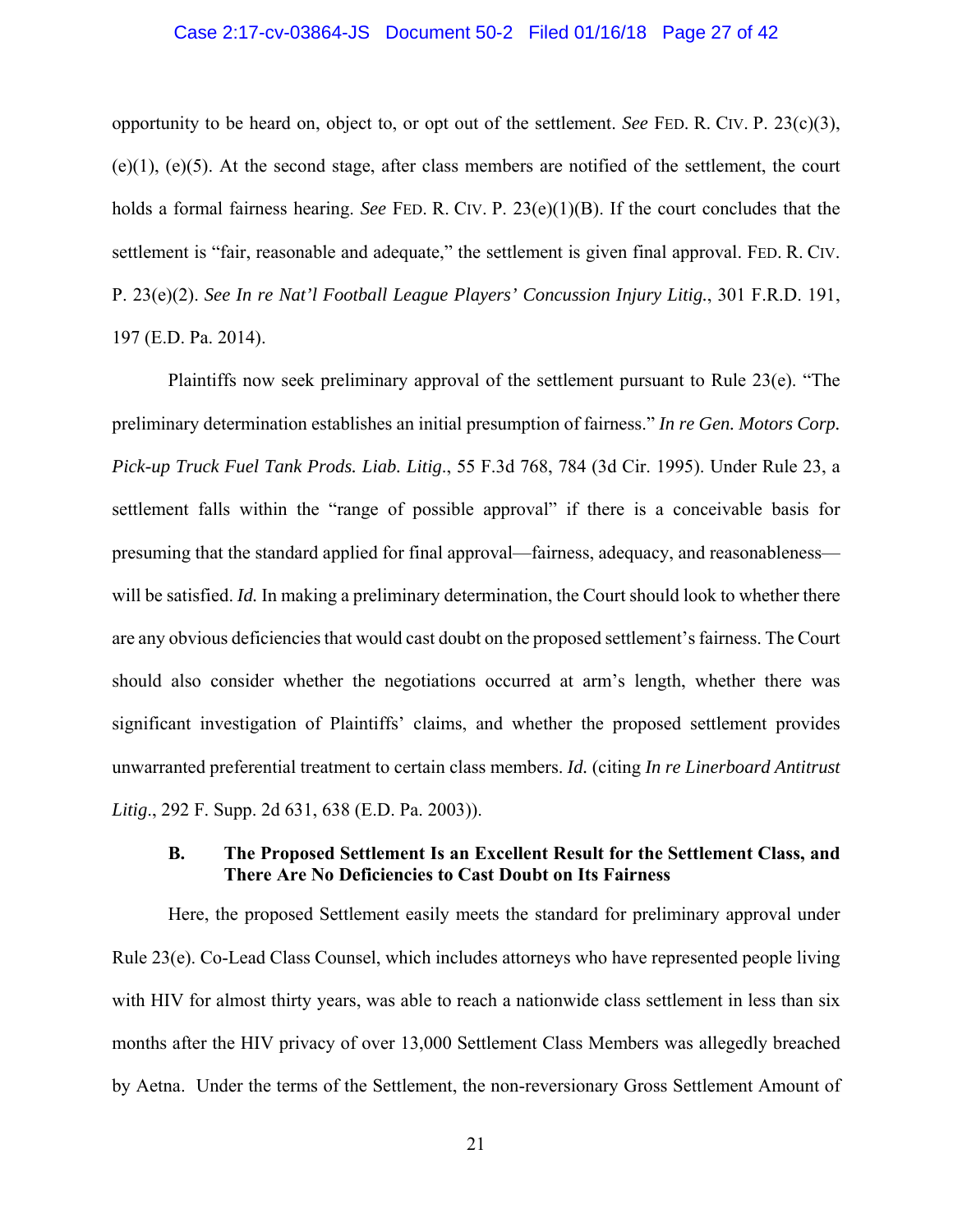#### Case 2:17-cv-03864-JS Document 50-2 Filed 01/16/18 Page 28 of 42

\$17,161,200.00 will provide significant monetary relief to the Settlement Class without subjecting them to the risks and delay of further litigation. To compensate the Settlement Class for the allegedly improper disclosure of PHI from Aetna to GDC and KCC, every Settlement Class Member will receive an automatic net Base Payment of \$75. Settlement Class Members who were sent a Benefit Notice that allegedly exposed their PHI through a transparent envelope window will automatically receive a net Base Payment of at least \$500 inclusive of the \$75 payment noted above, as well as an opportunity to seek additional payments of up to \$10,000 for financial harm and up to \$10,000 for non-financial harm caused by the disclosure (for a total of up to \$20,500 for each person sent the Benefit Notice). The Settlement also includes Aetna's development of a "best practices" policy to prevent similar disclosures in the future. In addition, approximately one month after the original Complaint was filed, Co-Lead Class Counsel and Aetna negotiated and implemented the Immediate Relief Program to provide financial assistance and counseling for those alleged to have been harmed by the disclosure, without an accompanying release of legal claims, which remains in effect through the Effective Date of the Settlement.

A comparison with the monetary recovery in other privacy breach settlements demonstrates the strength of this Settlement. On a per-person basis, this Settlement far exceeds what has been recovered in other privacy breach settlements, even for those receiving the \$75 payment. For example, this Settlement provides approximately 10,000 times the per-person monetary relief provided in the Target data breach settlement that received national attention. *See In re Target Corp. Customer Data Security Breach Litig*., No. MDL 14-2522, 2015 WL 7253765 (D. Minn.) (settled for \$10 million fund for breach of 97 million credit card numbers).6

 $\overline{a}$ 

<sup>6</sup> *See, e.g.*, *St. Joseph Health System Medical Info. Cases*, No. JCCP 4716 (Cal. Superior Ct., Orange Cty.) (medical information for *32,000* patients was publicly accessible on the internet for 1 year and settled for (i) a \$7.5 million common fund by which each class member could receive at least \$241; and (ii) a \$3 million claims-made fund to reimburse out-of-pocket losses.); *In re*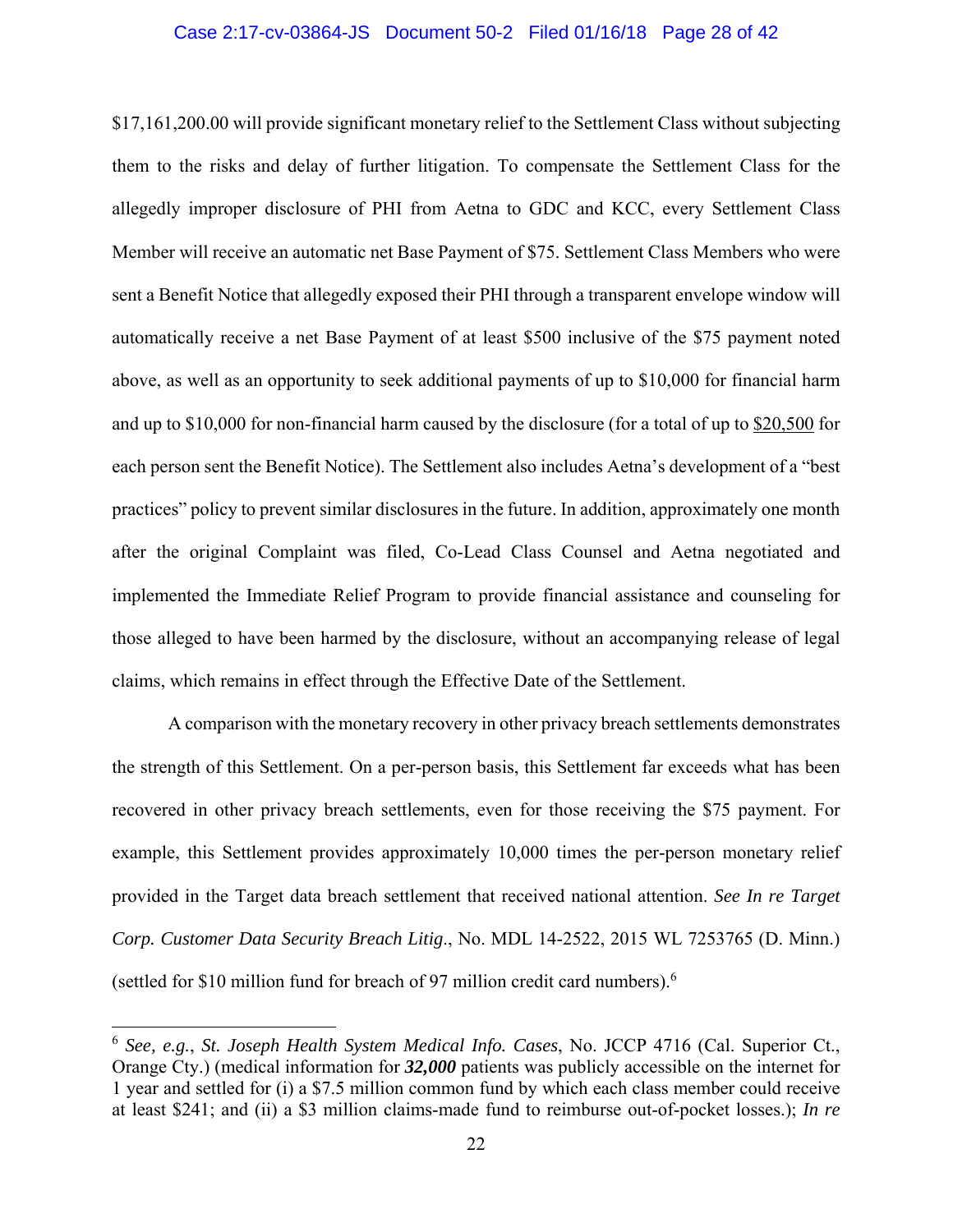## Case 2:17-cv-03864-JS Document 50-2 Filed 01/16/18 Page 29 of 42

In addition, the proposed allocation formula is fair and reasonable and should be preliminarily approved. *See Chaverria v. New York Airport Serv., LLC*, 875 F. Supp. 2d. 164 (E.D.N.Y. 2012) ("As a general rule, the adequacy of an allocation plan turns on whether counsel has properly apprised itself of the merits of all claims, and whether the proposed apportionment is fair and reasonable in light of that information." (citations omitted)).

Here, Settlement Class Members will automatically receive a settlement check for the Base Payment without the need to submit a claim form, and the vast majority will receive \$500 as a minimum Base Payment. This structure was established to recognize that the disclosure of Settlement Class Members' private HIV-related health information had significant and profound consequences. Since HIV and AIDS first entered the public consciousness as an ongoing public health crisis in the early 1980s, people living with HIV and AIDS have been subjected to social stigma and discrimination. It is a documented fact that HIV-related stigma is still widely prevalent, and such stigma can have a debilitating effect on people living with HIV. (*See* First Amended Compl. ¶¶ 55-59 (citing studies and surveys)). Individuals taking HIV mediations as part of a

 $\overline{a}$ 

*Anthem, Inc. Data Breach Litig.*, No. 15-md-02617 (N.D. Cal.) (*80 million* insureds' social security numbers, medical information, and related information was breached and case settled for a \$115 million non-reversionary fund to be used for 2-4 years of credit monitoring, or cash-in-lieu for class members who do not want credit monitoring; a \$15 million fund to reimburse out-ofpocket costs such as fraud charges, protective measures paid for by class members, and lost time; attorneys' fees and costs of up to \$40.95 million; and service awards for the Named Plaintiffs); *In re The Home Depot, Inc. Customer Security Breach Litig.*, No. 14-md-02583 (N.D. Ga.) (settled for \$13 million common fund to compensate for out-of-pocket losses and/or time spent responding to the breach and \$6.5 million to provide 18 months of "account monitoring" services for breach of *40 million* credit cards); *Juana Curry v. AvMed, Inc.,* No. 10-cv-24513 (S.D. Fla.) (\$3 million settlement fund for *1.2 million* insureds' medical information that was stolen from a health services company); *In re TJX Companies Retail Security Breach Litig*., 584 F. Supp. 2d 395 (D. Mass.) (\$18 million settlement for breach of *450,000* driver's license numbers and *45 million* credit card numbers); *In re Ashley Madison Customer Data Security Breach Litig.*, No. 15-md-02669 (E.D. Mo.) (\$11.2 million settlement for breach of information of *37 million* users of adultery web site).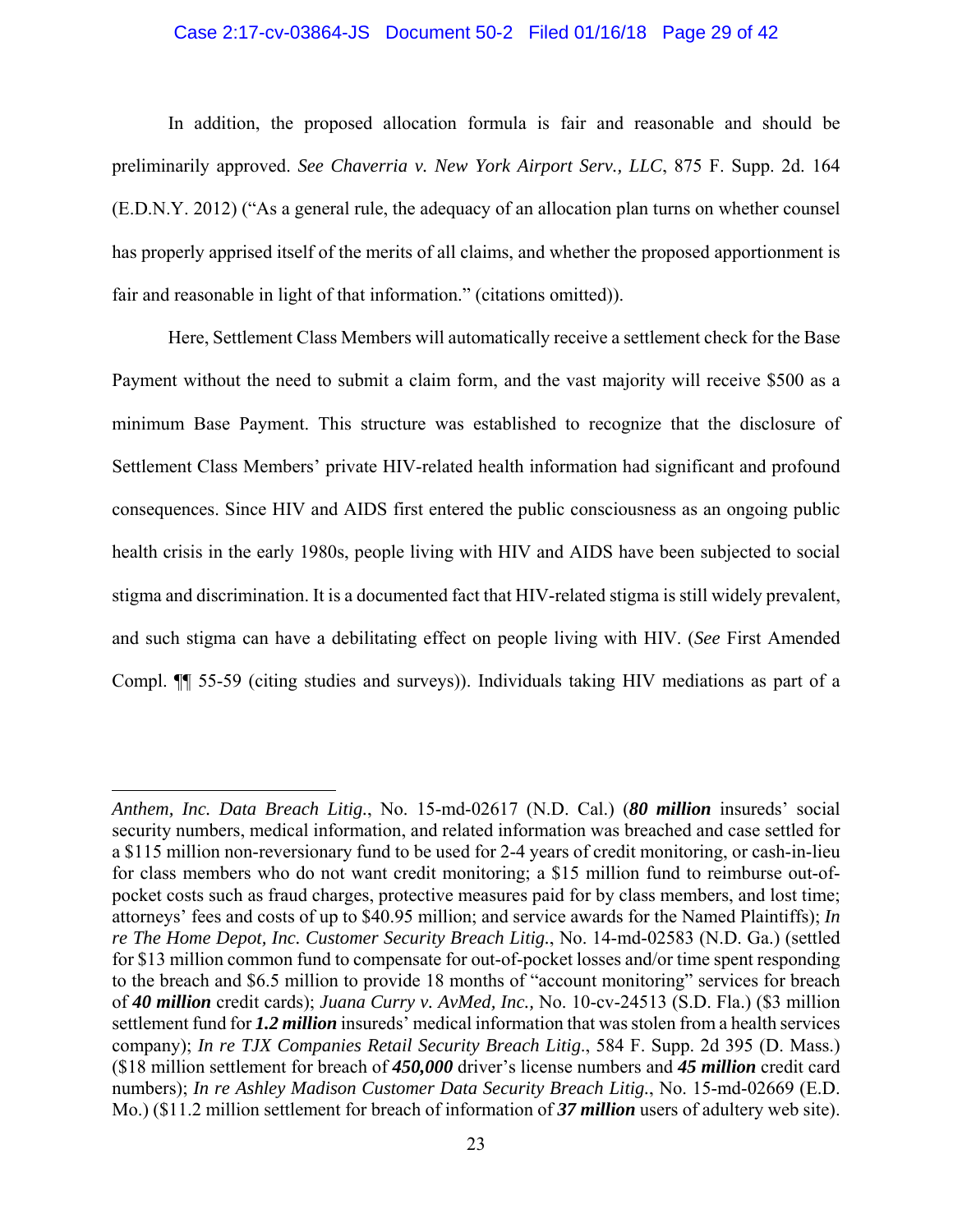## Case 2:17-cv-03864-JS Document 50-2 Filed 01/16/18 Page 30 of 42

regimen of pre-exposure prophylaxis ("PrEP") similarly experience stigmatization surrounding these medications, as they are often associated with "sexual risk taking." (*Id*. ¶ 60.)

While some Settlement Class Members experienced more profoundly damaging consequences as a result of the facts in this case, all individuals were harmed by the disclosure. Settlement Class Members who were sent the Benefit Notice will receive more than Settlement Class Members who were not sent the Benefit Notice because the mailing of the Benefit Notice publicly disclosed PHI, potentially to family members, roommates, neighbors, mail carriers, and others, who were unaware of the Class Member's HIV status. The automatic Base Payment amount recognizes this reality and also protects the right of individuals who may be loathe to submit additional personal information in order to receive value from the Settlement. At the same time, the Settlement also properly provides an opportunity for individuals who claim to have experienced financial harm and/or non-financial harm as a result of the mailing of the Benefit Notice to recover up to an additional \$20,000 upon the submission of a confidential Claim Form. (*See* Exhibits A and C to Settlement Agreement.)

Moreover, the Settlement requires Aetna to undergo significant process changes for how it handles PHI in litigation in the future, which are intended to prevent a similar breach from ever occurring again. These provisions are a key component of the Settlement and provide a significant benefit for Settlement Class Members, many of whom remain insured by Aetna.

Where, in comparison to the proposed Settlement, proceeding with litigation would require a substantial amount of time to yield a benefit to class members, and might prolong the invasive nature of the original disclosure, it is another indication that the proposed settlement is fair, reasonable, and adequate. *See Craig v. Rite Aid Corp.*, No. 4:08-cv-2317, 2013 WL 84928, at \*9 (M.D. Pa. Jan. 7, 2013), *appeal dismissed* (3d Cir. Feb. 20, 2013) (finding preliminary approval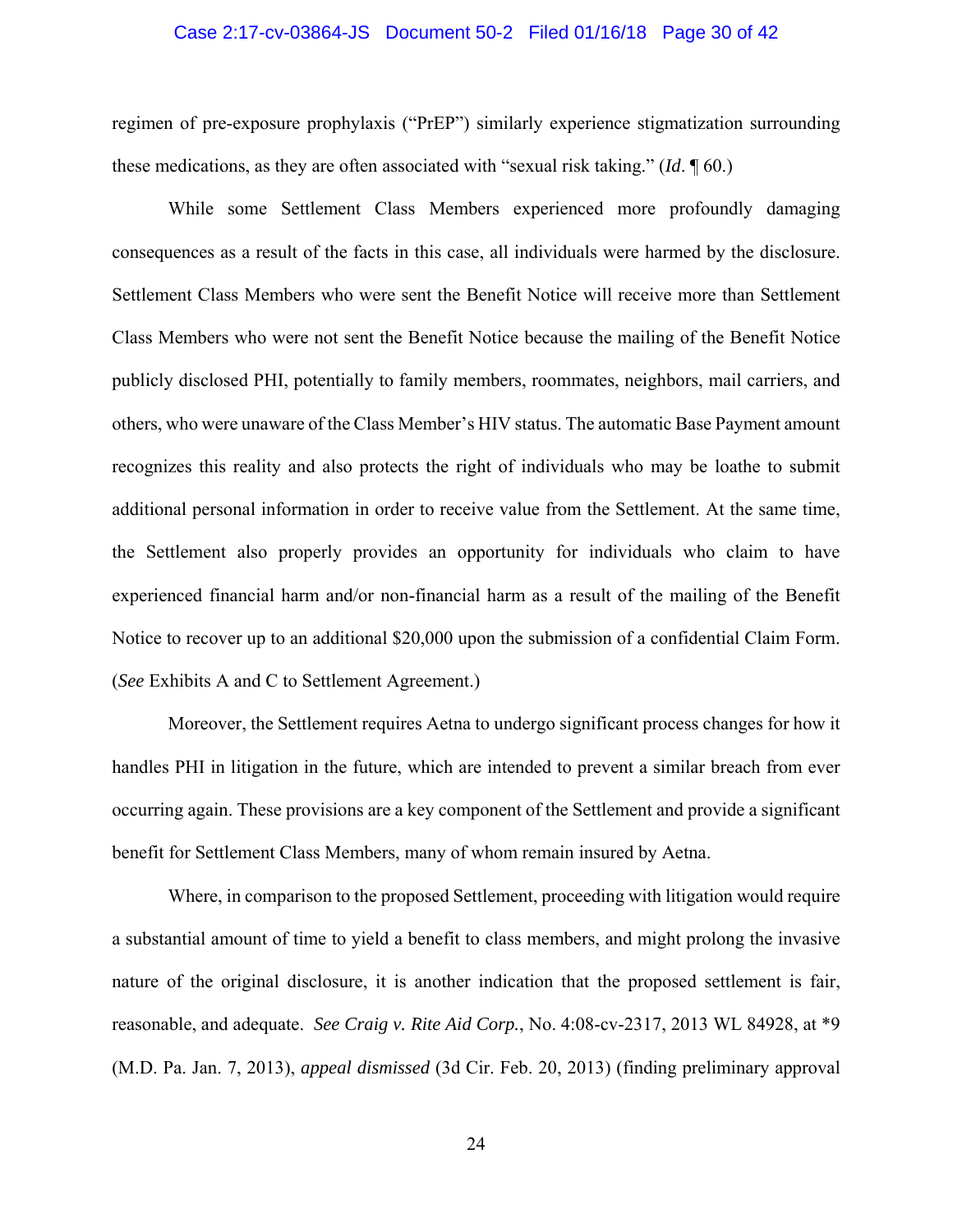## Case 2:17-cv-03864-JS Document 50-2 Filed 01/16/18 Page 31 of 42

of settlement appropriate where "[n]ot only would continued litigation of these cases result in a massive expenditure of Class Counsel's resources, it would likewise place a substantial drain on judicial resources.").<sup>7</sup> Here, the complexity and expense of proceeding with litigation is clearly outweighed by the efficiency and excellent financial relief presented by the Settlement Agreement. This is especially true given that Aetna would have contested liability and class certification, and there was no guarantee of any recovery should the case have proceeded.

## **C. The Settlement Agreement Is The Product of Informed, Non-Collusive Negotiation After a Significant Investigation of Plaintiffs' Claims**

Whether a settlement arises from arm's-length negotiations is a key factor in deciding whether to grant preliminary approval. *In re Nat'l Football League Players' Concussion Injury Litig.*, 301 F.R.D. at 198 (citing *In re CIGNA Corp. Sec. Litig.*, No. 02–8088, 2007 WL 2071898, at \*2 (E.D. Pa. July 13, 2007) (noting that a presumption of fairness exists where parties negotiate at arm's-length, assisted by a mediator); *Gates v. Rohm & Haas Co.*, 248 F.R.D. 434, 439, 444 (E.D. Pa. 2008) (stressing the importance of arm's-length negotiations and highlighting the fact that the negotiations included "two full days of mediation"); *see also* 4 Alba Conte & Herbert Newberg, Newberg on Class Actions, § 11:41 (4th ed. 2010) (noting that courts usually adopt "an initial presumption of fairness when a proposed class settlement, which was negotiated at arm's length by counsel for the class, is presented for court approval").

Here, Co-Lead Class Counsel and the other counsel who have approved the Settlement Agreement are experienced and respected class action litigators. Moreover, Co-Lead Class

 $\overline{a}$ 

<sup>7</sup> *See also In re Certainteed Fiber Cement Siding Litig.*, 303 F.R.D. 199, 216 (E.D. Pa. 2014) ("[I]f the parties were to continue to litigate this case, further proceedings would be complex, expensive and lengthy, with contested issues of law and fact…. That a settlement would eliminate delay and expenses and provide immediate benefit to the class militates in favor of approval."); *Deitz v. Budget Renovations & Roofing, Inc.*, No. 4:12–cv–0718, 2013 WL 2338496, at \*5 (M.D. Pa. May 29, 2013) ("The Court sees no reason to needlessly expend judicial resources on a matter that neither party has any interest in continuing to litigate.").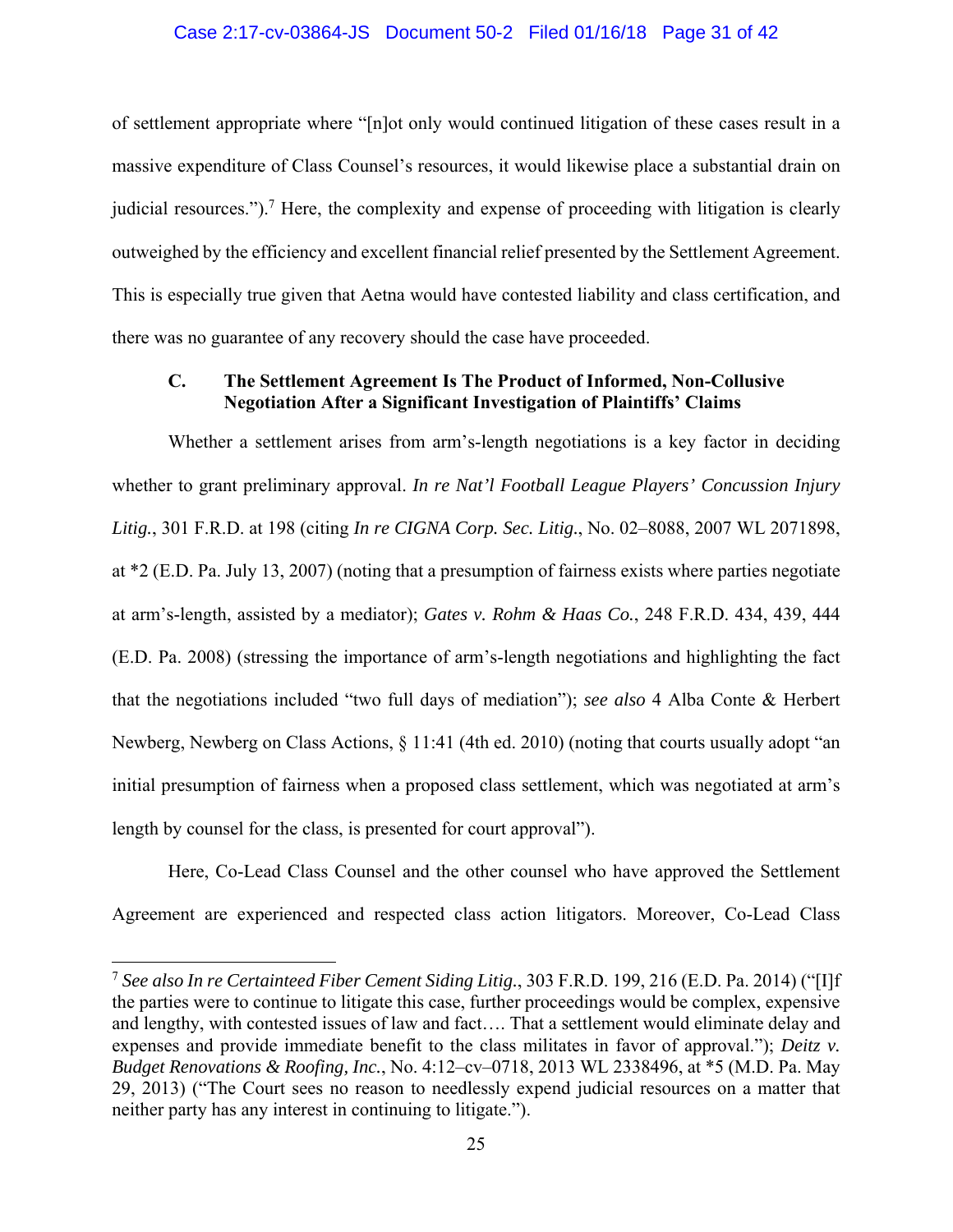## Case 2:17-cv-03864-JS Document 50-2 Filed 01/16/18 Page 32 of 42

Counsel include the AIDS Law Project and LAC which are legal organizations and trusted advocates who have spent their careers protecting the PHI of people living with HIV. (*See* Carson Decl. ¶¶ 2-4, Goldfein Decl. ¶¶ 2-15; Friedman Decl. ¶¶ 3-7.) Even before the original Complaint was filed, the AIDS Law Project and LAC corresponded with Aetna to discuss the ramifications of the Incident. (Goldfein Decl. ¶ 28; Friedman Decl. ¶ 18.) A little more than a week after the filing of the *Beckett* Complaint, Co-Lead Class Counsel and Aetna met to discuss the Immediate Relief Program and to plan settlement discussions, which subsequently included numerous inperson meetings between counsel that took place at various locations in Philadelphia, as well as two full-day mediation sessions overseen by the Hon. Diane M. Welsh (Ret.) at JAMS, where the Parties reached an agreement in principle. The Parties then spent significant time negotiating the terms of the final written Settlement Agreement with the further assistance of Judge Welsh that is now presented to the Court for approval. At all times, these negotiations were at arm's-length and, while courteous and professional, the negotiations were intense and hard-fought on all sides.

This case and the proposed Settlement is also the product of significant investigation of Plaintiffs' claims. As part of their factual investigation, Co-Lead Class Counsel conducted lengthy interviews with 274 Settlement Class Members to investigate the impact of the Incident. (Goldfein Decl. ¶ 33.) Co-Lead Class Counsel also reviewed documents that they obtained from Aetna and GDC and researched the HIV/AIDS confidentiality laws of all 50 states, along with other relevant privacy laws.

Moreover, this case stands out in that it arose from the efforts of public interest and legal service organizations and lawyers who have dedicated their careers to serving the needs of people living with HIV. (Goldfein Decl. ¶¶ 2-15; Friedman Decl. ¶¶ 3-7.) The AIDS Law Project and LAC have substantial knowledge and experience litigating HIV confidentiality claims, and possess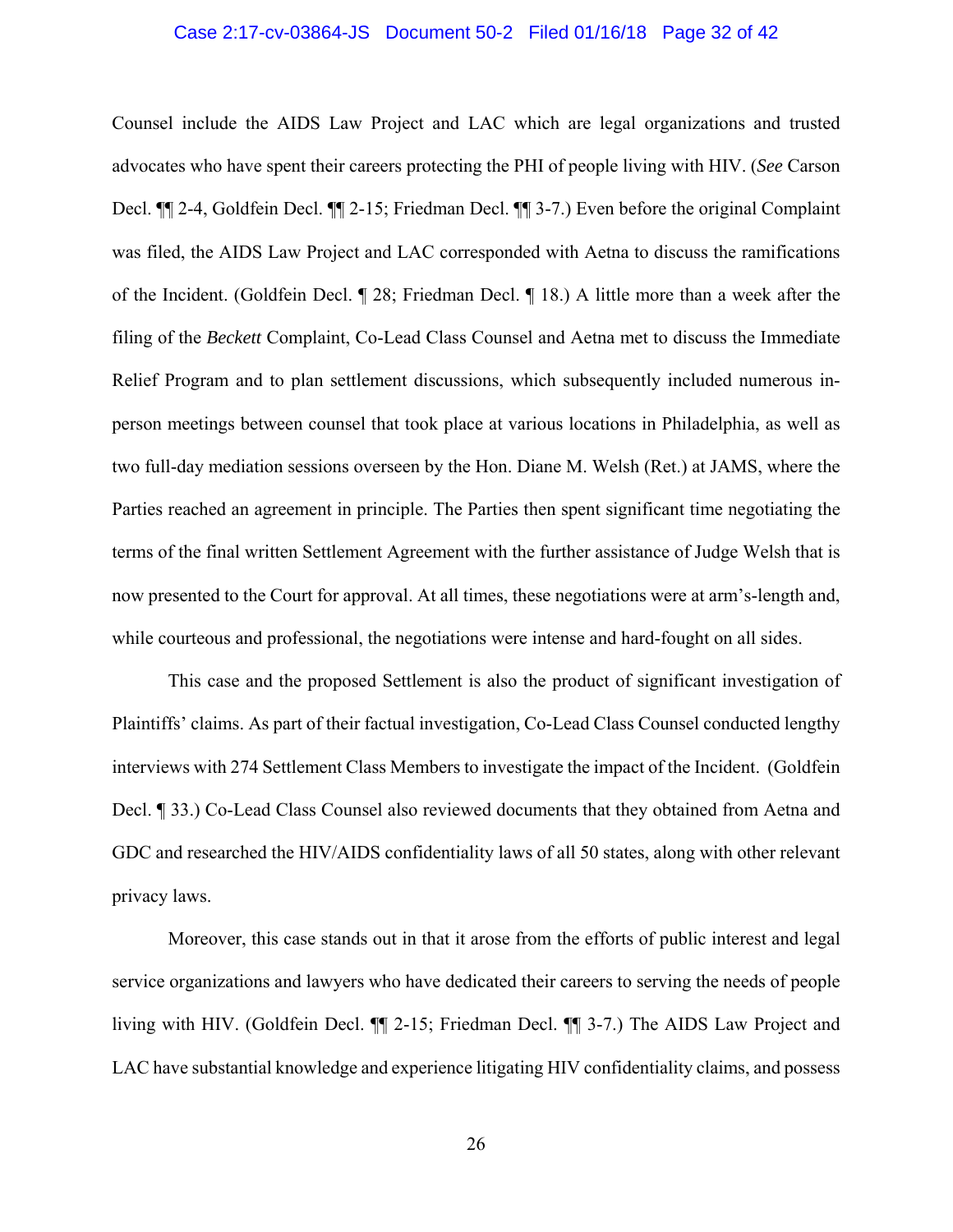## Case 2:17-cv-03864-JS Document 50-2 Filed 01/16/18 Page 33 of 42

significant expertise in relevant privacy health laws. (Goldfein Decl. ¶¶ 12-13, 15; Friedman Decl. ¶¶ 4-5, 7.) The privacy interests of the Settlement Class Members have always been at the forefront of Co-Lead Class Counsel's minds. Coupled with Berger & Montague, P.C.'s 48 years of class action experience, these qualifications allowed Co-Lead Class Counsel to negotiate an excellent result in the best interests of the Settlement Class Members.

## **D. The Proposed Service Awards To the Named Plaintiffs Are Justified And Should Be Preliminarily Approved**

In recognition of their service to the Settlement Class, Co-Lead Class Counsel seeks preliminary approval of modest service awards to the 37 Named Plaintiffs in an aggregate amount not to exceed \$100,000 and to be allocated in the proposed Final Approval Order based upon the discretion of Co-Lead Class Counsel taking into account the Plaintiffs' respective service to the Settlement Class. (*See* Settlement ¶ 8.2.) "[C]ourts routinely approve incentive awards to compensate named plaintiffs for services they provided and the risks they incurred during the course of the class action litigation." *Cullen v. Whitman Med. Corp*., 197 F.R.D. 136, 145 (E.D. Pa. 2000) (internal citation omitted). It is particularly appropriate to compensate named representative plaintiffs with service awards where they have actively assisted plaintiffs' counsel in their prosecution of claims for the benefit of a class.

Here, the Named Plaintiffs have taken very real steps to advance the interests of the Settlement Class, and have done so at substantial personal risk. For example, Plaintiff Beckett spent substantial time meeting with Co-Lead Class Counsel, sharing personal details about his life, and risking his reputation in his community, as well as potential discrimination, if his HIV-related information became publicly known. (Goldfein Decl. ¶ 42.) Mr. Beckett also risked the security of his living arrangements as he discussed the impact the letter had on his family. (*Id.*) Plaintiffs will submit more specific proposals regarding allocations of service awards to the Named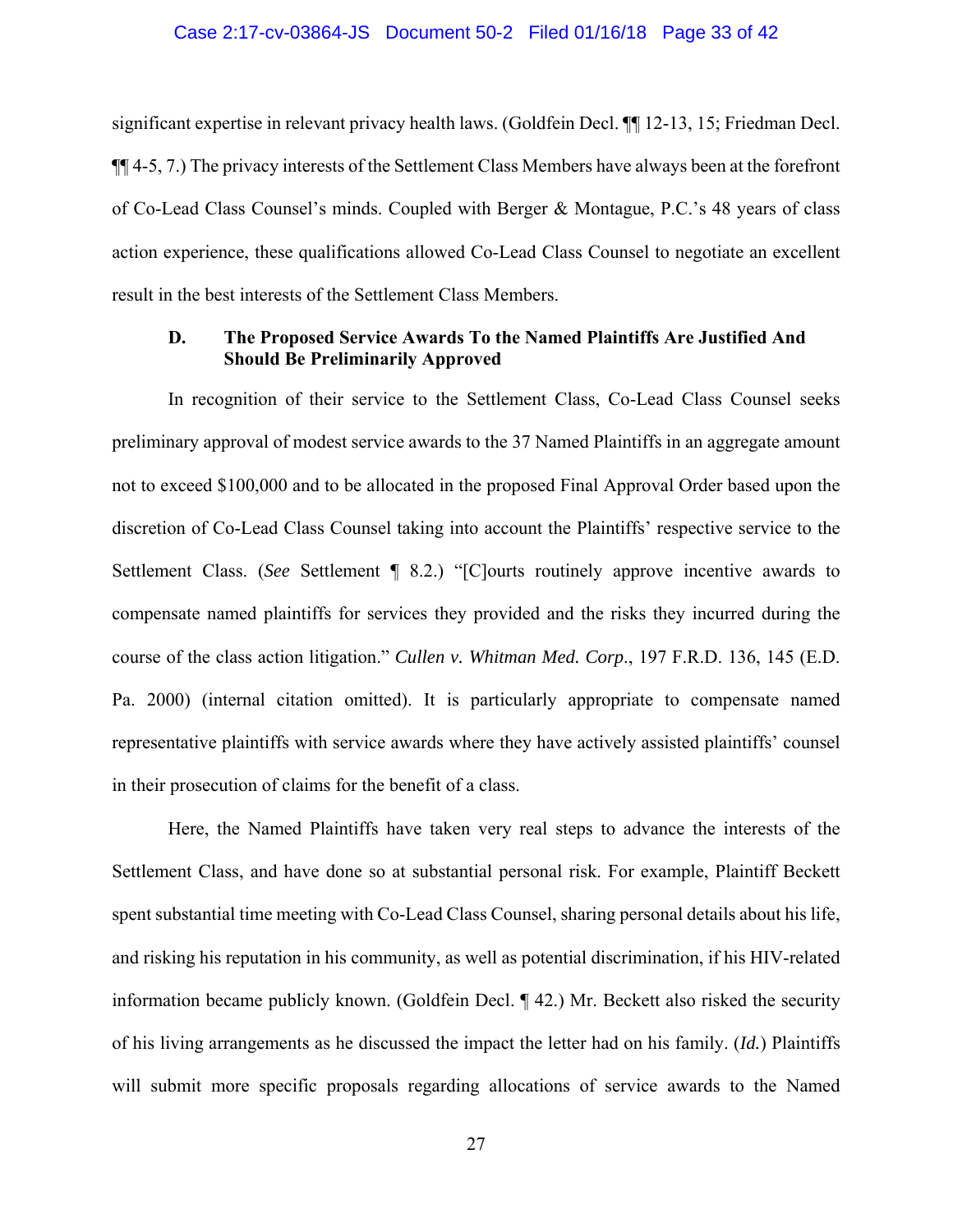## Case 2:17-cv-03864-JS Document 50-2 Filed 01/16/18 Page 34 of 42

Plaintiffs, but at this time submit that the aggregate amount, which represents *less than 1%* of the Gross Settlement Amount, should be preliminarily approved as fair and reasonable.

## **E. The Court Should Provisionally Certify The Settlement Class**

A court must determine whether the proposed Settlement Class satisfies the requirements of Rule 23. *See Sullivan v. DB Invs., Inc.*, 667 F.3d 273, 296 (3d Cir. 2011) (*en banc*). At the preliminary approval stage, a court may conditionally certify the class for purposes of providing notice, leaving the final certification decision for the subsequent fairness hearing. *See* Manual for Complex Litigation (Fourth) § 21.632 (2004). This is what Plaintiffs request here.

Under Rule 23(a), Plaintiffs must demonstrate that: (1) the class is so numerous that joinder of all members is impracticable; (2) there are questions of law or fact common to the class; (3) the claims or defenses of the representative parties are typical of the claims or defenses of the class; and (4) the representative parties will fairly and adequately protect the interests of the class. FED. R. CIV. P. 23(a). Rule 23(b)(3), under which Plaintiffs seek class certification, requires that "questions of law or fact common to class members predominate over any questions affecting only individual members, and that a class action is superior to other available methods for fairly and efficiently adjudicating the controversy." FED. R. CIV. P. 23(b)(3). However, when a court is "[c]onfronted with a request for settlement-only class certification, a district court need not inquire whether the case, if tried, would present intractable management problems . . . for the proposal is that there be no trial." *Amchem v. Windsor*, 521 U.S. 591, 620 (1997).

## **1. The Settlement Class Is Sufficiently Numerous**

To meet the numerosity requirement of Rule  $23(a)(1)$ , "the class size only need be large enough that it makes joinder impracticable." *Fry v. Hayt, Hayt & Landau*, 198 F.R.D. 461, 467 (E.D. Pa. 2000). The Settlement Class here easily meets the numerosity requirement because, based on Aetna's records, the Class includes approximately 13,487 people. In addition, Settlement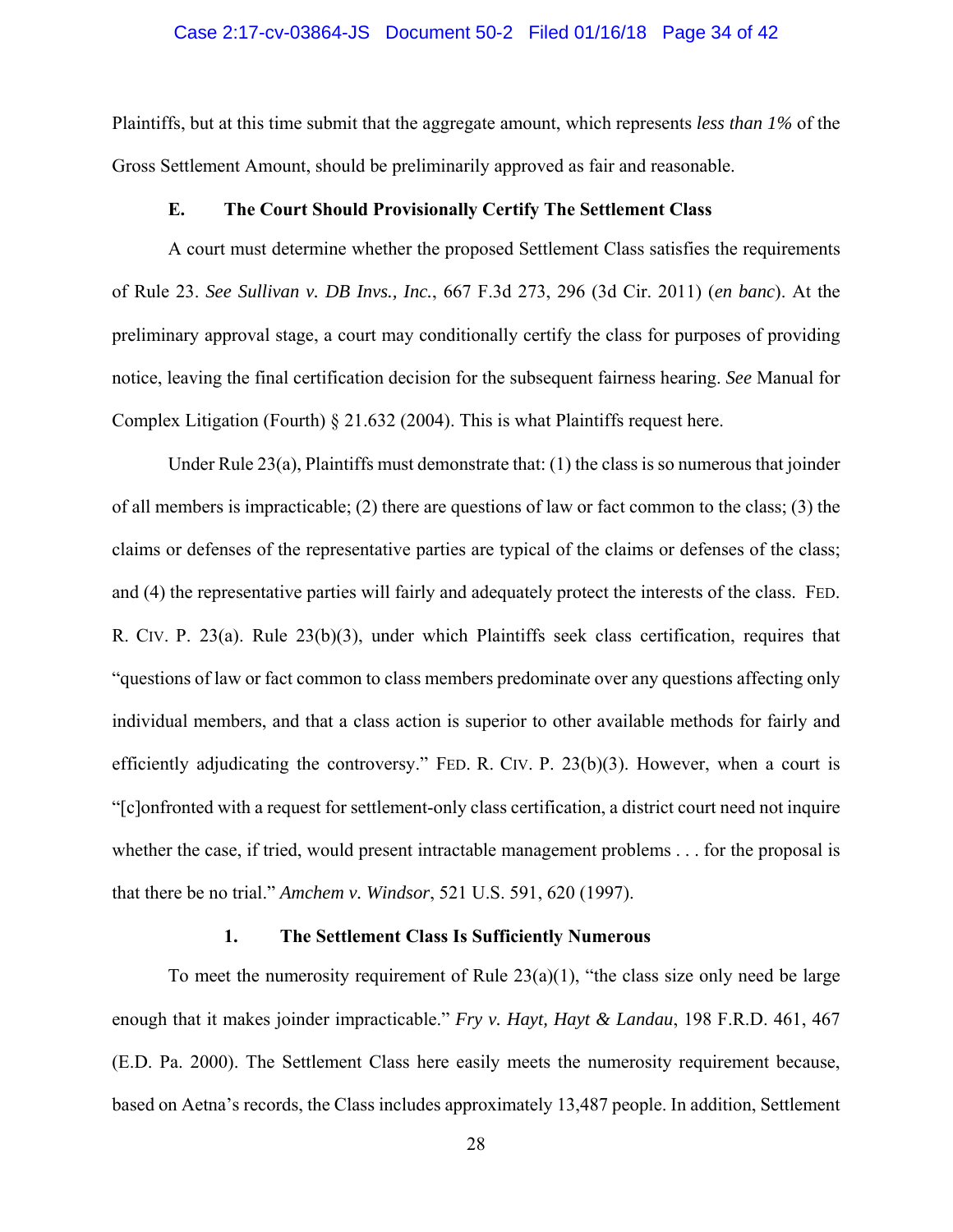## Case 2:17-cv-03864-JS Document 50-2 Filed 01/16/18 Page 35 of 42

Class Members are geographically dispersed throughout the United States. There can be no dispute, therefore, that the proposed Class meets the numerosity requirement.

## **2. The Settlement Class Seeks Resolution of Common Questions**

The commonality requirement of Rule  $23(a)(2)$  is satisfied if the Named Plaintiffs share at least one question of fact or law with the grievances of the prospective class. *See Stewart v. Abraham*, 275 F.3d 220, 227 (3d Cir. 2001). Here, the central issues posed by this litigation are whether Aetna's conduct related to the Incident violated the duties owed to Settlement Class Members. These are common questions with common proof that can be answered on a Class-wide basis. Given the presence of these common questions central to this litigation, Rule  $23(a)(2)$ 's requirement for the existence of common questions of fact or law is met.

## **3. The Claims of the Named Plaintiffs Are Typical of the Settlement Class**

The typicality requirement of Rule  $23(a)(3)$  is satisfied for purposes of preliminarily approving the Settlement because Plaintiffs' claims are reasonably coextensive with those of absent Class members and because Plaintiffs possess the same interests and suffered the same injuries as the Class members. *See Fry*, 198 F.R.D. at 468; *Gen. Tel. Co. of S.W. v. Falcon*, 457 U.S. 147, 156 (1982). Here, the claims of the Named Plaintiffs and each of the Class Members are predicated on the same alleged conduct by Aetna. Aetna's liability for the alleged resulting damage to each Settlement Class Member does not depend on the individual circumstances of the Class Members. Rather, the First Amended Complaint alleges that Aetna's conduct related to the Incident was unlawful and gives rise to liability to all persons who, like Plaintiffs, had their PHI improperly shared and exposed. In order to prevail, therefore, the Plaintiffs and each Class Member will be required to make the same factual presentation and legal argument with respect to the common questions of liability.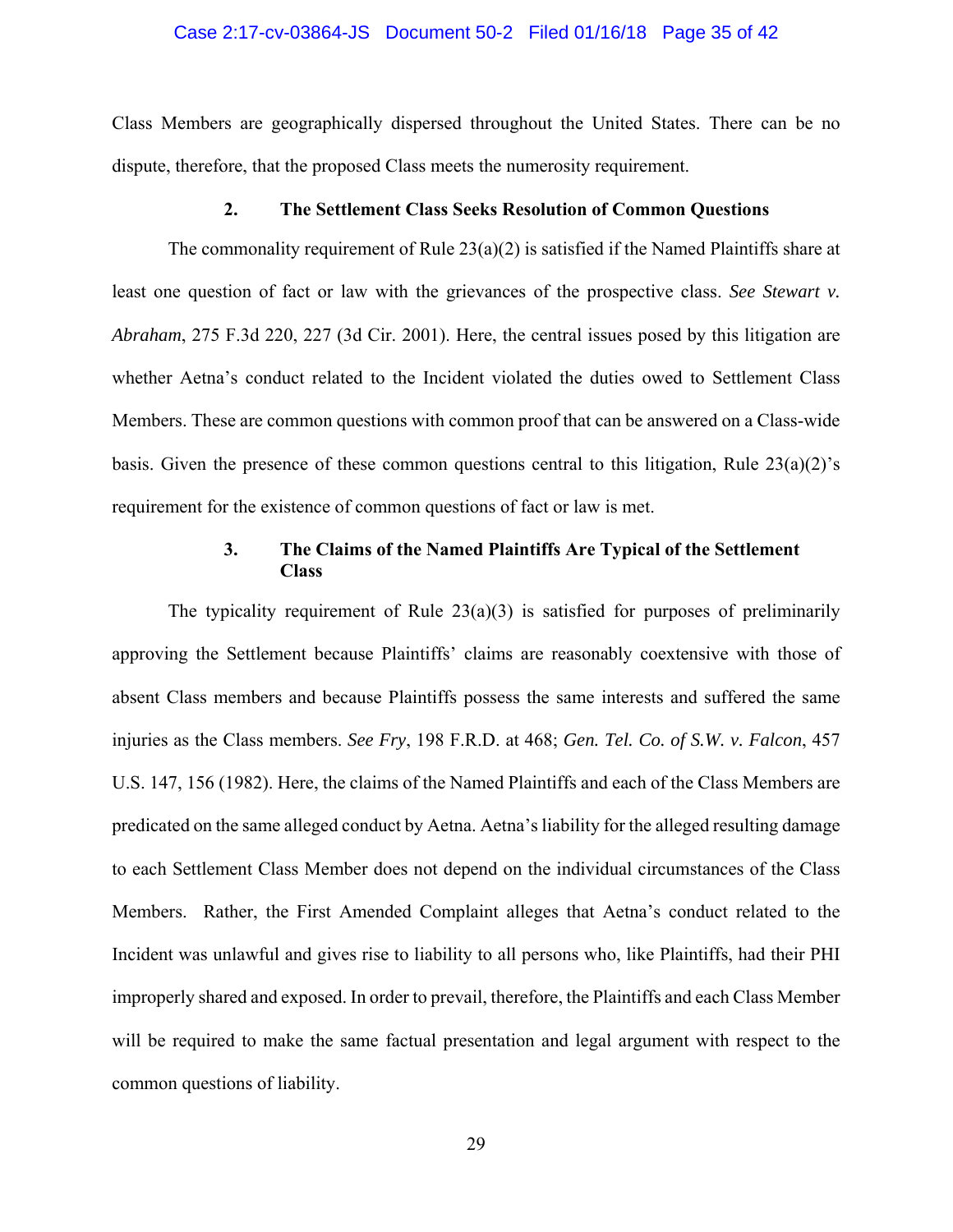## Case 2:17-cv-03864-JS Document 50-2 Filed 01/16/18 Page 36 of 42

The common issues necessarily share "the same degree of centrality" to Plaintiffs' claims, such that in litigating the liability issues, Plaintiffs reasonably can be expected to advance the interests of all Class Members in a favorable determination with respect to each such issue. *Franks v. O'Connor Corp.*, No. CIV. A. 92-0947, 1993 WL 76212, at \*5 (E.D. Pa. Mar. 17, 1993). "Factual differences will not render a claim atypical if the claim arises from the same event or practice or course of conduct that gives rise to the claims of the class members and if based on the same legal theory." *Hoxworth v. Blinder, Robinson & Co., Inc.*, 980 F.2d 912, 923 (3d Cir. 1992). Accordingly, the typicality requirement is satisfied.

## **4. Co-Lead Class Counsel and Plaintiffs Meet the Adequacy Requirements**

Rule  $23(a)(4)$ 's adequacy prong requires that "the representative parties will fairly and adequately protect the interests of the class." The Third Circuit consistently has ruled that

[a]dequate representation depends on two factors: (a) the Plaintiff's attorney must be qualified, experienced and generally able to conduct the proposed litigation; and (b) the Plaintiffs must not have interests antagonistic to those of the class.

*Weiss v. York Hosp*., 745 F.2d 786, 811 (3d Cir. 1984) (quoting *Wetzel v. Liberty Mutual Insurance Co.*, 508 F.2d 239, 247 (3d Cir. 1975)); *see also In re Prudential Ins. Co. Am. Sales Practice Litig. Agent Actions*, 148 F.3d 283, 312 (3d Cir. 1998). These two components are designed to ensure that class members' interests are fully pursued.

## **i. The Class Has Been More Than Adequately Represented by Co-Lead Class Counsel**

The presumption of adequate representation here cannot be rebutted. Co-Lead Class Counsel are highly qualified and are particularly suited to representing the Settlement Class in this case. Founded in 1988, the AIDS Law Project is the nation's only independent nonprofit publicinterest law firm that provides free legal services exclusively to people living with HIV and AIDS and those affected by the epidemic. (Goldfein Decl. ¶ 3.) The AIDS Law Project's executive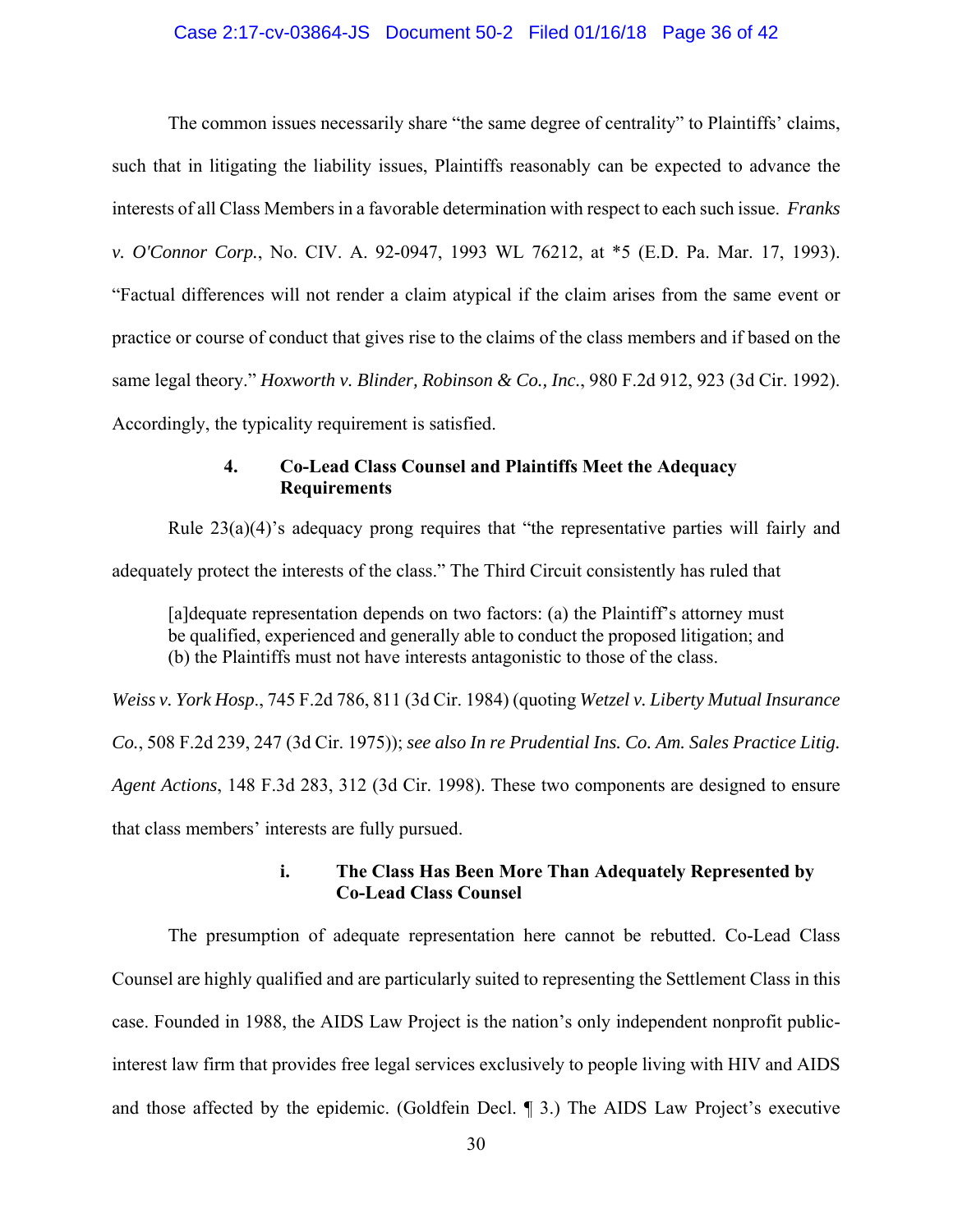## Case 2:17-cv-03864-JS Document 50-2 Filed 01/16/18 Page 37 of 42

director, Ronda B. Goldfein, is a nationally recognized advocate for people living with HIV and AIDS. (*Id.* ¶ 4.) The AIDS Law Project's managing attorney Yolanda French Lollis and staff attorney Adrian M. Lowe also have provided excellent service to the Settlement Class, overseeing and managing communications and interviews of 274 Members and coordinating the process of incorporating their allegations in the First Amended Complaint. (*Id. ¶¶* 26, 32-33.)

 Established in 1973, LAC is the nation's only nonprofit law and policy organization whose sole mission is to fight discrimination against people with histories of addiction, HIV/AIDS, or criminal records, and to advocate for sound public policies on behalf of these populations. (Friedman Decl. ¶ 3.) Sally Friedman directs LAC's Legal Department, which serves over 2,000 clients annually (at least 300 of whom are living with HIV) and provides trainings and technical assistance for hundreds of health and social service programs serving LAC's constituency. (*Id*. ¶ 4.) Since joining LAC in October 1993, Ms. Friedman has prosecuted more than a dozen cases involving breaches of HIV confidentiality and HIV-related discrimination, as well as cases involving discrimination based on criminal records and drug or alcohol addictions, and Ms. Friedman has authored publications on HIV confidentiality laws. (*Id.* ¶ 5.) Deputy Director Litigation Monica Welby and Senior Staff Attorney Karla Lopez substantially assisted as well, providing research and expertise on the HIV confidentiality laws relevant to the case, as well as participating in the negotiation and drafting of the Settlement Agreement. (*Id*. ¶ 14.)

Berger & Montague, P.C. specializes in class action litigation in federal and state courts and is one of the preeminent class action law firms in the United States. (Carson Decl. ¶ 3.) Berger & Montague has played lead roles in major class action cases for 48 years, resulting in recoveries totaling many billions of dollars for their clients and the classes they have represented*.* (*Id*.) Shanon Carson and E. Michelle Drake co-chair the Firm's Consumer Protection Department and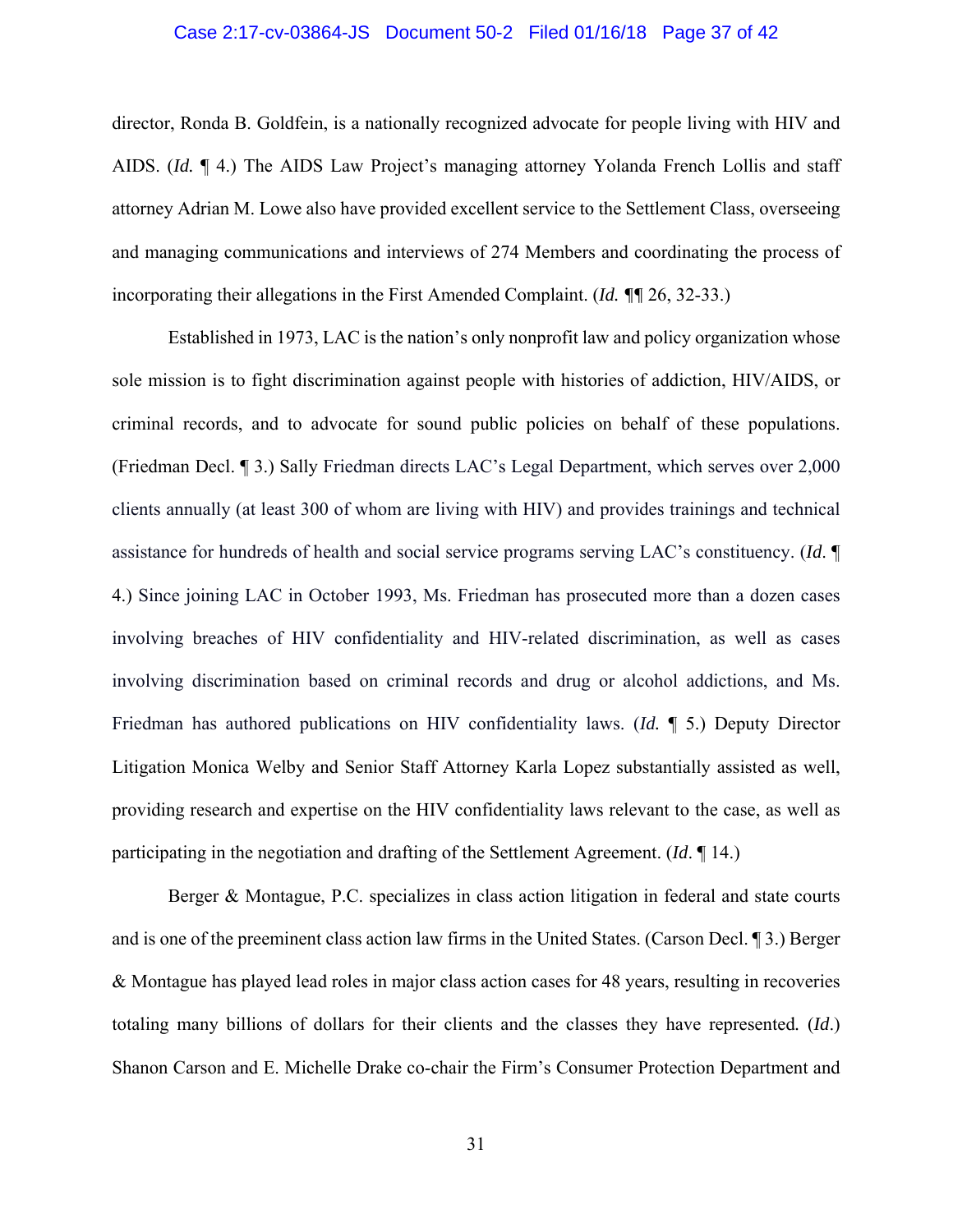## Case 2:17-cv-03864-JS Document 50-2 Filed 01/16/18 Page 38 of 42

have extensive backgrounds in litigation on behalf of consumers, serving as lead or co-lead counsel in many successful class action cases. (*Id.* ¶¶4-9.) Sarah R. Schalman-Bergen, a Shareholder of the Firm, has served as Volunteer Of Counsel to the AIDS Law Project for the past decade. (*Id.* ¶ 10). Associate John Albanese also has provided excellent service to the Settlement Class, researching applicable causes of action and drafting numerous pleadings in the case.

Torrin Dorros, Esq. of Dorros Law represented Plaintiff S.A. in the first-filed California case, and participated in the mediations and settlement discussions with Co-Lead Class Counsel. Mr. Dorros has significant experience litigating privacy cases.

## **ii. The Class Representatives' Interests Are Not Antagonistic to Those of the Class**

There is nothing to suggest that Plaintiffs have interests antagonistic to those of the Settlement Class. *See Dietrich v. Bauer,* 192 F.R.D. 119, 126 (S.D.N.Y. 2000) ("[G]auging the adequacy of representation requires an assessment whether the class representatives have interests antagonistic to those of the class they seek to represent."). Here, Plaintiffs and Settlement Class Members are equally interested in proving the case as alleged in their First Amended Complaint, and are committed to obtaining appropriate compensation.

Having demonstrated that each of the requirements of Rule 23(a) are satisfied, Plaintiffs now turn to consideration of the factors which justify class treatment under Rule  $23(b)(3)$ .

## **5. The Settlement Class Satisfies The Predominance And Superiority Requirements of Rule 23(b)(3)**

Under Rule  $23(b)(3)$ , class certification is appropriate if "the court finds that the questions" of law or fact common to the members of the class predominate over any questions affecting only individual members, and that a class action is superior to other available methods for the fair and efficient adjudication of the controversy." FED. R. CIV. P. 23(b)(3).

32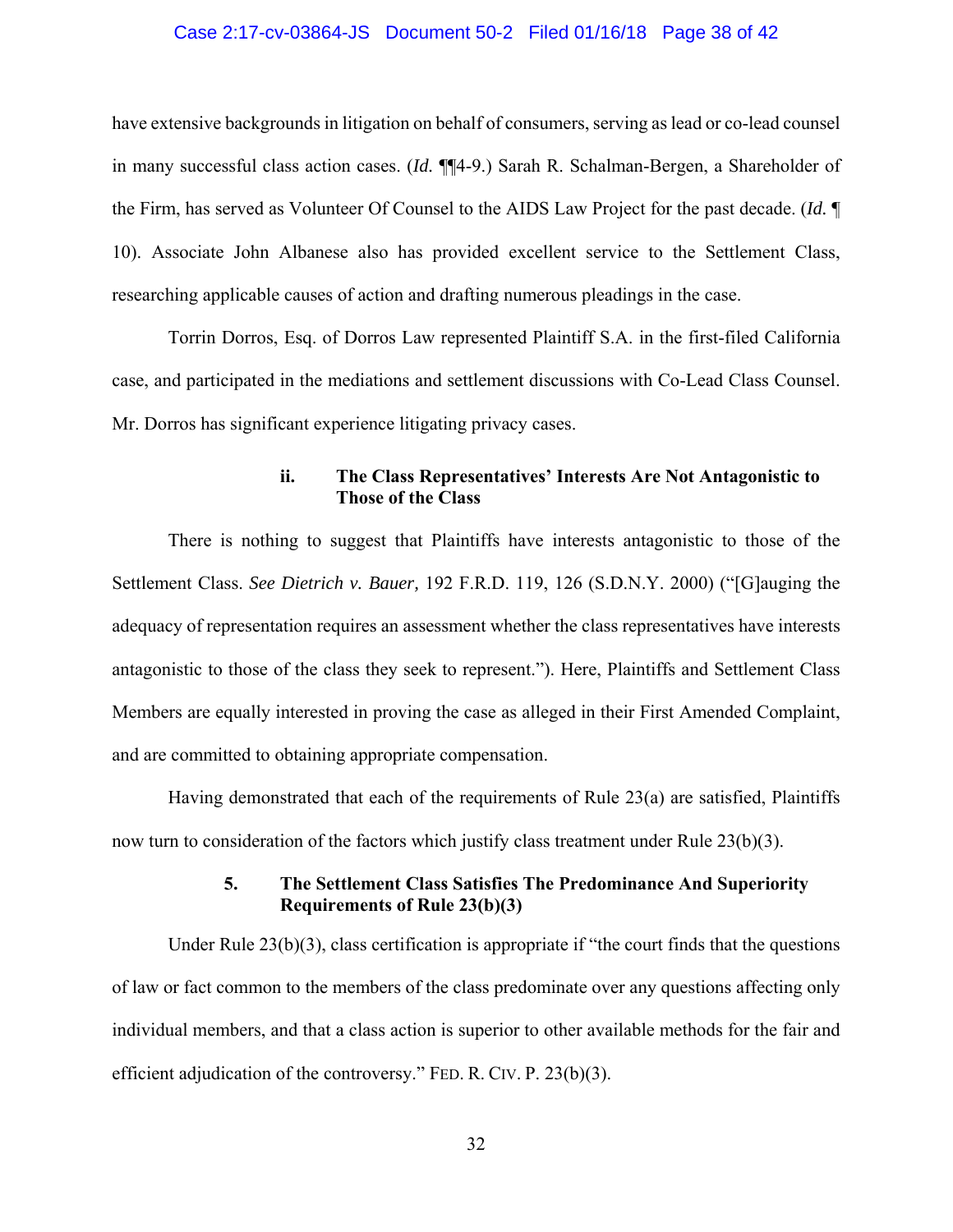## Case 2:17-cv-03864-JS Document 50-2 Filed 01/16/18 Page 39 of 42

The Settlement Class satisfies the predominance requirement because common questions of law and fact predominate here. The Settlement Class Members' claims for compensatory relief are founded upon common legal theories. Thus, Class Members have an interest in the adjudication of the issue of law and fact that predominates this litigation, *i.e.*, whether or not Aetna illegally disclosed Settlement Class Members' PHI.

In addition, the Settlement Agreement renders this class action superior to other potential avenues of recovery for Named Plaintiffs and the Class. In fact, this case presents a paradigmatic example of a dispute resolution that effectuates the fundamental goals of Rule 23: (1) to promote judicial economy through the efficient resolution of multiple claims in a single action; and (2) to provide persons with smaller claims, who would otherwise be economically precluded from doing so, the opportunity to assert their rights. Wright, Miller & Kane, Federal Practice & Procedure: Civil 2d § 1754. At the same time, the Settlement fully preserves the due process rights of each individual plaintiff seeking damages. Accordingly, Plaintiffs respectfully request that the Court provisionally certify the Settlement Class for settlement purposes only.

## **F. The Proposed Notices Provide Adequate Notice to the Settlement Class Members and Satisfy Due Process**

The U.S. Supreme Court has held that notice of a class action settlement must be "reasonably calculated, under all the circumstances, to apprise interested parties of the pendency of the action and afford them an opportunity to present their objections." *Mullane v. Cent. Hanover Bank & Trust Co.*, 339 U.S. 306, 314 (1950); *see also Bozak v. FedEx Ground Package Sys., Inc.*, No. 11 Civ. 738, 2014 WL 3778211, at \*3 (D. Conn. July 31, 2014) (approving notice that provides "notice to the Eligible Settlement Class Members of the terms of the Settlement and the options facing the Settlement Class"); *Wade v. Werner Trucking Co.*, No. 10 Civ. 270, 2014 WL 2535226, at \*1 (S.D. Ohio June 5, 2014) (approving "Settlement Notice and Option Form proposed by the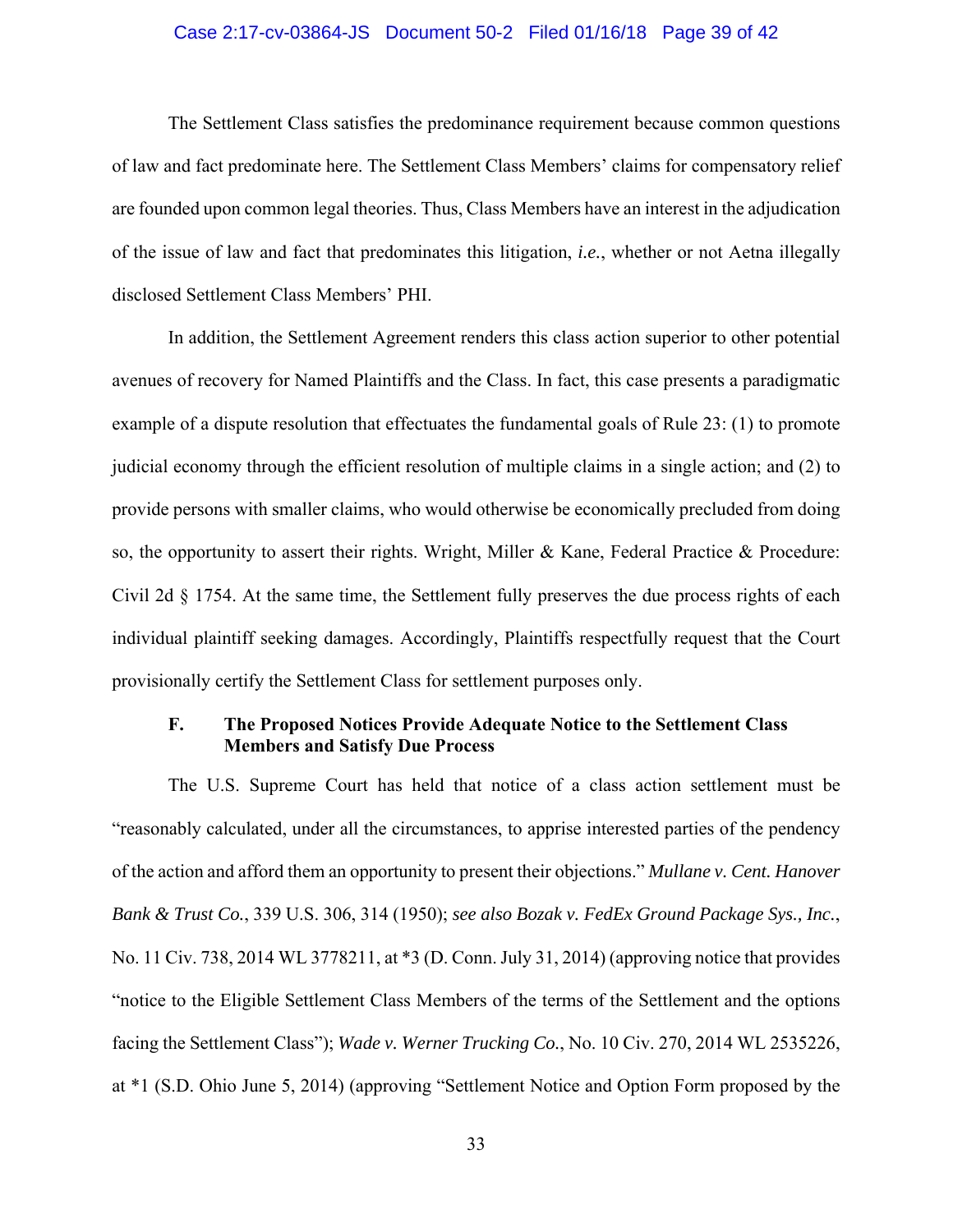## Case 2:17-cv-03864-JS Document 50-2 Filed 01/16/18 Page 40 of 42

Parties" as "fully and accurately inform[ing] the ... Class Members of all material elements of the Litigation and the Agreement").

Here, the proposed Notice of Settlement (*see* Exhibit C to the Settlement Agreement) and manner of distribution negotiated and agreed upon by the parties in the Settlement Agreement is "the best notice practicable," as required under Rule  $23(c)(2)(B)$ . The proposed Notice provides clear and accurate information as to the nature and principal terms of the Settlement Agreement, including monetary and other relief the Settlement will provide Class Members, the procedures and deadlines for opting out of the Settlement or submitting objections, the consequences of taking or foregoing the various options available to Class Members, and the date, time, and place of the Final Approval Hearing. Pursuant to Rule 23(h), the proposed Notice also sets forth the maximum amount of attorneys' fees and costs that may be sought by Plaintiffs and Class Counsel. It also identifies and provides contact information for Co-Lead Class Counsel and the Court. Moreover, information regarding the Settlement will be posted on the Settlement Website established by the Settlement Administrator and on the websites for each of Co-Lead Class Counsel. The Parties have also agreed to issue press releases regarding the Settlement.

Moreover, and perhaps most importantly, the notice program is designed to maximize the privacy of Settlement Class Members and to comply with federal and state privacy laws. The Notice shall be sent by first class mail to all Settlement Class Members using practices that conform to industry standards and best practices for mailing confidential PHI. (*See* Settlement ¶¶ 3.1-3.9; *see also supra* Section III.E (describing notice program protections). This notice program meets the requirements of Rule 23 and should be approved.

## **G. The Court Should Schedule a Final Approval Hearing**

The Court should schedule a Final Approval Hearing to obtain all information required to determine that class certification is proper and that the Settlement should be finally approved. *See*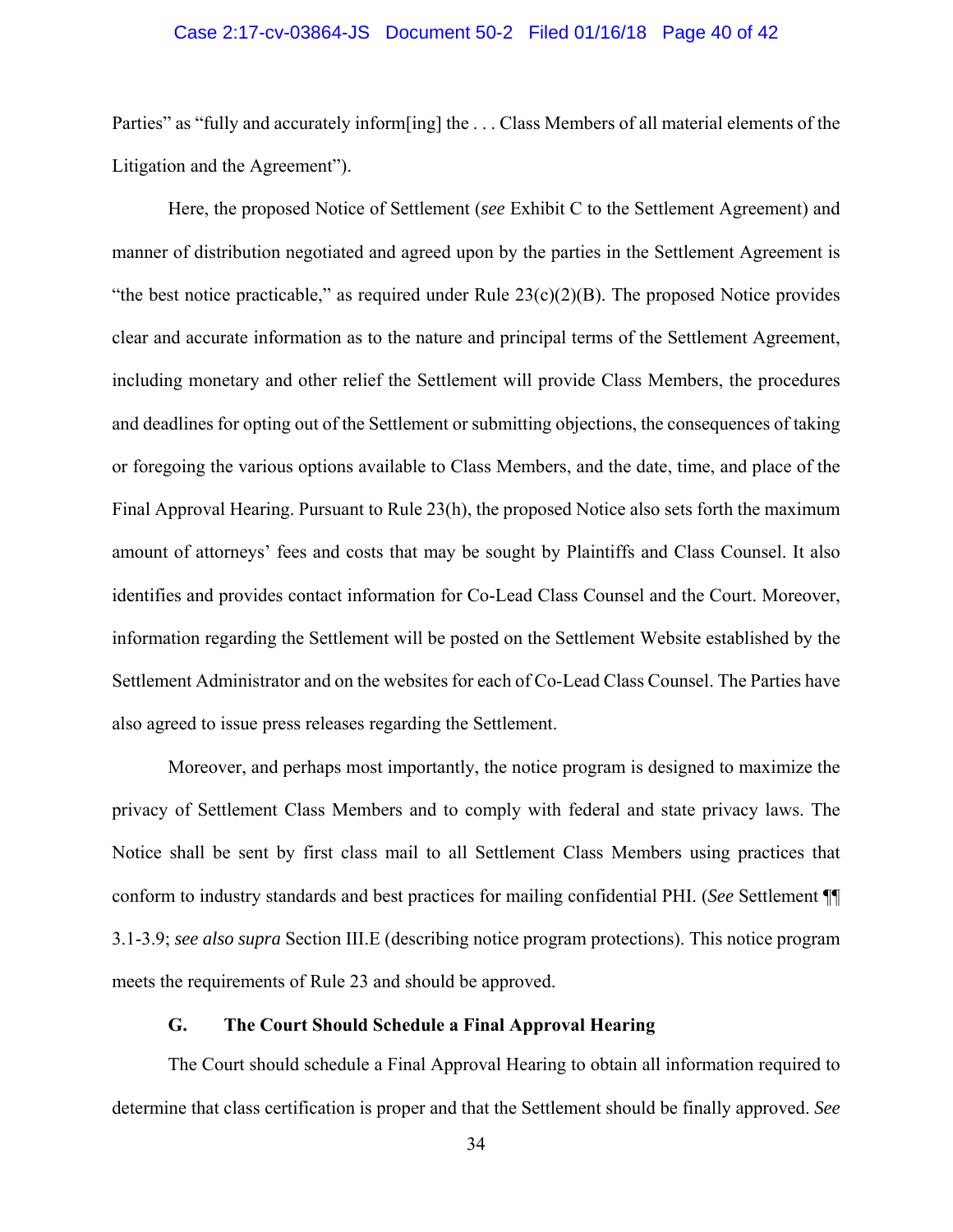## Case 2:17-cv-03864-JS Document 50-2 Filed 01/16/18 Page 41 of 42

Manual for Complex Litigation, Fourth § 21.633 (2008). Accordingly, Plaintiffs request that the Court schedule the time, date, and place of the Final Approval Hearing on a date convenient to the Court between July 15 and August 15, 2018.

## **V. CONCLUSION**

Based upon the foregoing reasons, Plaintiffs respectfully request that the Court grant this Motion for Preliminary Approval and approve the Parties' proposed Preliminary Approval Order.

Dated: January 16, 2018 BERGER & MONTAGUE, P.C.

/s/ Shanon J. Carson Shanon J. Carson (PA 85957) Sarah R. Schalman-Bergen (PA 206211) 1622 Locust Street Philadelphia, PA 19103 scarson@bm.net sschalman-bergen@bm.net (215) 875-4656

E. Michelle Drake\* John Albanese\* 43 SE Main Street Suite 505 Minneapolis, MN 55414 emdrake@bm.net jalbanese@bm.net (612) 594-5997

Ronda B. Goldfein (PA 61452) Yolanda French Lollis (PA 65148) Adrian M. Lowe (PA 313614) AIDS Law Project of Pennsylvania 1211 Chestnut Street, Suite 600 Philadelphia, PA 19107 goldfein@aidslawpa.org alowe@aidslawpa.org lollis@aidslawpa.org (215) 587-9377

Sally Friedman\* Monica Welby\* Karla Lopez\* Legal Action Center